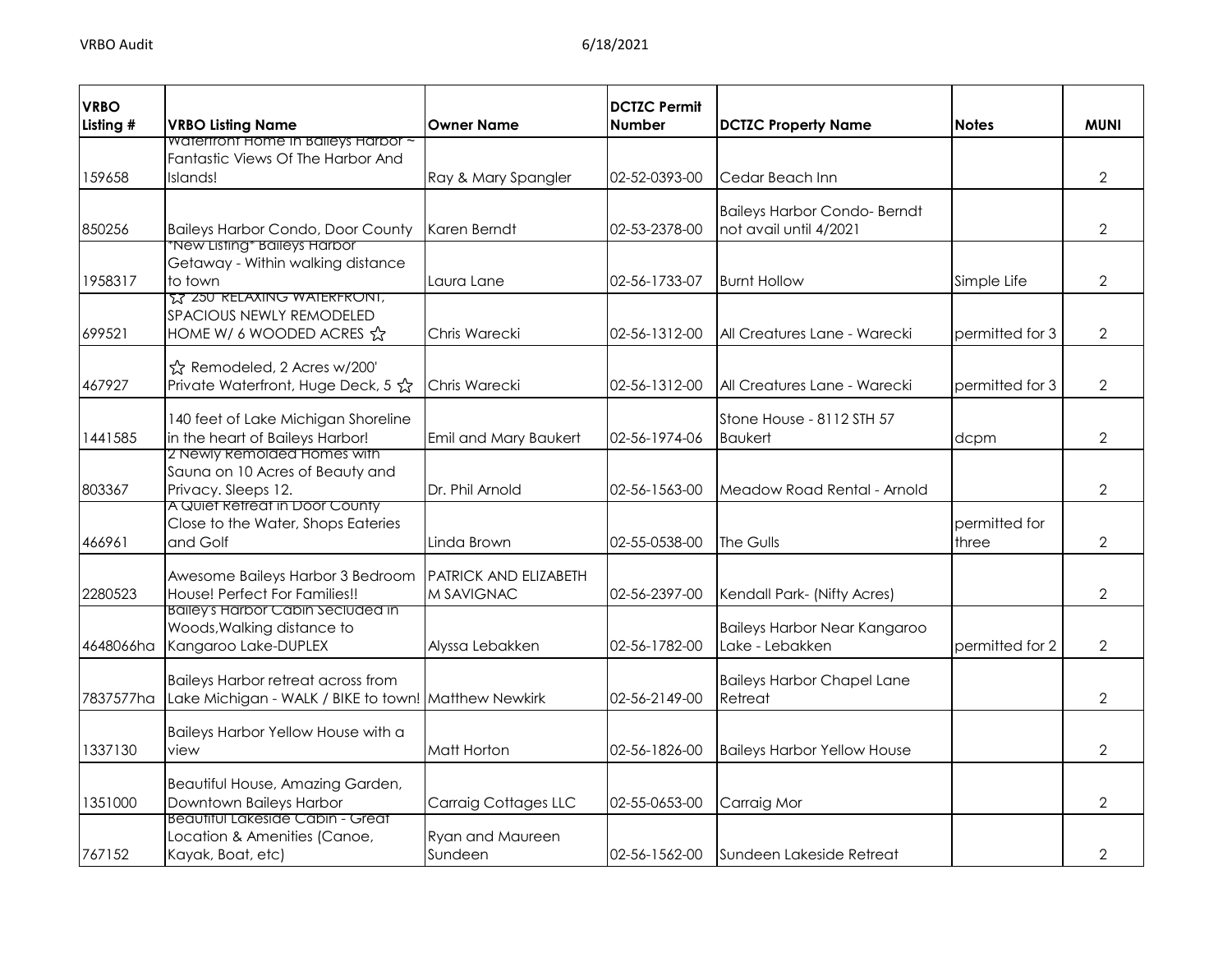| 2266036   | <b>BEAUTIFUL NEW CUSTOM HOME ON</b><br>PRIVATE 12 ACRES OF WOODS &<br><b>MEADOWS</b> | Danielle Nyman                                       | 02-56-2471-00 | Woods and Meadows                                         |                                  | $\overline{2}$ |
|-----------|--------------------------------------------------------------------------------------|------------------------------------------------------|---------------|-----------------------------------------------------------|----------------------------------|----------------|
|           | <b>Beautiful Newly *Remodeled*</b><br>Home! Walk to the beach at                     |                                                      |               |                                                           |                                  |                |
| 2088234   | Kangaroo Lake!                                                                       | Adam Olinksi                                         | 02-56-2353-07 | Roo Retreat                                               |                                  | 2              |
| 1351022   | Beautiful Three Bedroom Home<br>Downtown Baileys Harbor                              | Carraig Cottages LLC                                 | 02-55-0652-00 | Carraig Beag Cottage                                      |                                  | $\overline{2}$ |
| 294539    | Century Old Door County in-Town<br>Farmhouse with Shore Access                       | Joan Holliday                                        | 02-56-0542-00 | <b>Orchard House</b>                                      |                                  | $\overline{2}$ |
| 9403707ha | <b>Charming Wooded Cottage</b><br>Minutes from Downtown                              | Pam Schmitz                                          | 02-56-2178-00 | <b>Baileys Harbor on the Rocks</b>                        | Permitted for<br>two             | $\mathbf{2}$   |
| 221533    | Comfort and Beauty tucked<br>between the Trees                                       | <b>East Shorewood Cottage</b><br>Homeowners Assoc.   | 02-55-0130-00 | <b>East Shorewood Cottages</b>                            | permitted for<br>10 <sup>°</sup> | $\overline{2}$ |
| 1102901   | Comfortably Elegant Laketront<br>Home On 5 Secluded Lake Frontage<br>Acres           | Deb Homan                                            | 02-56-1468-00 | Merlin's Lake House - Homan                               |                                  | $\overline{2}$ |
| 2276435   | Cozy Cabin In The Woods, Close To<br>Everything in Door County                       | Porcupine Cabin LLP -<br>Christopher Ecke            | 02-56-2437-00 | Porcupine Cabin                                           |                                  | $\overline{2}$ |
| 824979    | Door County Cabin in the Woods,<br><b>Baileys Harbor</b>                             | Karen Berndt                                         | 02-56-1564-00 | Door County Cabin in the<br>Wooods & Tranquil Condo       | permitted for 2                  | $\overline{2}$ |
| 221526    | Enjoy the Quaint Lakefront Cottage                                                   | <b>East Shorewood Cottage</b><br>Homeowners Assoc.   | 02-55-0130-00 | <b>East Shorewood Cottages</b>                            | permitted for<br>10              | $\overline{2}$ |
| 661048    | Enjoy the quiet side of the Door<br>County peninsula, 190' of Lake<br>Michigan shore | Janet Batzli                                         | 02-55-0557-00 | The Haven on North Bay                                    |                                  | $\overline{2}$ |
| 221540    | Enjoy the True Get-Away at<br>Evergreen                                              | <b>East Shorewood Cottage</b><br>Homeowners Assoc.   | 02-55-0130-00 | <b>East Shorewood Cottages</b>                            | permitted for<br>10 <sup>°</sup> | $\overline{2}$ |
| 1913205   | Escape to Kangaroo Lake with 300<br>feet of private shoreline!                       | 7251 HWY 57 LLC -<br>William and Heather<br>Anderson | 02-56-2259-06 | Kangaroo East Shore Lodge                                 |                                  | $\overline{2}$ |
| 1046385   | Executive vacation home on<br>Kangaroo Lake                                          | Anne Tretinyak                                       | 02-56-1829-00 | Tretinyak - Blue on Roo-7571<br>South Kangaroo Lake Drive |                                  | $\overline{2}$ |
| 230613    | Fabulous Log Cabin on Kangaroo<br>Lake in Door County WI                             | William Andersen                                     | 02-55-0394-00 | Log Cabin on Kangaroo Lake                                |                                  | $\overline{2}$ |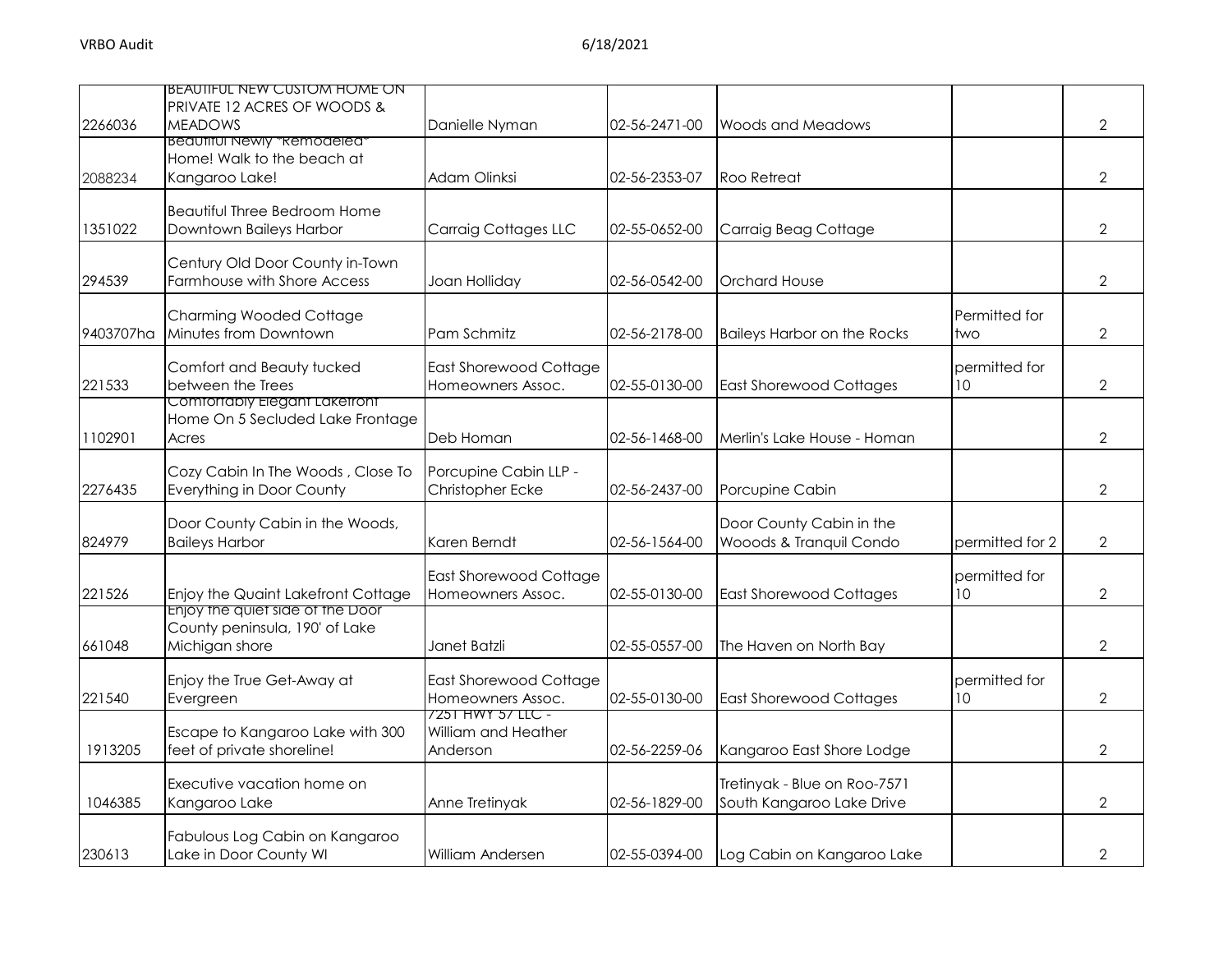| 1351028   | Fabulous New Two Bed, Two Bath<br>Cottage On Kangaroo Lake                                 | <b>Carraig Cottages LLC</b>                 | 02-56-1052-00 | Carraigeen Cottage                                     |                                      | $\overline{2}$ |
|-----------|--------------------------------------------------------------------------------------------|---------------------------------------------|---------------|--------------------------------------------------------|--------------------------------------|----------------|
| 221452    | Get away at this Quaint Cottage<br><b>Tucked Behind Beautiful Fern Bed</b>                 | East Shorewood Cottage<br>Homeowners Assoc. | 02-55-0130-00 | <b>East Shorewood Cottages</b>                         | permitted for<br>10 <sup>°</sup>     | $\overline{2}$ |
| 221542    | Get away from it all at this charming<br>updated cottage!                                  | East Shorewood Cottage<br>Homeowners Assoc. | 02-55-0130-00 | <b>East Shorewood Cottages</b>                         | permitted for<br>10                  | $\overline{2}$ |
| 1623317   | <b>Havngard House- a historic and hip</b><br>house in the center of Door County<br>action! | Kurt Heggland                               | 02-56-2104-00 | <b>Havngard House</b>                                  |                                      | $\mathbf{2}$   |
| 1891001   | <b>Howard House</b>                                                                        | Jacinda Dufin                               | 02-56-1935-20 | <b>Howard House</b>                                    | ESPOSITO-<br><b>DOCO</b><br>Vacation | $\overline{2}$ |
| 1190668   | Lake-house With the Best View Of<br>Cana Island And It's Lighthouse You<br>Can Find!       | Stephen Clemnti Jr.                         | 02-56-1820-00 | <b>Boreal Beach House</b>                              | permitted for 2                      | $\overline{2}$ |
| 4924765ha | Lakeview Cottage in Downtown<br><b>Baileys Harbor</b>                                      | Pamela Schmitz                              | 02-56-1876-00 | <b>Baileys Harbor Beach House</b>                      |                                      | $\overline{2}$ |
| 723507    | Large Home on Kangaroo Lake                                                                | William and Heather<br>Andersen             | 02-56-1543-06 | Kangaroo Lake Retreat                                  | dcpm                                 | $\overline{2}$ |
| 2291519   | Luxury Home on Lake Michigan<br>Shore, Perfect for Extended Families<br>& Groups           | Cana Pointe Lake House                      | 02-56-2531-00 | William De Vitt                                        |                                      | $\overline{2}$ |
| 640511    | New Million Dollar Property, 250'<br>Private Shoreline on 3.5 Acres                        | Chris Warecki                               | 02-56-1312-00 | All Creatures Lane - Warecki                           | permitted for 3                      | $\overline{2}$ |
| 1357038   | Newly renovated with over 250 feet<br>of Shoreline!                                        | Eva McKee                                   | 02-56-1850-06 | Secluded Waterfront Home on<br>North Bay               | dcpm                                 | $\overline{2}$ |
| 4706534ha | North Unit Cabin Bailey's Harbor<br>Door County Near Kangaroo Lake                         | Alyssa Lebakken                             | 02-56-1782-00 | <b>Baileys Harbor Near Kangaroo</b><br>Lake - Lebakken | permitted for 2                      | $\overline{2}$ |
| 460436    | Peace in the Pines                                                                         | Ricardo M Ochoa                             | 02-56-1297-00 | Peace in the Pines                                     |                                      | $\overline{2}$ |
| 1826669   | PineSide Cottage - Just what you're<br>looking for in Door County!                         | Jean Leigh and Denise<br>Lesiak             | 02-56-2340-00 | Pine Side - Open 9/2020                                |                                      | $\overline{2}$ |
| 7968596ha | Private cottage situated on a rock<br>bluff located in downtown Baileys<br>Harbor          | Pam Schmitz                                 | 02-56-2178-00 | <b>Baileys Harbor on the Rocks</b>                     | Permitted for<br>two                 | $\mathbf{2}$   |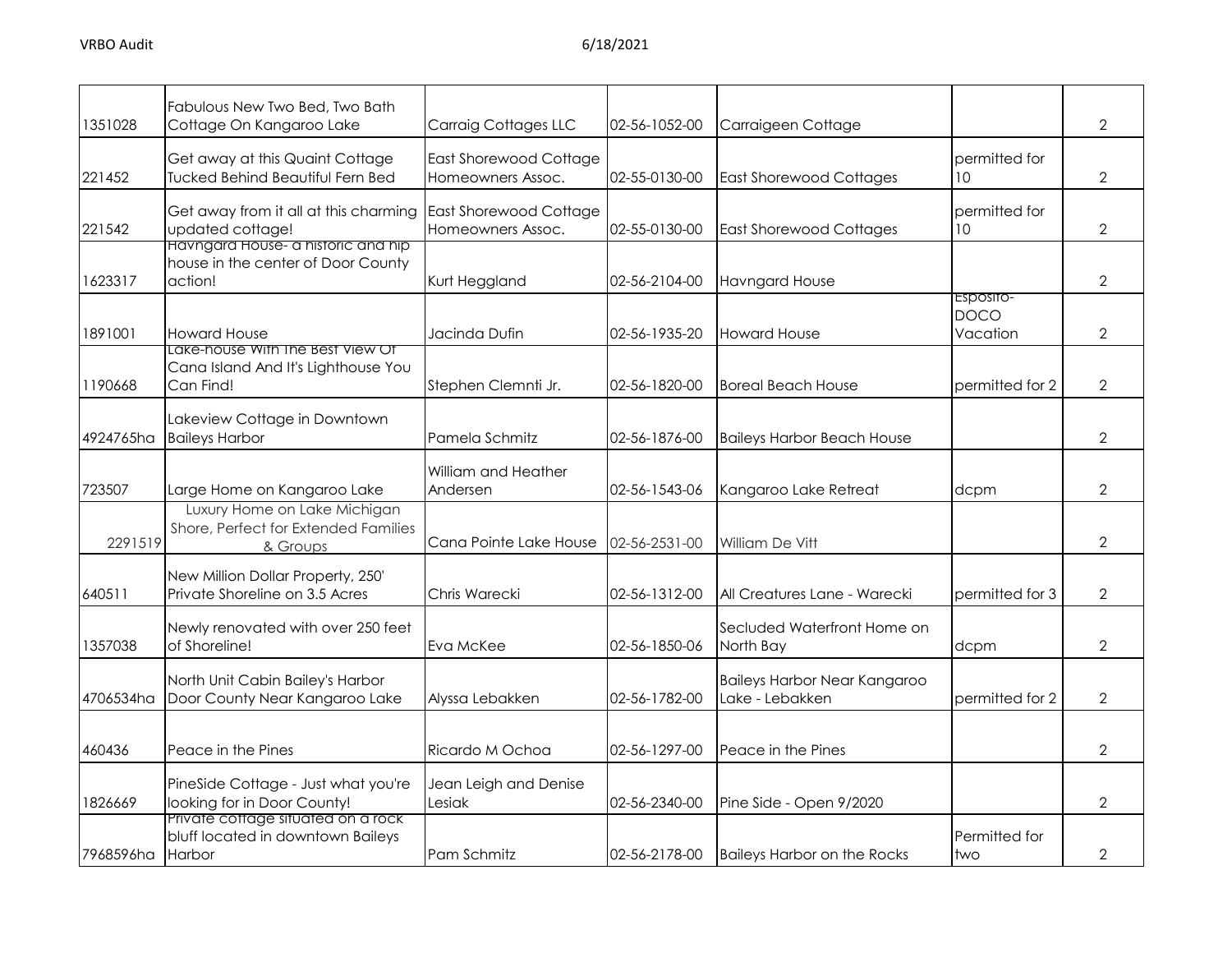| 220857  | Private Peninsula                                                                              | Dennis & Jeff Hickey                               | 02-56-0200-06 | <b>Heggland House</b>                         |                     | $\overline{2}$ |
|---------|------------------------------------------------------------------------------------------------|----------------------------------------------------|---------------|-----------------------------------------------|---------------------|----------------|
| 854909  | Private Water front estate!                                                                    | Cole Family LLC                                    | 02-56-1607-06 | <b>Schook Shack</b>                           | dcpm                | $\overline{2}$ |
| 1077847 | Quintessential Door County cottage<br>just steps from the water!                               | Jeffrey & Tamara Wiswell                           | 02-56-1696-06 | Kangaroo Lake Road Cottage                    | dcpm                | $\overline{2}$ |
| 1997550 | Rustic Log Home located near<br><b>Baileys Harbor</b>                                          | Linette Haleen - Todd<br>Haleen - Lisa Geobel      | 02-56-2313-00 | Lakeshore Vacation Rentals LLC                |                     | $\overline{2}$ |
| 1596072 | South Lane Cottage #1, with a living<br>room view of Lake Michigan.                            | Matt Horton                                        | 02-56-1826-00 | <b>Baileys Harbor Yellow House</b>            | permitted for 3     | $\overline{2}$ |
| 221546  | Spring, Summer or Fall, Great Place<br>to Get Away from it All                                 | <b>East Shorewood Cottage</b><br>Homeowners Assoc. | 02-55-0130-00 | <b>East Shorewood Cottages</b>                | permitted for<br>10 | $\overline{2}$ |
| 219987  | Stay at this cozy cottage perfect for<br>couples!                                              | <b>East Shorewood Cottage</b><br>Homeowners Assoc. | 02-55-0130-00 | <b>East Shorewood Cottages</b>                | permitted for<br>10 | $\overline{2}$ |
| 1209428 | Stone Cottage, Nestled In The<br>Woods in Door County - Call for rates William & Lesley O'Kane | Dennis & Tamara Zee/                               | 02-56-1824-00 | <b>Stone Cottage</b>                          | charnetski          | $\overline{2}$ |
| 791464  | Stone Ridge on 4.2 Wooded<br>Acres/Firepit, 4 Bedrooms, 2.5 Baths,<br>Sleeps 14 & Pets         | <b>Stone Ridge</b>                                 | 02-56-0272-13 | Mel Fogel                                     | dreamland           | $\overline{2}$ |
| 1279183 | Stunning and Spectacular on Lake<br>Michigan!                                                  | Alexandra Pape                                     | 02-56-1903-00 | Lyons Woods                                   |                     | $\overline{2}$ |
| 1960481 | Stunning Lake Michigan Home,<br>Sleeps 20! Close to Cave<br>Point/Whitefish Dunes!             | Dune Alright                                       | 02-56-2268-07 | Rebecca Taylor                                | Simple Life         | $\overline{2}$ |
| 1876973 | Stunning Studio just steps trom the<br>Bjorklunden Trail System in Baileys<br>Harbor           | <b>Muirfield Flats</b>                             | 02-56-2235-07 | Pinkmoto Revocable Trust -<br>Karyn Schroeder | Simple Life         | $\overline{2}$ |
| 418647  | Three Bedroom Lake House with<br><b>Boat Dock</b>                                              | <b>Family Style Contractor</b><br><b>LLC</b>       | 02-56-0339-06 | Our Place on Kangaroo Lake                    | dcpm                | $\overline{2}$ |
| 1270494 | Tranquility and Serenity/Family<br>Retreat                                                     | Michael Servais                                    | 02-56-1893-00 | <b>Island View Lake House</b>                 |                     | $\overline{2}$ |
| 221528  | Watch the Amazing Door County<br>Sunsets from Hickoy's Porch                                   | <b>East Shorewood Cottage</b><br>Homeowners Assoc. | 02-55-0130-00 | <b>East Shorewood Cottages</b>                | permitted for<br>10 | $\mathbf{2}$   |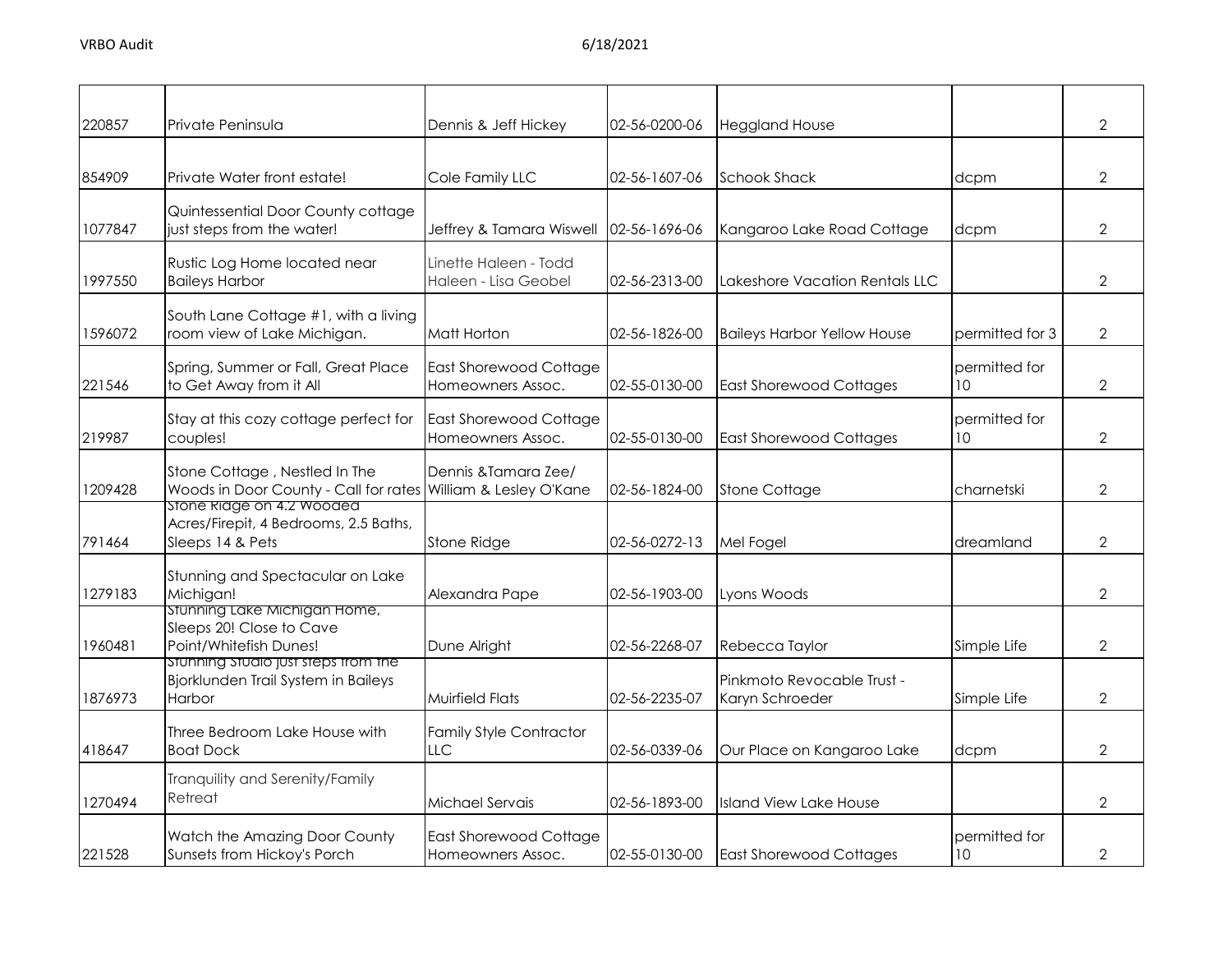| 400026    | Waterfront 2-Story Log Cottage,<br>Decks, Beach, Canoe & Firepit                                        | Donna & Peter Steffen                       | 02-56-0899-00 | Steffan Log House                           |                     | $\overline{2}$ |
|-----------|---------------------------------------------------------------------------------------------------------|---------------------------------------------|---------------|---------------------------------------------|---------------------|----------------|
| 4840107ha | Waterfront Baileys Harbor Studio on<br>Lake Michigan!                                                   | James Dillenburg                            | 02-56-1257-00 | <b>Shalom Stone</b>                         |                     | $\overline{2}$ |
| 221358    | Waterfront Log Cabin with Boat<br>House and Pier                                                        | Natalie & Terry McAllister                  | 02-56-0885-06 | Rocky Bottom Ledge                          | dcpm                | $\overline{2}$ |
| 1436478   | Welcome to Pelican Lookout as<br>seen on HGTV's Lakefront Bargain<br>Hunt Renovation!                   | Pelican Bay LLC                             | 02-56-2016-00 | Baileys Large Home for Families -<br>Nguyen |                     | $\overline{2}$ |
| 2301702   | Welcome to your cozy home away<br>from home Kookaburra Cottage at<br>Kangaroo Lake!                     | Jeremy P & Rebecca<br>Hellyer               | 02-56-2460-06 | Kookaburra Cottage                          | dcpm                | 2              |
| 1563963   | Wild Cedars - Cana Island - Lake<br>Michigan - Distinctive New Home<br>wilawood Beach House Has A Large | Stephen Clemnti Jr.                         | 02-56-1820-00 | <b>Boreal Beach House</b>                   | permitted for 2     | 2              |
| 882335    | Private Sandy Beach On The Shore<br>Of Lake Michig                                                      | Laura Thometz                               | 02-56-1640-06 | Wildwood Beach Home                         | dcpm                | $\overline{2}$ |
| 221522    | Your Family will Love the Beautiful<br>Lake View at This Comfortable<br>Cottage                         | East Shorewood Cottage<br>Homeowners Assoc. | 02-55-0130-00 | <b>East Shorewood Cottages</b>              | permitted for<br>10 | 2              |
|           |                                                                                                         |                                             |               |                                             |                     |                |
| 1244408   | Clay Banks Retreat                                                                                      | Door County Clay Banks<br>Retreat           | 06-56-1866-00 | Darelynn M Louscher                         |                     | 6              |
| 2296859   | Family friendly lake front cottage<br>iust 15 minutes to EVERYTHING!                                    | Connie's Corner Cottage 06-56-2510-00       |               | MARK N DORNAN<br>CONSTANTINA N DORNAN       |                     | 6              |
| 2051294   | Peaceful Door County Cabin retreat<br>on the shores of Lake Michigan                                    | Andy Low                                    | 06-56-2350-00 | Lake Michigan Cabin Low                     |                     | 6              |
|           |                                                                                                         |                                             |               |                                             |                     |                |
| 2055784   | Beautiful 1 bedroom unit at resort,<br>$s$ sleeps $4$                                                   |                                             |               |                                             |                     | 8              |
| 2327225   | IL and mark Resort Condow/<br>Stunning Views! ]                                                         | <b>Rey Rey Properties LLC</b>               | 08-53-2501-00 | Landmark Resort - Rey Rey<br>Properties LLC |                     | 8              |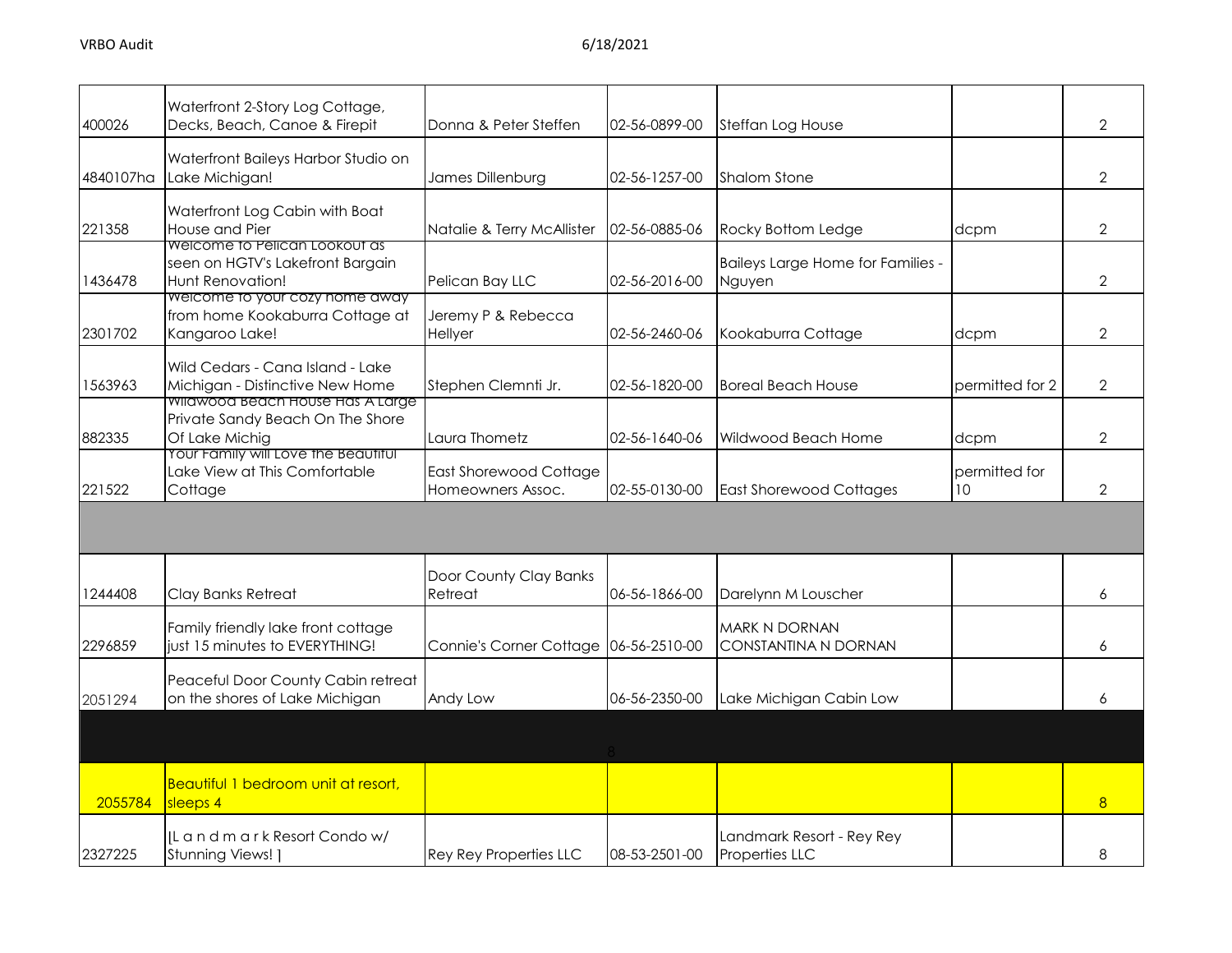| 1206658   | 2 Bedroom, 1 Bath Home Away<br>From Home - Overlooks the lake                                             | Jonathon Pesek - Pesek<br>Realty                  | 08-53-1856-00 | Landmark Resort - Pesek                            |                 | 8 |
|-----------|-----------------------------------------------------------------------------------------------------------|---------------------------------------------------|---------------|----------------------------------------------------|-----------------|---|
| 1457421   | <b>Bay View Escape In Door County</b>                                                                     | Zanky Properties LLC                              | 08-53-2007-00 | Ladmark Zanky                                      |                 | 8 |
| 1684505   | Blue Skies Bungalow at the<br>Landmark Resort!                                                            | Lucille and Todd Baker                            | 08-53-2156-00 | Landmark Resort -Blue Skies<br>Bungalow #4213      |                 | 8 |
| 9254419ha | Condo w/Resort Amenities, 1Mi to<br>Beach + Golf                                                          | Mister Kaplan<br>Investments LLC - John<br>Jordan | 08-53-2212-00 | Landmark Resort- Mister Kaplan<br>Invest Unit 1220 | evolve          | 8 |
| 963491    | Cozy 1br Woodview! Landmark<br>Resort                                                                     | <b>Brian Wiegand</b>                              | 08-53-1688-00 | Landmark Resort - Door County<br>Getaweays         | permitted for 4 | 8 |
| 1696273   | Door County Getaway @Landmark<br>Resort                                                                   | Michal & A. Monika Chiu                           | 08-53-2031-00 | Landmark Resort #2230 & #2308<br>Chiu              | permitted for 2 | 8 |
| 1880751   | Door County Paradise-2 Bedroom At<br>The Landmark Resort #2332                                            | Jerold and Jennifer<br>Schuetz                    | 08-53-2267-00 | Landmark Resort - Schuetz - Unit<br>2332           |                 | 8 |
| 1629282   | DoorCo Happy Place @Landmark<br>Resort                                                                    | Michal & A. Monika Chiu                           | 08-53-2031-00 | Landmark Resort #2230 & #2308<br>Chiu              | permitted for2  | 8 |
| 1050857   | ESCAPE! COZY WOODVIEW!<br>Landmark Resort, EGG HARBOR -<br>Updated, Cozy, 1 Bdrm Woodview C Brian Wiegand |                                                   | 08-53-1688-00 | Landmark Resort - Door County<br>Getaweays         | permitted for 4 | 8 |
| 1737228   | Hotel Condo with Great Water Views Dennis Joyce                                                           |                                                   | 08-53-2231-00 | Landmark Resort - Joyce #2317                      |                 | 8 |
| 423455    | Landmark 2-BR King Beds, 2-Bath                                                                           | Curtis Rudy                                       | 08-53-1346-00 | Landmark - Rudy - Units 1303,<br>4218 and 2332     | permitted for 2 | 8 |
| 7083628ha | Landmark Resort, 2 bedroom, 1<br>bath sleeps 6. Lowest rates.                                             | Harry & Sharon Achino                             | 08-53-1140-00 | Achino - Landmark                                  |                 | 8 |
| 7521534ha | Light & Bright Bay View Retreat                                                                           | Nomad Ventures LLC                                | 08-53-1990-00 | Landmark Resort - Nomad<br>Ventures LLC - #1110    | permitted for 3 | 8 |
| 843029    | Magnificent Water View Condo-<br>Completely Remodeled!                                                    | Jeffrey Petsinger                                 | 08-53-1617-00 | Landmark Resort - Petsinger                        |                 | 8 |
| 1183567   | Modern, newly updated condo in<br>scenic Egg Harbor! Heart of Door<br>County                              | David and Carrie<br>Counihan                      | 08-53-1783-00 | Landmark Resort - #3202-<br>Counihan               |                 | 8 |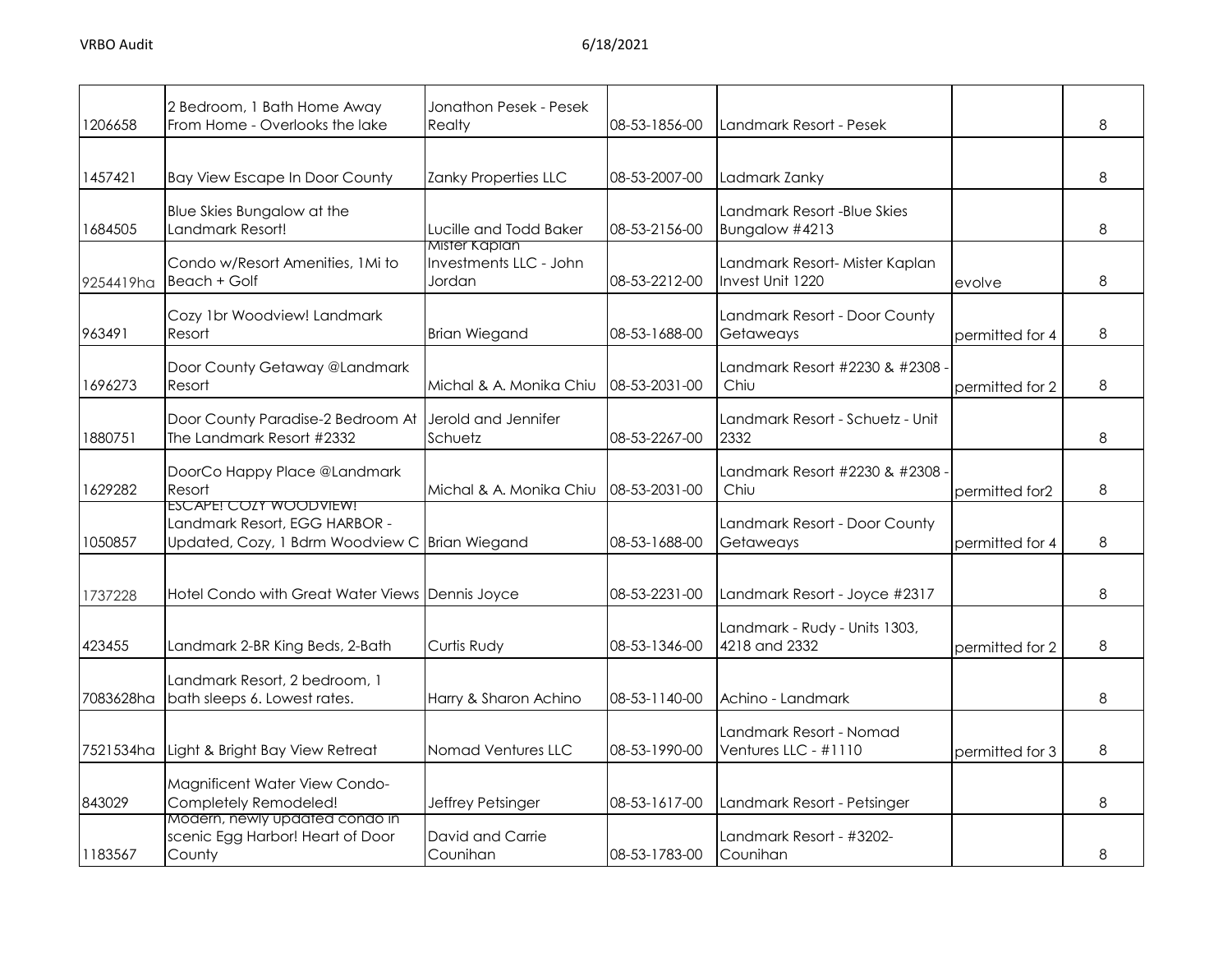| 9264023ha | NEW! 'The Landmark' Resort Condo<br>1 Mi to Beach!                                 | Whitefishbayside llc                                                 | 08-53-2224-00 | Landmark Resort -<br>Whitfishbayside LLC - Unit 2224               |                 | 8 |
|-----------|------------------------------------------------------------------------------------|----------------------------------------------------------------------|---------------|--------------------------------------------------------------------|-----------------|---|
| 7849217ha | Newly Updated Lake View Escape                                                     | Nomad Ventures LLC                                                   | 08-53-1990-00 | Landmark Resort - Nomad<br>Ventures LLC - #1110                    | permitted for 3 | 8 |
| 2054943   | Periwinkle Place @ Landmark Resort<br>- Rates include cleaning                     | Lanamark Resort- Our<br>Door County Life LLC<br>#1336 - Periwinkle   | 08-53-1626-00 | Our Door County Life LLC                                           |                 | 8 |
| 1281266   | Quaint Door County Haven at The<br>Landmark Resort (Family-friendly<br>Condo)      | Mark Lorenzo                                                         | 08-53-1832-00 | Quaint Door County Haven-<br>Landmark Lorenzo                      |                 | 8 |
| 7849206ha | Serene Lake View Condo                                                             | Nomad Ventures LLC                                                   | 08-53-1990-00 | Landmark Resort - Nomad<br>Ventures LLC - #1110                    | permitted for 3 | 8 |
| 1452844   | Spectacular Water View Condo, at<br>The Landmark Resort                            | Tod & Kathleen Kerscher                                              | 08-53-2013-00 | Landmark Resort - Kerscher                                         |                 | 8 |
| 513963    | Stunning waterview condo at the<br>Landmark Resort in Egg Harbor                   | <b>Curtis &amp; Carrie Downes</b>                                    | 08-53-1344-00 | Landmark Downes #2207                                              |                 | 8 |
| 809045    | Stylish 2 bdrm 2 ba recently<br>remodeled with many amenities for<br>you to enjoy! | Landmark Resort- Callen                                              | 08-53-1623-00 | John and Sue Callen                                                |                 | 8 |
| 1989151   | The Blue Whale @ Landmark Resort~<br>Rates include cleaning                        | Our Door County Life LLC 08-53-2059-00                               |               | Landmark Resort - Our Door<br>County Life LLC #1334- Blue<br>Whale |                 | 8 |
| 1497704   | Waterview condo located at The<br>Landmark Resort!                                 | Michael White                                                        | 08-53-1834-07 | Landmark Resort - White - Unit<br>1102                             | simple life     | 8 |
| 2251743   | *NEW Listing* *NEW Construction*<br>*Waterfront* home on Sturgeon Bay!             | Tom and Katie Bartels                                                | 08-56-2417-07 | <b>Sunset Serenity - Bartels</b>                                   | simple life     | 8 |
| 1646828   | 4 bedroom sunset views!                                                            | Brian & Krista Callaghan                                             | 08-56-2056-06 | Chateau Sunset                                                     | dcpm            | 8 |
| 1507889   | 5 bedroom waterfront home with<br>stunning views!                                  | Aymee ana Davia<br><b>Balison - Balison Joint</b><br>Revocable Trust | 08-56-2034-06 | White Cliff Landing                                                | dcpm            | 8 |
| 1453926   | 5 Star Home on the Bay! Huge Deck-<br>Amazing Sunsets!                             | Kurt Schmelter                                                       | 08-56-2033-00 | Lulus Bayside                                                      |                 | 8 |
| 822530    | A newly renovated cottage on the<br>green bay waters                               | Daniel & Wanda Kupsco   08-56-1566-06                                |               | <b>Sunset Sanctuary</b>                                            | dcpm            | 8 |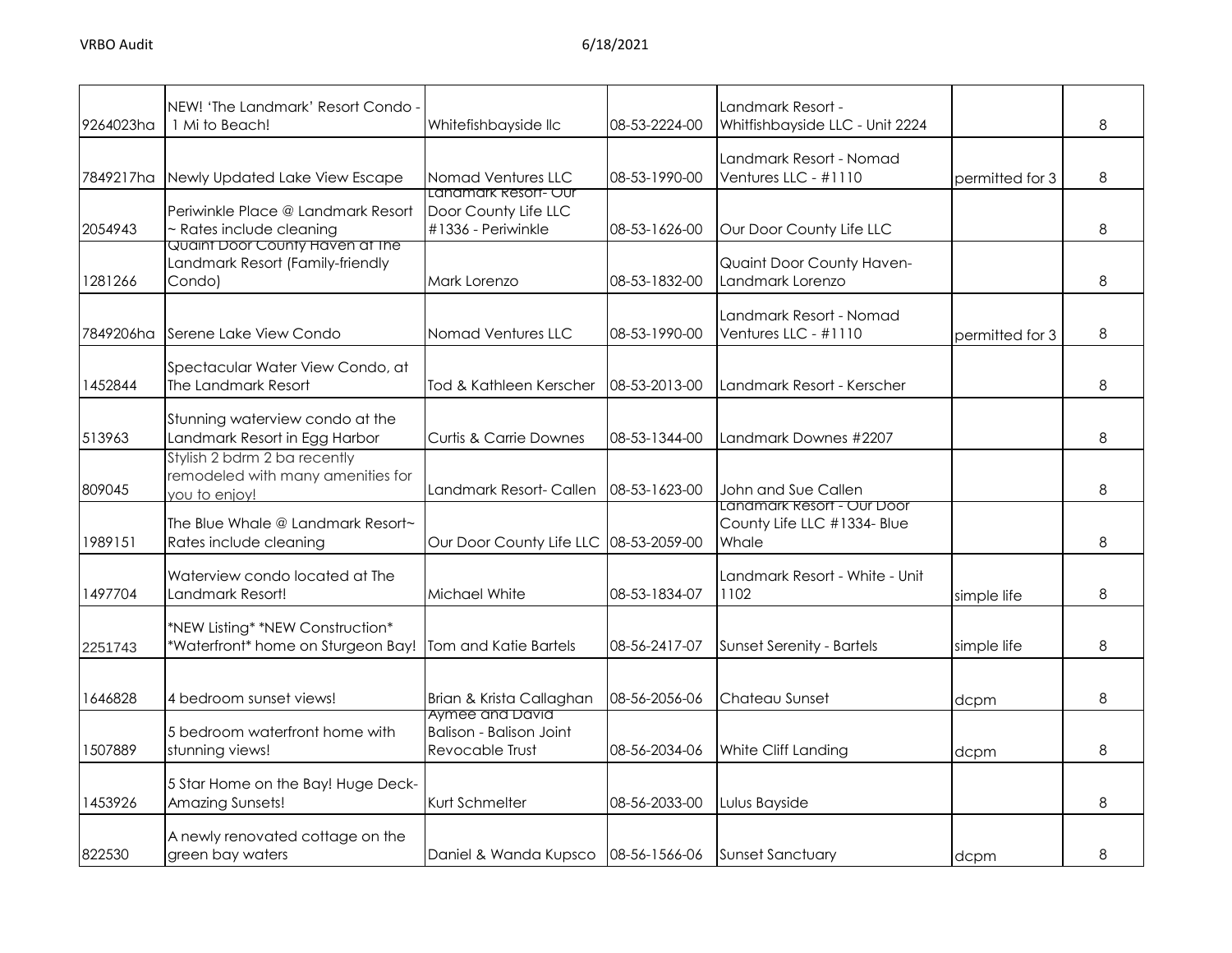| 403451    | Bayside Log Home Waterfront, WiFi,<br>3 bedrooms, Direct TV, Fire Pit                                    | Laurel Key                                         | 08-56-1037-13 | <b>Bayside Log Home</b>                         | Dreamland   | 8 |
|-----------|----------------------------------------------------------------------------------------------------------|----------------------------------------------------|---------------|-------------------------------------------------|-------------|---|
| 2060081   | <b>Bluebell Cottage: Luxury Waterfront</b><br>Home with Private Pier                                     | Gregory and Lynn Bell                              | 08-56-2351-00 | <b>Bluebell Cottage - 7161</b><br>Horseshoe Bay |             | 8 |
| 1518746   | <b>BRAND NEW CUSTOM BUILT HOME -</b><br><b>Egg Harbor Retreat</b>                                        | John and Susie Plumb                               | 08-56-1895-00 | Secret Meadow                                   |             | 8 |
| 1454913   | Charming, *Pet Friendly* Door<br>County Cabin on the Bay!                                                | <b>Jeff Garber</b>                                 | 08-56-1396-07 | <b>Stones Throw</b>                             | simple life | 8 |
| 1603674   | Close To It, Far From It                                                                                 | ane Samuelon.                                      | 08-56-2053-00 | Samuleson - 5707 Hyline Trail                   |             | 8 |
| 1276892   | Diamond in the Wooods                                                                                    | Elaine DeMarb                                      | 08-56-1860-00 | Diamond in the Woods                            |             | 8 |
| 2052675   | Egg Harbor White House                                                                                   | James Schleicher                                   | 08-56-2331-00 | Egg Harbor White House                          |             | 8 |
| 1891588   | Enjoy Amazing Sunsets from this<br>Gorgeous Waterfront Home!                                             | Andrew & Brenda Werth                              | 08-56-2246-00 | Sunny Side Up                                   |             | 8 |
| 1810674   | Enjoy Waterfront Seclusion in Classic<br>Cottage, sleeps 12 in 6 bedrooms                                | <b>Robert Cowles</b>                               | 08-56-1375-00 | Cherry Lodge                                    |             | 8 |
| 1814709   | Experience real Door County in<br>waterfront, secluded classic<br>cottage-sleeps 12!                     | <b>Robert Cowles</b>                               | 08-56-1376-00 | The Annex                                       |             | 8 |
| 1454914   | Go back in time to Granamas<br>cottage! Quaint Door County Cabin<br>with sunset views over the shores of | <b>Jeff Garber</b>                                 | 08-56-1395-07 | <b>Stoney Shore</b>                             | simple life | 8 |
| 7080871ha | Gray Gull Cottage-Waterfront Home                                                                        | Monument Point Lane LLP 08-55-0797-00              |               | <b>Grey Gull</b>                                |             | 8 |
| 1214889   | Great place! Egg Harbor - Log<br>Cabin w/ 40 Acres - private walking<br>trails                           | <b>Blue Chair Capital, Mike</b><br>and Becky Boyer | 08-56-1821-00 | Boyer Log Home                                  |             | 8 |
| 1445907   | Hand Hewn Log Cabin Newly<br>Renovated, rustic-modern design                                             | Maureen Gribble                                    | 08-56-1925-00 | Shady Grove - Gribble                           |             | 8 |
| 1024755   | Immaculate 3 Bed / 2.5 Bath Hand-<br>Hewn Log Cabin in Wooded Setting<br>of Egg Harbor                   | Patrick and Shari Hayes                            | 08-56-1711-00 | Hazy Hideaway                                   |             | 8 |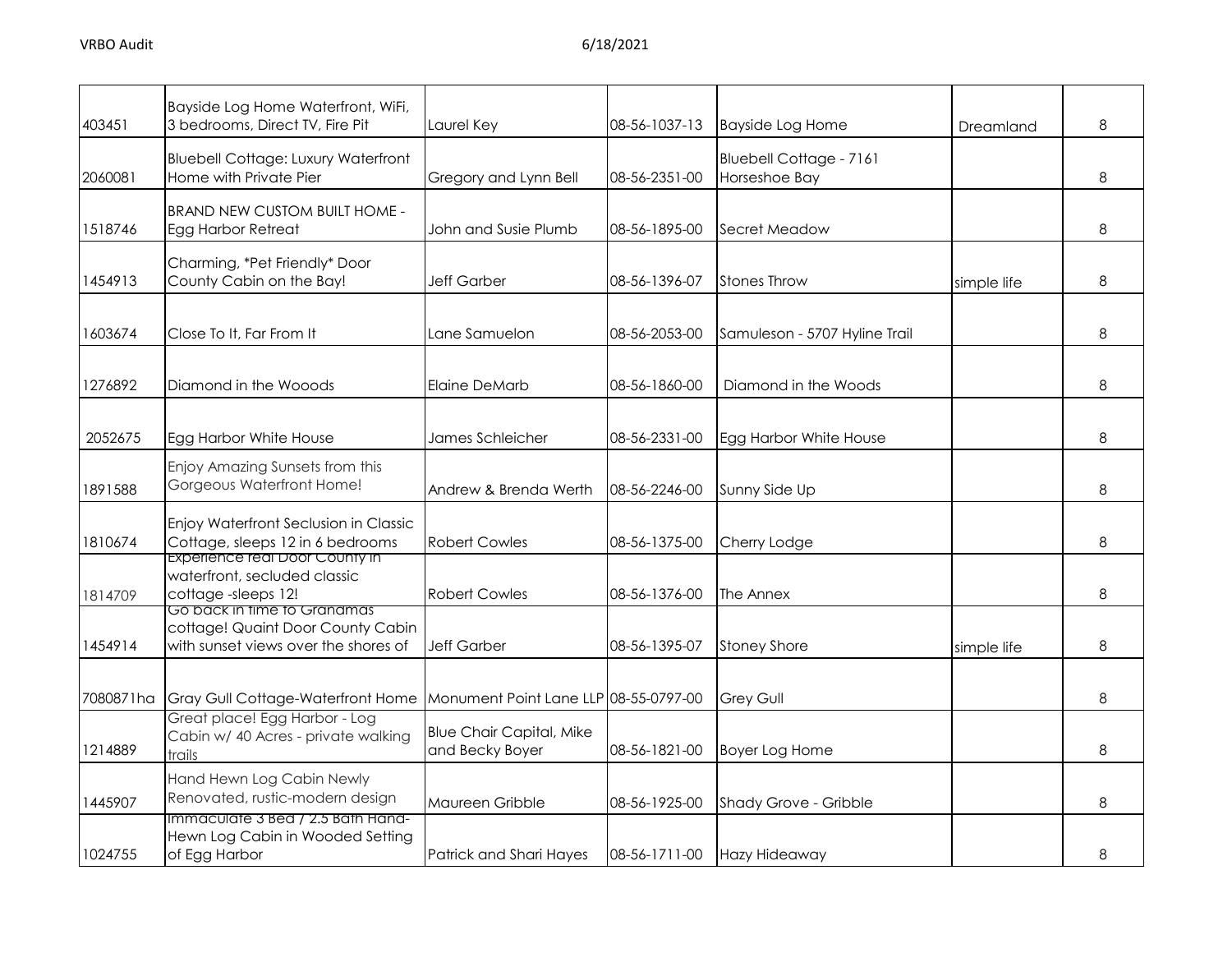| 2289060   | Luxury water view home, minutes<br>from downtown Egg Harbor                                                | Nick and Amber Meyer-<br><b>RPM Property Group LLC</b>      | 08-56-2467-00 | Open Door- Egg Harbor, The                                      |             | 8 |
|-----------|------------------------------------------------------------------------------------------------------------|-------------------------------------------------------------|---------------|-----------------------------------------------------------------|-------------|---|
| 2291391   | NEW LISTING - Beautiful Sunsets on<br>the Bay!                                                             | Andrew and Jennifer<br>Laughlin                             | 08-56-2481-00 | Stone Duck, The                                                 |             | 8 |
| 1876974   | New Listing: Dog-Frienaly, seciuded<br>Cabin in the Woods, centrally<br>located to Door County attractions | David and Lynn Zawojski                                     | 08-56-2148-07 | Cabin in the Woods - Zawojski                                   | simple life | 8 |
| 2302336   | NEW Listing* Cozy Cabin in beautiful<br>Sturgeon Bay                                                       | Karen Jenovai                                               | 08-56-2211-07 | <b>Beech Circle Cottage</b>                                     |             | 8 |
| 9571590ha | NEW! Sturgeon Bay Hideaway w/<br><b>Direct Water Access!</b>                                               | <b>IHOMAS MURRAY</b><br>WEHKING & PEGGY W<br><b>WEHKING</b> | 08-56-2450-00 | <b>Shamrock Bay</b>                                             | evolve      | 8 |
| 57138     | Panorama Waterfront Guest House<br>North of Sturgeon Bay                                                   | Margaret Koenen                                             | 08-55-0155-00 | Koenens Panorama Guest House                                    |             | 8 |
| 2312698   | Pebble Beach Shore House - On The<br>Bay!                                                                  | <b>Josh and Rachel Phillips</b>                             | 08-56-2432-00 | Pebble Beach Shore House                                        |             | 8 |
| 1863022   | Perfect vacation house for friends<br>and family getaway                                                   | Cindy and Keith Renaud                                      | 08-56-2248-00 | <b>Perfect Vacation House for</b><br>Friends or Family - Renaud |             | 8 |
| 78867     | Pet Friendly Private Cottage on 10<br>Acre Farm in Fish Creek                                              | Applewood Cottage<br>Property Managment LLC 08-55-0093-00   |               | Applewood Cottage                                               |             | 8 |
| 655760    | Privacy In The Woods, Yet Close To<br>All The Fun!                                                         | <b>Butterfly House - Blosser</b>                            | 08-56-1580-00 | <b>Robert Blosser</b>                                           |             | 8 |
| 1001072   | Relax In Our Nostalgic Log Home<br>(3BR/2ba)                                                               | <b>Patricia Culliton</b>                                    | 08-56-1715-00 | Green Apple Lodge                                               |             | 8 |
| 375676    | RELAX with Amazing views from<br>peaceful home overlooking green<br>bay close to beach                     | Tim & Mary Kelley                                           | 08-56-0305-00 | Kelley House                                                    |             | 8 |
| 4647662ha | Roomy House on 2 Acres - 2 Mi to<br>Egg Harbor Beach!                                                      | Kerri Zergoski                                              | 08-56-1768-00 | Lodge 42                                                        | Evolve      | 8 |
| 230079    | Stunning Door County Cabin in the<br>Woods, Wi-Fi, firepit, fireplace, game<br>room                        | Charles Ireland                                             | 08-56-0925-00 | Hidden Bear Cabin                                               |             | 8 |
| 1319701   | SUNSETS ON THE BLUFF! NEW<br>CONSTRUCTION! WATERVIEW!                                                      | Gail Bergman                                                | 08-56-1874-00 | <b>Bluff Cottage Sunset LLC</b>                                 |             | 8 |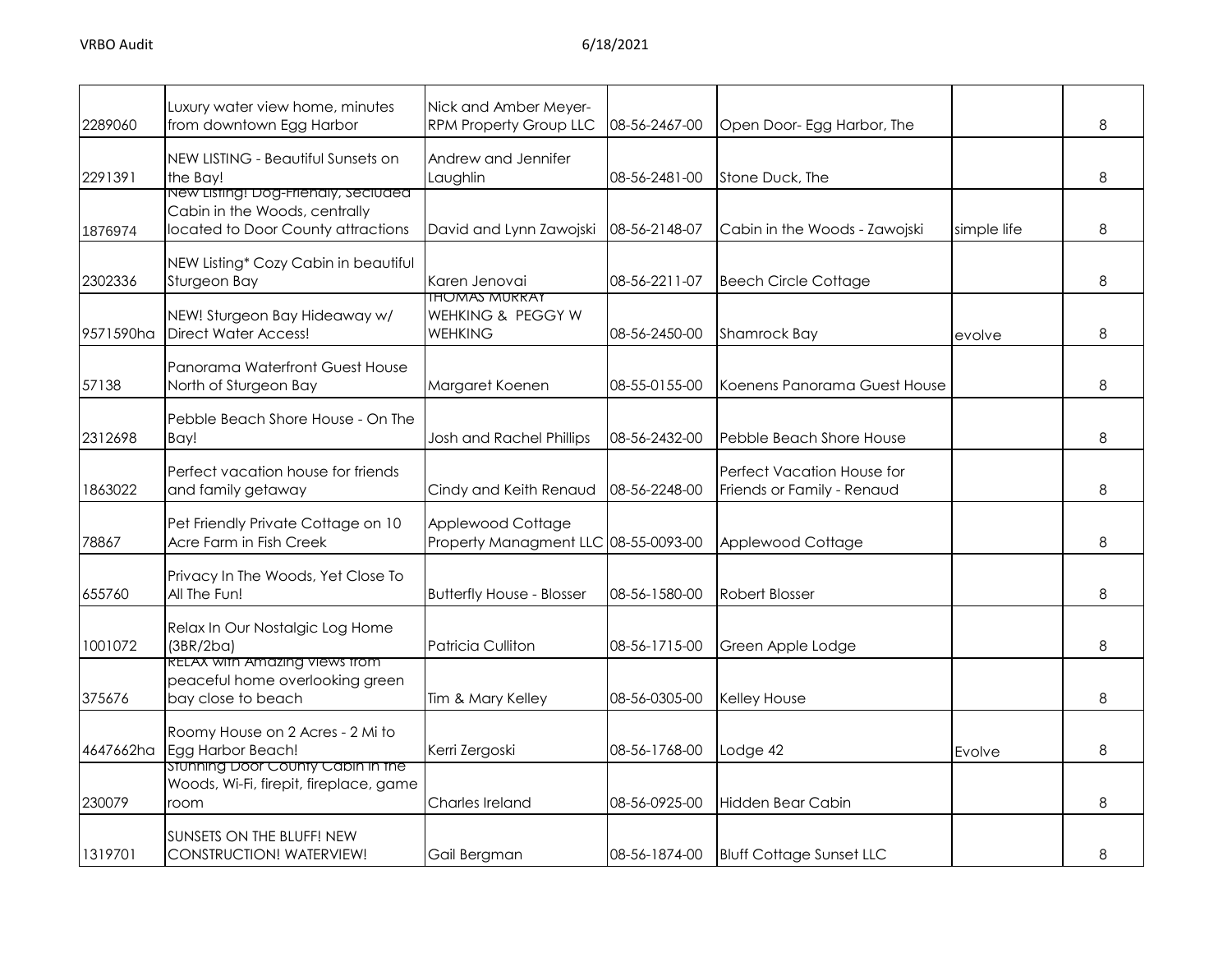| 341406    | The Honey Dew Log Lodge at Egg<br>Harbor Door County Wisconsin                                                              | Kim Bell                                 | 08-56-0702-00 | The Honey Dew Lodge                       |      | 8 |
|-----------|-----------------------------------------------------------------------------------------------------------------------------|------------------------------------------|---------------|-------------------------------------------|------|---|
| 2154957   | Timber Lodge on Large Wooded Lot<br>mid Door County                                                                         | Nicholas Langer                          | 08-56-2372-00 | Timber Lodge                              |      | 8 |
| 595501    | Unique Distinctive Cottage on the<br>Shores of Green Bay                                                                    | Sara Steinharted/Jon<br>Chapman          | 08-56-1316-06 | Whitestone at the Water                   | dcpm | 8 |
| 1866692   | Updated home - Egg Harbor - Bay<br>Shore, sunsets, great screened<br>porch, RELAX!                                          | <b>Becky Boyer</b>                       | 8-56-2203-00  | <b>Boyer Bay House</b>                    |      | 8 |
| 566840    | Views of Green Bay and Egg Harbor                                                                                           | David Ohlson/ Charles<br>Chilcote        | 08-56-0729-06 | Ohlson Chateau2                           | dcpm | 8 |
| 7045122ha | Villa Royer - Waterfront home                                                                                               | Villa Royer                              | 08-56-1029-00 | <b>Barbara-Widder Lowry</b>               |      | 8 |
| 468335    | Your key to the door                                                                                                        | <b>Bryan Troutman</b>                    | 08-56-1322-00 | Cousins Cottage - Your key to<br>the Door |      | 8 |
|           |                                                                                                                             |                                          |               |                                           |      |   |
|           | *New Listing*Indoor/Outdoor Pools!<br>2355010 Meadow Ridge Resort, Sleeps 12!                                               | KEVIN AND MARY JEAN<br><b>DAIGNEAULT</b> | 09-53-2509-07 | KEVIN AND MARY JEAN<br><b>DAIGNEAULT</b>  |      | 9 |
| 56038     | <b>BEAUTIFUL sunset/water view from</b><br>balcony! DISINFECTED B4 / AFTER<br> EVERY USE<br> Best Waterview of Egg Harbor - | Angie Vandenavond                        | 09-53-0640-00 | Ridgewood Condo 2-B                       |      | 9 |
| 515418    | <b>Beautiful, Fully Appointed Ground</b><br>Level Condo                                                                     | <b>JRCH, LLC</b>                         | 09-53-1345-00 | Eames Farm Condo - #M5 - JRCH             |      | 9 |
| 309573    | Summer of 2020 rentals- \$1400 per<br>week off season 160 per night                                                         | Thomasan Christensen<br>Harnack          | 09-53-0498-00 | Eames Farm, #S-3 - Christensen            |      | 9 |
| 429685    | Waterfront Town Home in Egg Harbor Arthur R. Derse                                                                          |                                          | 09-53-1100-06 | Derse's White Cliff Condo - Unit 5        | dcpm | 9 |
| 705682    | YOUR PLACE" 3-bedroom, 2-bath<br>ranch style home in the village of<br>Egg Harbor                                           | <b>Joe Nimmer</b>                        | 09-56-1537-00 | Your Place                                |      | 9 |
| 647346    | 3 Bedroom, 2 Bath Ranch Home<br>With A Great Egg Harbor Location.                                                           | <b>Shallows Resort</b>                   | 09-56-1453-00 | <b>Falun House</b>                        |      | 9 |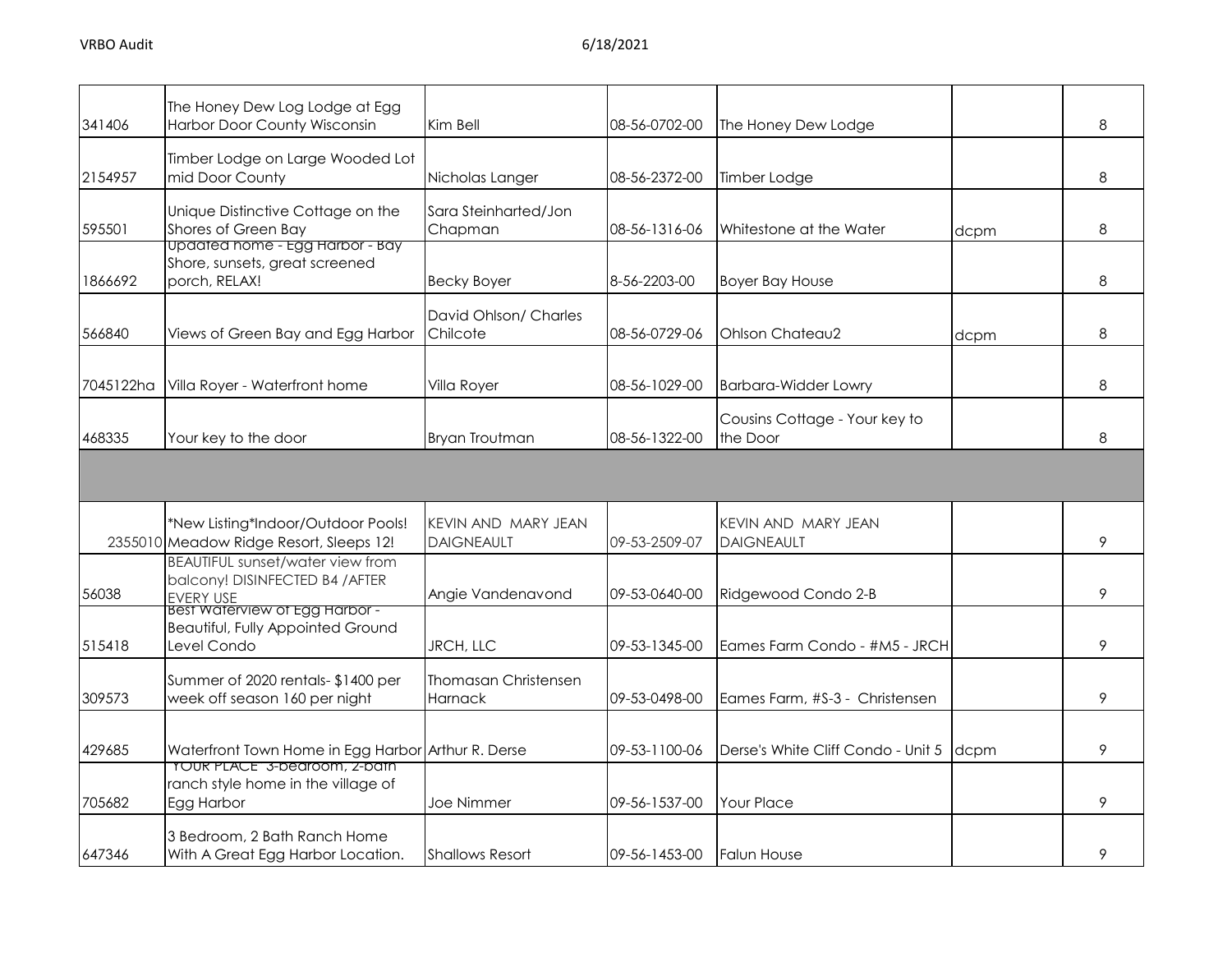| 1357071 | Breathtaking views of the bay<br>walking distance to town!                               | Massoud Maleki                      | 09-56-1086-06 | Scenic Home in Egg Harbor                          | dcpm               | 9 |
|---------|------------------------------------------------------------------------------------------|-------------------------------------|---------------|----------------------------------------------------|--------------------|---|
| 2028114 | Door County Cottage Retreat of<br>Egg Harbor, Walk to Beach/Town                         | Country Cottage<br>Properties LLC   | 09-56-2312-00 | Door County Cottage Retreat of<br>Egg Harbor       |                    | 9 |
| 2298948 | Door County Waterfront Home with<br>Private Beach                                        | <b>Mike Qualley</b>                 | 09-56-2506-00 | 7505 Mariner                                       |                    | 9 |
| 881025  | Egg Harbor Log Cabin, Door County                                                        | Karen Berndt                        | 09-56-1646-00 | Egg Harbor Log Cabin                               |                    | 9 |
| 672228  | Large Five Bedroom on the Water in<br>Egg Harbor.<br>Lighthouse Place is the pertect     | <b>Bertschinger Investments</b>     | 09-55-0317-00 | Bertschinger Investments                           | permitted for 8    | 9 |
| 1341621 | place to enjoy Egg Harbor and all of<br>Door County<br>Log Cabin in Beaufiful Village Of | Claire Murphy                       | 09-56-1830-16 | Lighthouse Place                                   | dclighthouse       | 9 |
| 427036  | Egg Harbor ~ Outstanding Vacation<br>Spot!                                               | <b>Paul Larsen</b>                  | 09-55-0381-00 | Larsen Log Cabin                                   | permitted for 2    | 9 |
| 591007  | Luxurious Door County Waterfront<br>Home with Private Beach                              | <b>RPO Holdings</b>                 | 09-56-1417-00 | Mariner                                            |                    | 9 |
| 1503315 | Modern Craftsman Home and<br>Guest Suite - Walk to Egg Harbor                            | Robert and Suzanne<br>Esposito      | 09-56-1780-00 | Egg Harbor Hideaway - Esposito                     | permitted for 2    | 9 |
| 827152  | One Bedroom Cottage Near<br>Central Egg Harbor                                           | <b>Bertschinger Investments</b>     | 09-55-0317-00 | Bertschinger Investments                           | permitted for 8    | 9 |
| 672229  | One Bedroom Cottage on the Water Bertschinger LLC                                        |                                     | 09-55-0316-00 | <b>Bertschinger LLC</b>                            | permitted for 8    | 9 |
| 2247826 | Pristine Cottage Minutes from Egg<br>Harbor Beaches, Shopping, and<br>Amazing Sunsets!   | GLENN O HASENJAGER JR 09-56-2409-00 |               | Egg Harbor Cottage - 7625 Point<br><b>Beach Rd</b> |                    | 9 |
| 1221143 | Roomy Two Bedroom House Near<br>Central Egg Harbor                                       | <b>Bertschinger LLC</b>             | 09-55-0316-00 | <b>Bertschinger LLC</b>                            | permitted for<br>8 | 9 |
| 562683  | Roomy Two Bedroom House Near<br>Egg Harbor Marina                                        | <b>Bertschinger LLC</b>             | 09-55-0316-00 | <b>Bertschinger LLC</b>                            | permitted for<br>8 | 9 |
| 1221144 | Roomy Two Bedroom House Near<br>Egg Harbor Marina                                        | <b>Bertschinger LLC</b>             | 09-55-0316-00 | <b>Bertschinger LLC</b>                            | permitted for<br>8 | 9 |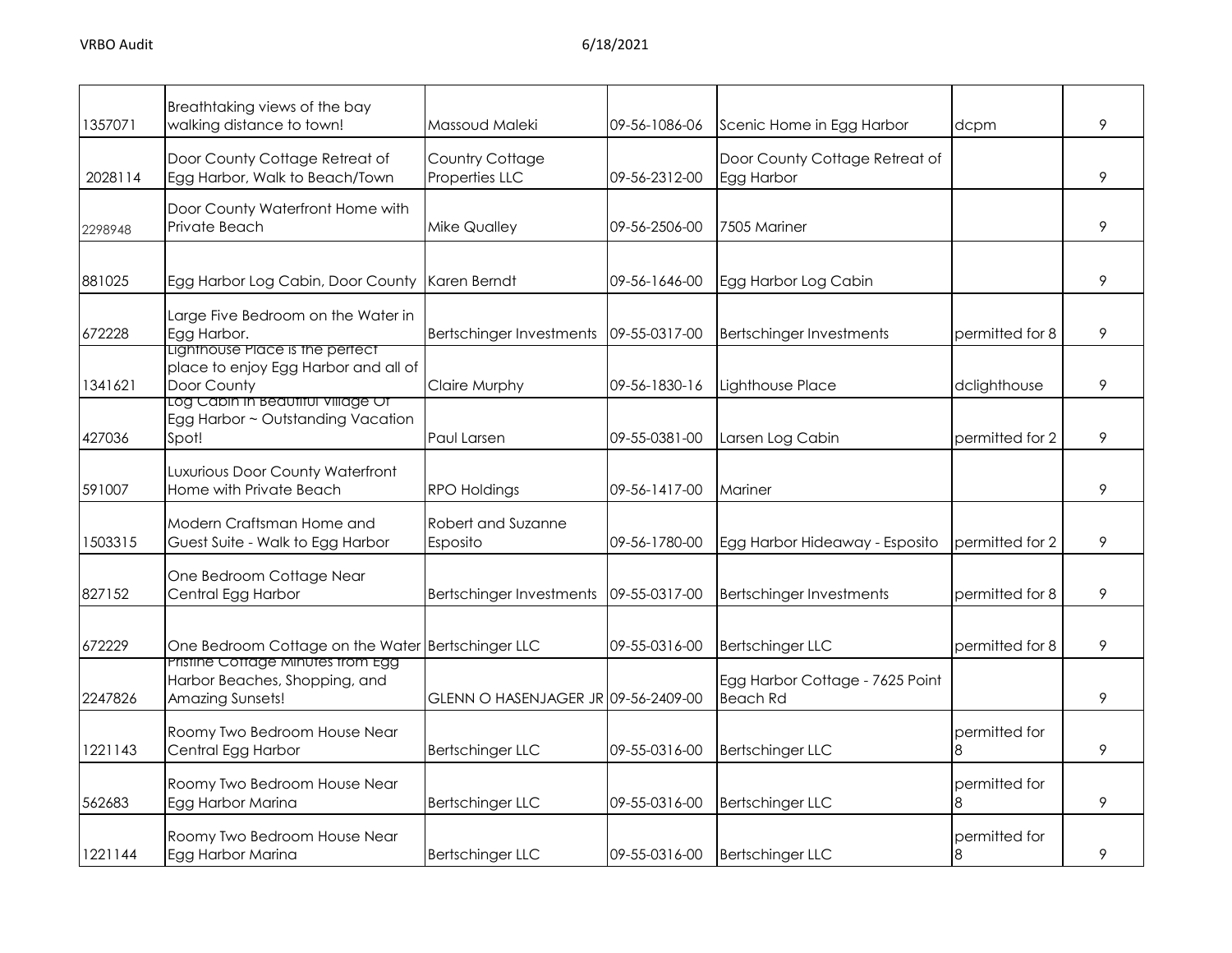| 571420    | Sleepy Hollow Cottage, the Perfect<br>Location                                                | Paula W Peterson                            | 09-56-1349-00 | Sleepy Hollow Cottage - Peterson |                 | 9 |
|-----------|-----------------------------------------------------------------------------------------------|---------------------------------------------|---------------|----------------------------------|-----------------|---|
|           | spacious tour bedroom house near                                                              |                                             |               |                                  |                 |   |
| 452105    | Alpine Golf Course and Egg Harbor<br>beach.                                                   | Bertschinger Investments                    | 09-55-0317-00 | <b>Bertschinger Investments</b>  | permitted for 8 | 9 |
| 1221145   | spacious four bearoom nouse near<br>Alpine Golf Course and Egg Harbor<br>beach.               | <b>Bertschinger LLC</b>                     | 09-55-0316-00 | <b>Bertschinger LLC</b>          | permitted for 8 | 9 |
| 899706    | Spacious four bedroom house on<br>the bay of Green Bay.<br>steps trom the water in Egg Harbor | <b>Bertschinger LLC</b>                     | 09-55-0316-00 | <b>Bertschinger LLC</b>          | permitted for 8 | 9 |
| 4728373ha | with great views and incredible<br>sunsets.                                                   | Mary Zeller                                 | 09-56-1882-00 | Point Beach House                |                 | 9 |
| 7081743ha | The 5th Hole- On a 36 hole golf<br>course                                                     | Kevin Murphy                                | 09-55-0753-00 | The Fifth Hole                   |                 | 9 |
| 1535497   | The Flats on Church Street - Door<br>County's Modern Vacation Rental<br>#101                  | Egg Bnb LLC                                 | 09-56-2071-00 | <b>Flats on Church Street</b>    | permitted for 4 | 9 |
| 1546893   | The Flats on Church Street - Door<br>County's Modern Vacation Rental<br>#102                  | Egg Bnb LLC                                 | 09-56-2071-00 | Flats on Church Street           | permitted for 4 | 9 |
| 1565071   | The Flats on Church Street - Door<br>County's Modern Vacation Rental<br>#103                  | Egg Bnb LLC                                 | 09-56-2071-00 | <b>Flats on Church Street</b>    | permitted for 4 | 9 |
| 1578249   | The Flats on Church Street - Door<br>County's Modern Vacation Rental<br>#104                  | Egg Bnb LLC                                 | 09-56-2071-00 | Flats on Church Street           | permitted for 4 | 9 |
| 427037    | The Larsen House Outstanding<br>Location Near Excellent Attractions!                          | Paul Larsen                                 | 09-55-0381-00 | Larson Log Cabin                 |                 | 9 |
| 570970    | The Yellow House in Egg Harbor -<br>beautifully remodeled & ready for<br>vou!                 | R Lynn & Sandi Rowe                         | 09-56-1404-00 | The Yellow House                 |                 | 9 |
| 827151    | Three bedroom cottage in Point<br>Beach area of Egg Harbor                                    | <b>Bertschinger Investments</b>             | 09-55-0317-00 | <b>Bertschinger Investments</b>  | permitted for 8 | 9 |
| 401618    | Trillium Gap Cottage - Woodland<br>Retreat - Walk to Beach                                    | Trillium Gap, LLC - Rick &<br>Susie Julison | 09-56-1182-00 | Trillium Gap Cottage             |                 | 9 |
| 660427    | Water Front Home With Spectacular<br>Sunset View!                                             | Jan and Craig Bilgen                        | 09-55-0817-06 | On the Water Escape              | dcpm            | 9 |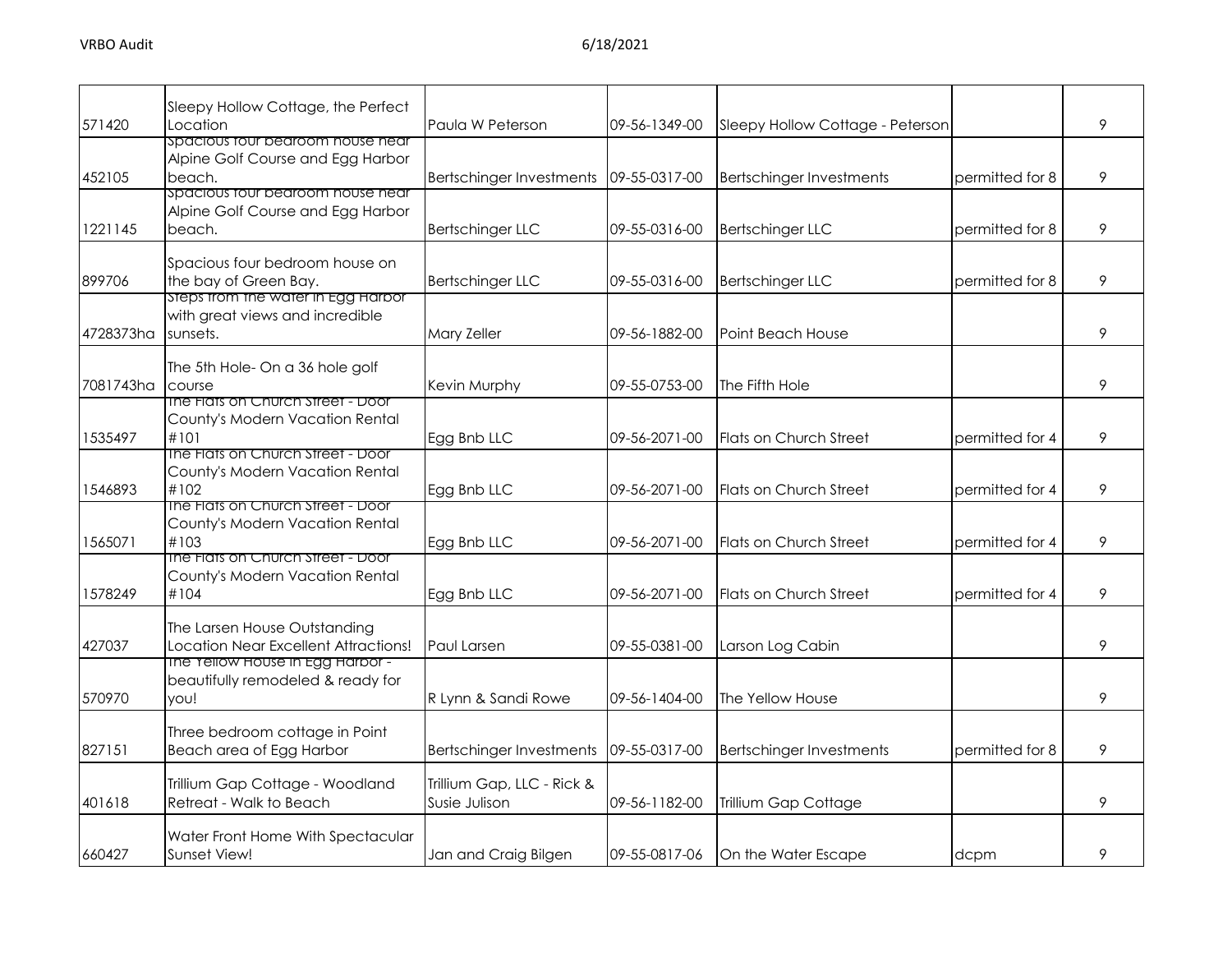| 2287347   | Waterfront Egg Harbor                        | Scott Roza Trust /<br>Marguerite Roza Trust | 09-56-2422-06 | <b>Roza Whitecliff Rd</b>     | dcpm            | 9  |
|-----------|----------------------------------------------|---------------------------------------------|---------------|-------------------------------|-----------------|----|
|           | we offer "country-quiet" a short walk        |                                             |               |                               |                 |    |
|           | from the village center and town             |                                             |               |                               |                 |    |
| 889272    | dock.                                        | <b>Richard Woldt</b>                        | 09-55-0365-00 | <b>Woldts Intowm Farmette</b> |                 | 9  |
|           | White Cliff Water Front Home, the            |                                             |               |                               |                 |    |
| 236719    | Finest in Door County!                       | Michael & Dawn McCole 09-56-0894-06         |               | White Cliff Cottage           | dcpm            | 9  |
|           |                                              |                                             |               |                               |                 |    |
|           |                                              |                                             |               |                               |                 |    |
|           | Beautiful 1 bedroom unit at resort,          |                                             |               |                               |                 |    |
| 2094656   | sleeps 4                                     |                                             |               |                               |                 | 11 |
|           | "Birch Refreat" in the House at Green        |                                             |               |                               |                 |    |
| 1656219   | Gables - Nestled in the heart of<br>Ephraim! | Colin Welford                               | 11-56-2133-00 | <b>Green Gables</b>           | permitted for 2 | 11 |
|           |                                              |                                             |               |                               |                 |    |
|           | **New Listing** Charming cottage in          |                                             |               |                               |                 |    |
|           | 2333482 Ephraim, WI                          | <b>Captain's Quarters</b>                   | 11-56-2503-07 | Matthew and Stephanie Klein   |                 | 11 |
|           | **NEW LISTING** Great location in            | Matthew and Stephanie                       |               |                               |                 |    |
|           | 2331588 Ephraim!                             | Klein                                       | 11-56-2503-07 | Matthew and Stephanie Klein   |                 | 11 |
|           |                                              |                                             |               |                               |                 |    |
|           | *New Listing* Adorable Pet Friendly          |                                             |               |                               | permitted for   |    |
| 1915341   | Cottage in the Heart of Ephraim!             | Kim Cassidy                                 | 11-56-1574-07 | <b>Cassidys Cottages</b>      | 2 - SIMPLE LIFE | 11 |
|           | *New Listing* Walk to Everything             |                                             |               |                               | permitted for   |    |
| 1915340   | Ephraim has to Offer! Pet Friendly!          | Kim Cassidy                                 | 11-56-1574-07 | <b>Cassidys Cottages</b>      | 2 - SIMPLE LIFE | 11 |
|           | *NEW LISTING**New Construction*              | William and Elizabeth                       |               |                               |                 |    |
| 2292274   | Stunning Getaway in Sister Bay               | Pflum                                       | 11-56-2434-07 | Willowbury Estate             | simplelife      | 11 |
|           |                                              |                                             |               |                               |                 |    |
|           | 'Cherry Cottage' near Peninsula              |                                             |               |                               |                 |    |
| 7181482ha | State Park!                                  | Deborah Eckert                              | 11-55-0680-00 | Park's Place Cottages         | permitted for 5 | 11 |
|           | 4 bedroom home on the water with             |                                             |               |                               |                 |    |
| 1050003   | westerly views of sunset                     | Windsor McCutcheon                          | 11-56-1724-06 | Harbor View on Northshore     | dcpm            | 11 |
|           |                                              |                                             |               |                               |                 |    |
| 555709    | Beautiful Private, Modern Home,<br>Sleeps 12 | Patricia Sexton                             | 11-56-1448-00 | Coral Hill Sexton             |                 | 11 |
|           |                                              |                                             |               |                               |                 |    |
|           | Beautifully Appointed 4+ Bedroom,            |                                             |               |                               |                 |    |
| 1025601   | Waterfront Home - Sleeps 12                  | Parks Edge Lakeshore LLC 11-55-0411-06      |               | Park's Edge Cottages          | dcpm            | 11 |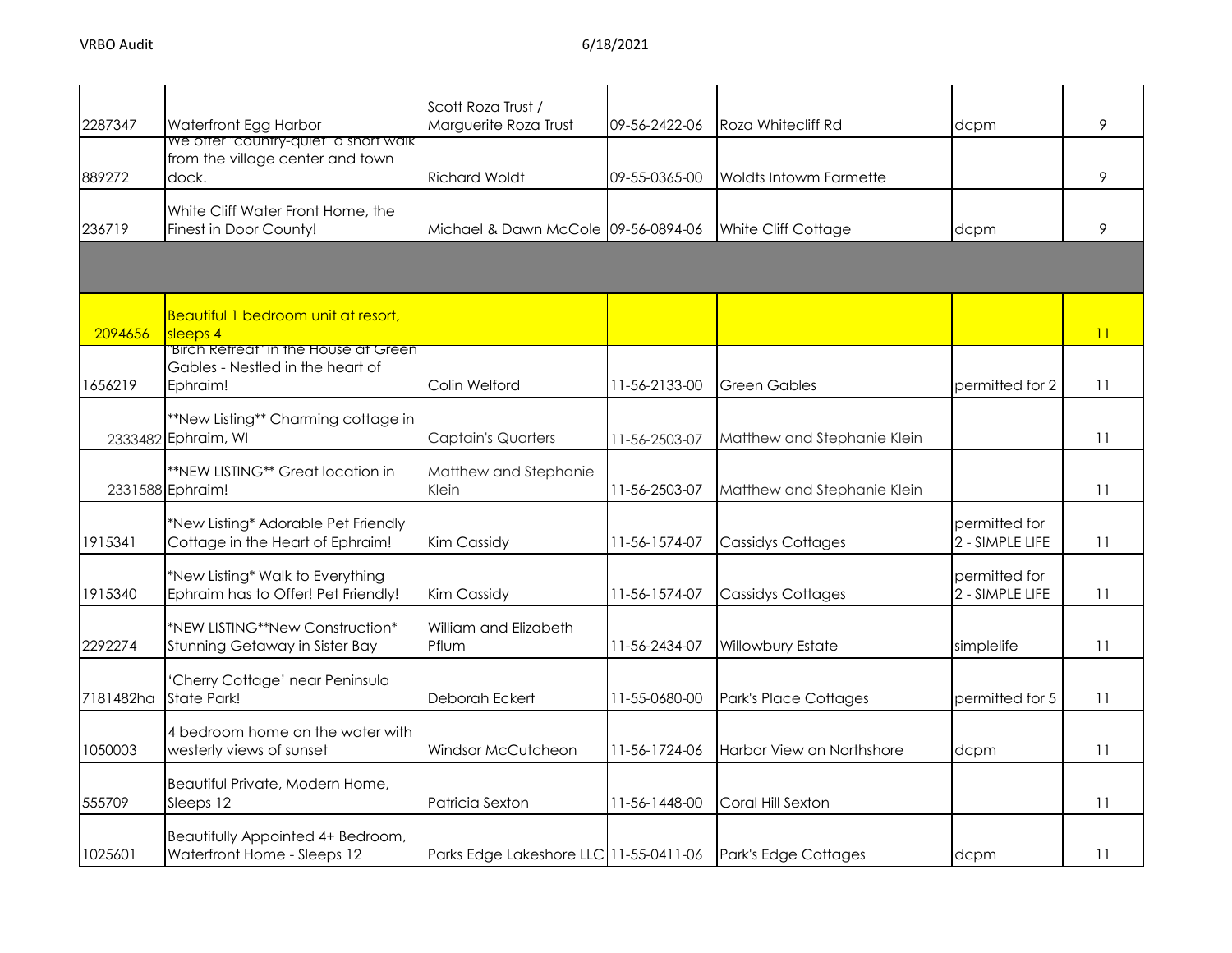| 4712540ha | <b>Boutique Home in Door County</b><br>w/Eagle Harbor Views                            | Carol Corbet                                       | 11-56-1806-00 | Harbor View Ephraim - Corbett                            | permitted for<br>2 - evolve | 11              |
|-----------|----------------------------------------------------------------------------------------|----------------------------------------------------|---------------|----------------------------------------------------------|-----------------------------|-----------------|
| 2322398   | <b>Brookside Lane Cottage in</b><br>picturesque Ephraim, WI                            | <b>JOHN M RAYMOND</b><br><b>GERALYNN M RAYMOND</b> |               |                                                          |                             | $\overline{11}$ |
| 185458    | <u>Cedar Gien, a tresh, ephraim </u><br>cottage, one block from water and<br>sunset    | John & Rachel Rothschild 11-55-0758-06             |               | Cedar Glen                                               | dcpm                        | 11              |
| 926758    | Charming & historic cottage - great<br>Door County location!                           | Thomas & Donna Moretti   11-56-1677-00             |               | Moretti - 10438 Water St                                 |                             | 11              |
| 7181476ha | Cozy Ephraim 'Cedar Cottage'<br>w/Private Deck!                                        | Deborah Eckert                                     | 11-55-0680-00 | <b>Park's Place Cottages</b>                             | permitted for 5             | 11              |
| 2249824   | Door County - Ephraim Home-3<br>Suites Nestled In Nature                               | Luke Robert Wilson                                 | 11-56-2459-00 | Door County Ephraim Home - 3<br>Suites Nestled in Nature |                             | 11              |
| 442496    | Enjoy Door County at its finest!!                                                      | PKJ2 LLC - Jim Blair                               | 11-56-1373-00 | Evans Woods                                              |                             | 11              |
| 710960    | Enjoy Views Of Ephraim And Eagle<br>Harbor While Sitting On The Porch Of<br>Bayview    | Parks Edge Lakeshore LLC 11-55-0411-06             |               | Park's Edge Cottages                                     | dcpm                        | 11              |
| 677492    | Ephraim Home Away from Home                                                            | John Maher                                         | 11-56-1528-00 | Ephraim Lodge                                            |                             | 11              |
| 9074890ha | Ephraim Home w/ Yard - Walk to<br>Lake Michigan!                                       | Carol Corbet                                       | 11-56-1806-00 | Harbor View Ephraim - Corbett                            | permitted for<br>2 - evolve | 11              |
| 1987380   | Ephraim Stone Cottage and<br>Separate Back Cabin, Outstanding<br>Location! New listing | <b>Brad and Marnie Massey</b>                      | 11-56-2300-00 | Ephraim Stone Cottage and<br>Cabin                       |                             | 11              |
| 894251    | Ephraim Waterfront Cottage With<br>Private Dock On Green Bay                           | Jaco Mamt                                          | 11-56-1662-00 | The Shore - Schmeltz                                     |                             | 11              |
| 1371859   | Experience the teel of staying in a<br>century old farm house with modern<br>amenities | Roy Elquist                                        | 11-56-1069-06 | Townline - 9895 Townline Rd                              |                             | 11              |
| 485111    | Experience True Door County Charm BD Thorp                                             |                                                    | 11-56-0809-06 | Thorp                                                    | dcpm                        | 11              |
| 982888    | Harbor House Guest Cottage in the<br>heart of Epbraim!                                 | Elizabeth Frink                                    | 11-56-1383-00 | Harbor House & Guest Cottage                             | permitted for 2             | 11              |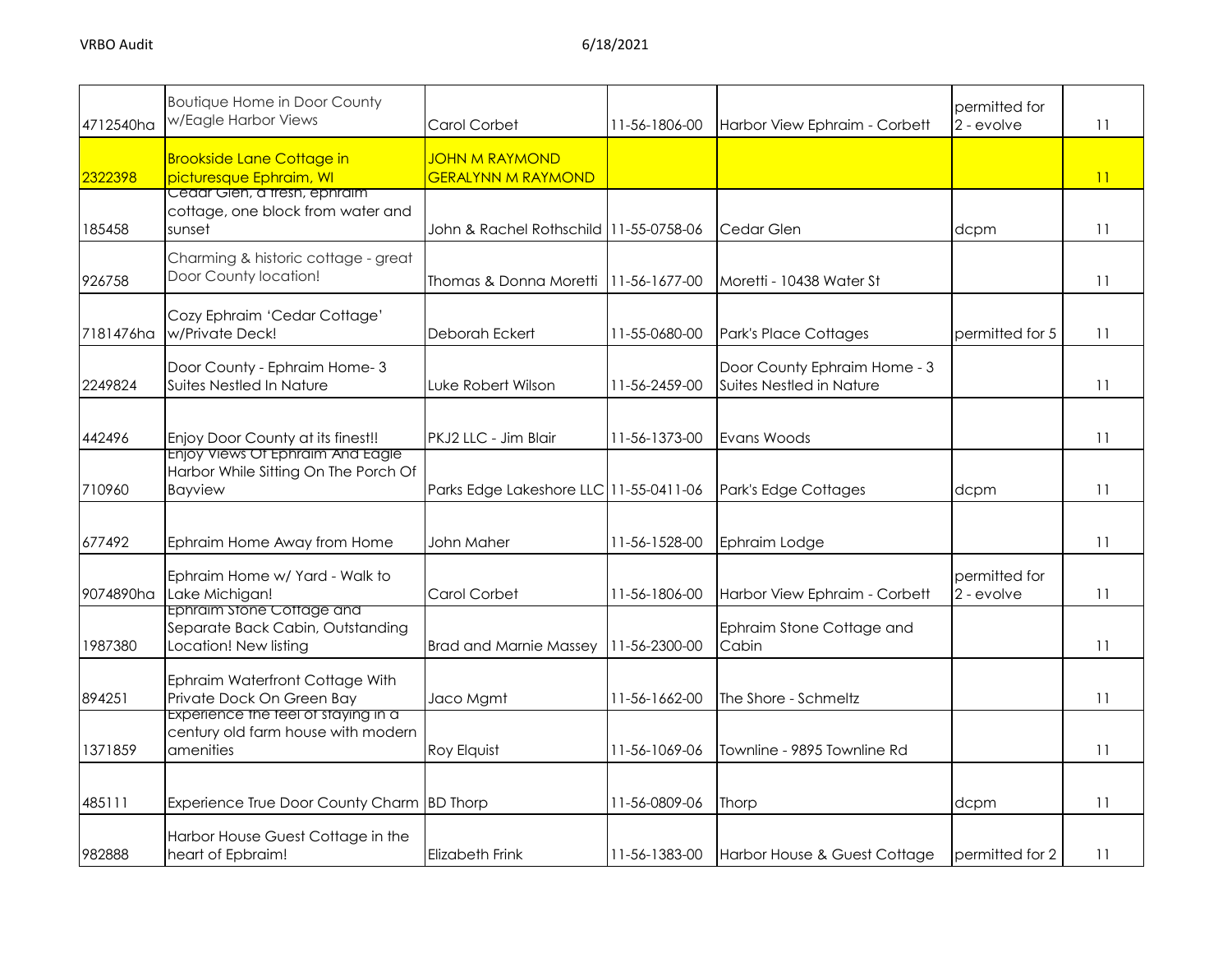| 307617    | Historic - Waterfront - Family/Pet<br>Friendly                                           | Brad & Amy Russell                                 | 11-56-1265-00   | Arbor Cottage                            |                 | $\overline{11}$ |
|-----------|------------------------------------------------------------------------------------------|----------------------------------------------------|-----------------|------------------------------------------|-----------------|-----------------|
| 990768    | Homestead Kental, Kelax in<br>Ephraim. Convienent Home in<br>center of village.          | Glenn Gerdman & Diane<br>Jacobson                  | 11-56-1630-00   | <b>Homestead Rental</b>                  |                 | 11              |
| 836338    | Ideally located between the towns<br>of Ephraim and Sister Ba                            | Leslee and Morrie<br>Goldman                       | 11-56-1258-06   | Coral Hill Cottage                       | dcpm            | 11              |
| 2042494   | Luxurious Ephraim retreat located in<br>the heart of Door County                         | Lisa Reardon Trust                                 | 11-56-2366-00   | Mink House                               |                 | $\overline{11}$ |
| 7339901ha | Luxury Family Retreat in Heart of<br>Door County - Norra Skogen                          | Brian & Amanda Jenkins                             | 11-56-1407-00   | Norra Skogen                             |                 | 11              |
| 1323313   | Natures Window<br>New Listing: spacious-wooded                                           | Bill and Heather Anderson 11-56-1958-00            |                 | Natures Window                           |                 | 11              |
| 1844687   | Lot-Family/Pet Friendly-Short Walk to<br>Eagle Harbor<br>New Unequaled Location, Ephraim | Tim and Kristine Nelson                            | 11-56-2254-22   | Norway Hus                               |                 | 11              |
| 1591624   | Harborview Home, Private<br>DockFamily or Couples                                        | Tim Christofferson                                 | 11-56-1595-00   | Heritage House                           |                 | 11              |
| 2301797   | New! Peaceful Family Gefaway<br>W/Large Yard! Walk to the beach &<br>downtown Ephraim!   | Punkaj Gupta and<br>Sachin Pawar                   | 11-56-2479-00   | Serenity on Spruce                       |                 | 11              |
| 879597    | Newly Remodeled And Only Blocks<br>From Public Beach And Town!                           | Jennifer & Bjorn Larson                            | 11-56-1635-06   | Cedar Barn Rental                        | dcpm            | 11              |
| 1427259   | Newly renovated in the heart of<br>Ephraim, one block from water!                        | Robert & Nicole Collins                            | 11-56-1708-06   | Ephraim Boat House, The                  | dcpm            | 11              |
| 177706    | Northwind Cottage in Heart of<br>Ephraim, Blocks Away from Beach                         | Northwind Holdings LLC -<br>Alison and Jon Beadell | 11-56-2392-06   | Northwind Cottages - 3033<br>German Road | dcpm            | 11              |
| 7181473ha | Peaceful 'Butternut Cottage' in<br>Central Door County!                                  | Deborah Eckert                                     | 11-55-0680-00   | Park's Place Cottages                    | permitted for 5 | 11              |
| 690840    | Pine Cone Cottage, Ideal Location!                                                       | Pam Mache                                          | 11-56-1517-00   | Pine Cone Cottage                        |                 | 11              |
| 514956    | Private Sand Beach /5 Bedroom.<br>Harbor House & Guest Cottage                           | Randall & Elizabeth Frink                          | $11-56-1383-00$ | <b>Harbor House and Guest</b><br>Cottage | permitted for 2 | 11              |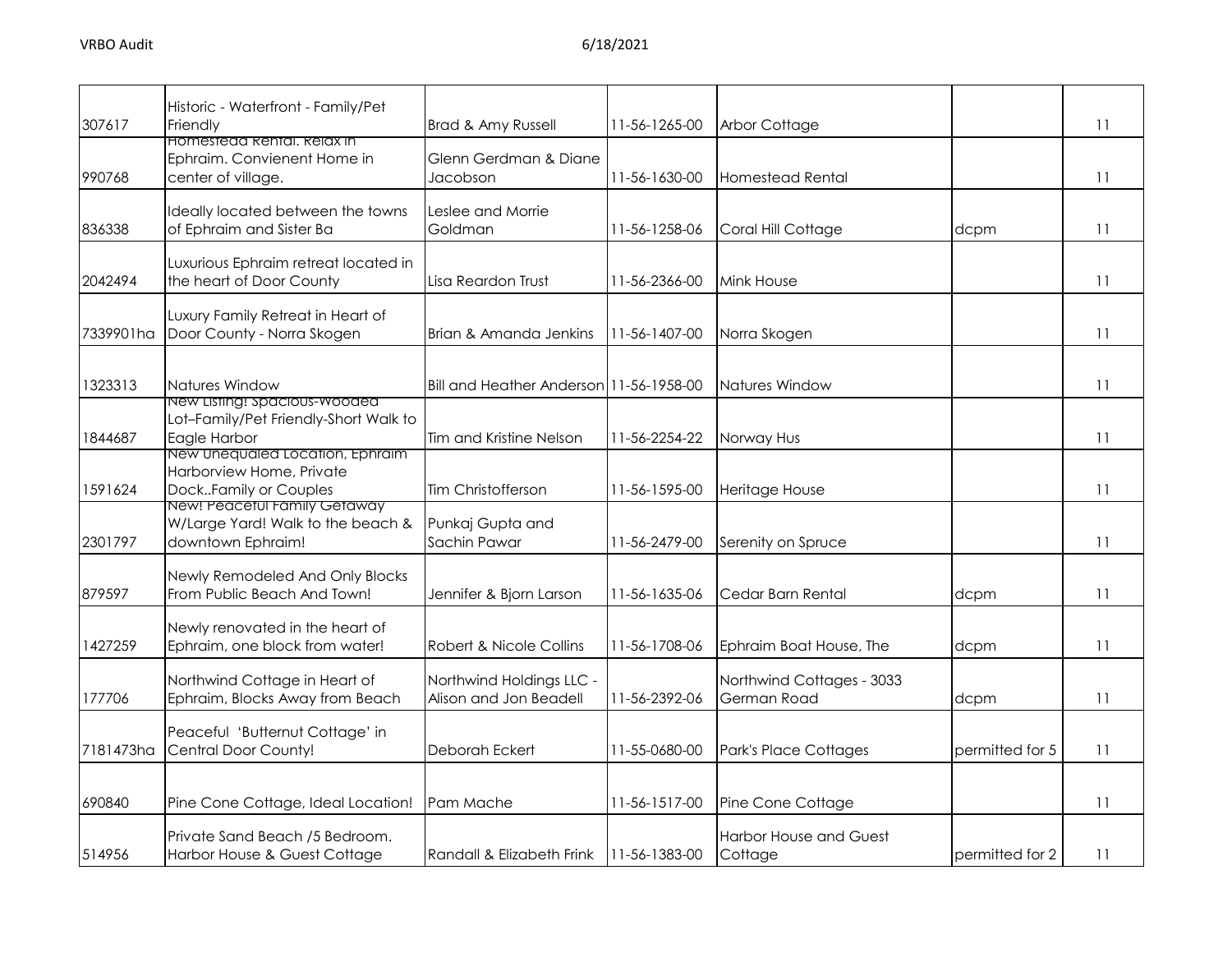| 502544    | Private Waterfront Property in the<br>Woods                                                   | Robert Beart/Beart<br>Family LLC                 | 11-56-1072-00 | All American Green House                                      |                 | 11 |
|-----------|-----------------------------------------------------------------------------------------------|--------------------------------------------------|---------------|---------------------------------------------------------------|-----------------|----|
| 882561    | Professionally decorated home in<br>Ephraim!                                                  | Daniel & Laurel Simons                           | 11-56-1656-00 | Elegant Home Ephraim                                          |                 | 11 |
| 2045017   | <u> Right across from Green</u><br>Bay/Anderson Pier walking distance<br>to downtown Ephraim! | Judy and Paul Floffman                           | 11-56-2337-06 | Anderson House                                                | <b>DCPM</b>     | 11 |
| 823896    | Spacious Home On 1.5 Acres<br>Overlooking The Bay In Ephraim                                  | Sandy Van Sickle                                 | 11-55-0057-00 | <b>Hobby Horse</b>                                            |                 | 11 |
| 7181525ha | The Carriage House' Walk to<br>Peninsula St Park<br>ine House at Green Gables- a              | Deborah Eckert                                   | 11-55-0680-00 | Park's Place Cottages                                         | permitted for 5 | 11 |
| 1658362   | dream retreat in the heart of<br>Ephraim!                                                     | Colin Welford                                    | 11-56-2133-00 | <b>Green Gables</b>                                           | permitted for 2 | 11 |
| 2204959   | Three Kings & Two Queens of<br>Ephraim                                                        | Alan Kroll- Allor, Inc.                          | 11-56-2297-00 | Allor - Ephraim One - Three Kings                             |                 | 11 |
| 1221684   | Unequaled Door County<br>Harborview Location For Family Or<br>Couples                         | Tim Christofferson                               | 11-56-1595-00 | Heritage House                                                |                 | 11 |
| 1508507   | Unique rental in Ephraim! The<br><b>Rosemailing Cottage</b>                                   | Cathcart Holdings LLC -<br><b>Elliot Taillon</b> | 11-56-2028-00 | <b>Binkhaven The Rosemaling</b><br>Cottage - 9697 Maple Grove |                 | 11 |
| 7181486ha | Updated Ephraim 'Pine Cottage' w/<br>Deck!                                                    | Deborah Eckert                                   | 11-55-0680-00 | Park's Place Cottages                                         | permitted for 5 | 11 |
| 390442    | Waterfront Historic Home, Views,<br>Private Beach, Walk to Town                               | <b>Charles Falwell</b>                           | 11-56-1185-00 | Yeoman Cottage                                                |                 | 11 |
|           |                                                                                               |                                                  |               |                                                               |                 |    |
| 2094592   | Beautiful 1 bedroom unit at resort,<br>sleeps 4                                               |                                                  |               |                                                               |                 | 12 |
| 7453010ha | Stunning 3800 square penthouse<br>condo                                                       | Little Sweden Condo Assc 12-51-0298-00           |               | Little Sweden Condominiums                                    |                 | 12 |
| 2191845   | The Yellow Cottage"-Downtown Fish<br>Creek with<br>POOL/Kayaks/Bikes/Fishing Gear             | GD Family Holdings LLC -<br><b>Tony Goebel</b>   | 12-53-2401-00 | The Yellow Cottage                                            |                 | 12 |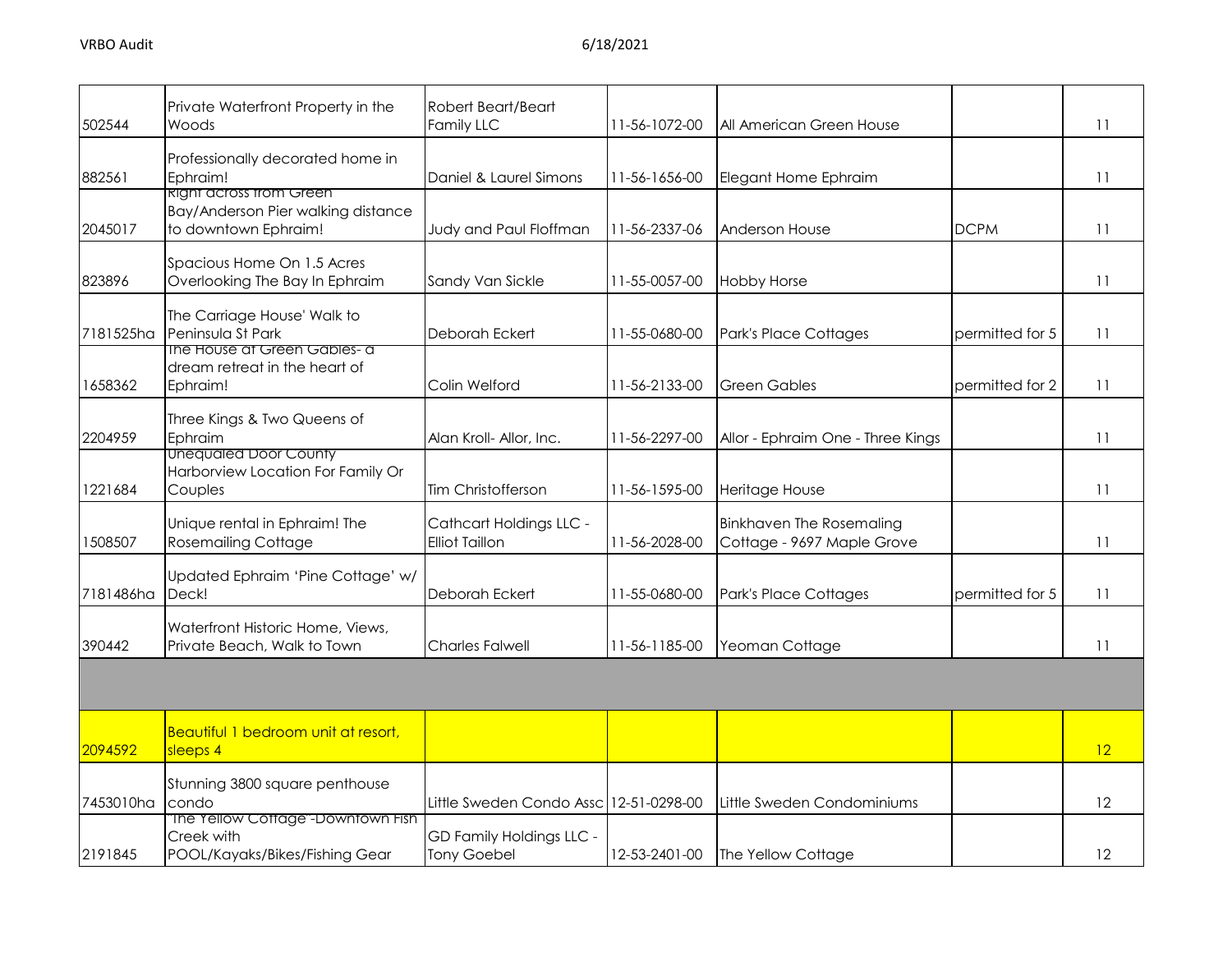|           | 3 bed/3.5 bath Fish Creek Condo,                          |                                       |               |                                        |                 |    |
|-----------|-----------------------------------------------------------|---------------------------------------|---------------|----------------------------------------|-----------------|----|
| 2038378   | walking distance to beach/parks,<br>bars & dinning        | Michael and Tracy Guiou 12-53-2272-00 |               | Fish Creek Fun LLC 4063                |                 | 12 |
|           | 4190 Coffage Row Cf. - New                                |                                       |               |                                        |                 |    |
|           | Contruction Downtown Fish Creek -                         |                                       |               |                                        |                 |    |
| 1360182   | Walk Everywhere!                                          | Kurt Doman et al                      | 12-53-1981-00 | Cottage Row Court - Doman              |                 | 12 |
|           | Brook Point Luxurious 2 Bedroom 2                         |                                       |               |                                        |                 |    |
| 402228    | 1/2 Bath Home in Fish Creek                               | SMC Door County, LLC                  | 12-53-0626-00 | Brook Point Condo #4- BRK4             |                 | 12 |
|           |                                                           | <b>DeWift Real Estate</b>             |               |                                        |                 |    |
|           | Centrally located to everything Fish                      | Investments LLC - Cindy               |               | Top of the Hill Shops- DeWitt Real     |                 |    |
| 2281322   | Creek has to offer                                        | Gavin                                 | 12-53-2496-00 | <b>Estate Investments</b>              |                 | 12 |
|           | Creekside Cottage at Peninsula                            |                                       |               |                                        |                 |    |
| 1320444   | Park. SUPERCLEAN Off the beaten<br>path!                  | Patricia Culliton                     | 12-53-1890-00 | Elegant Creekside Cottage              |                 | 12 |
|           |                                                           |                                       |               |                                        |                 |    |
|           |                                                           | Downtown Fish Creek                   |               | Magnificent Memories - Stacey          |                 |    |
| 4840082ha | Downtown Fish Creek with a view                           | with a view - Berndt                  | 12-53-1855-00 | Berndt                                 |                 | 12 |
|           | Fish Creek Condo/Town Home at                             |                                       |               | Brook Point Condo - Unit 5 -           |                 |    |
| 946469    | <b>Brook Point, Door County</b>                           | Karen Berndt                          | 12-53-1681-00 | <b>Berndt</b>                          |                 | 12 |
|           |                                                           |                                       |               |                                        |                 |    |
| 2070490   | Luxury Downtown Fish Creek<br>Townhome 3BR / 2.5 Bath     | <b>Patricia Renkier Trust</b>         | 12-53-2362-00 | Luxury Downtown Fish Creek<br>Townhome |                 | 12 |
|           |                                                           |                                       |               |                                        |                 |    |
|           | Luxury Tri-Level Condo Downtown                           |                                       |               | Luxury Tri-Level Fish Creek -          |                 |    |
| 1151019   | <b>Fish Creek</b><br>NEW!!! Spacious 3BR, 3 bath, 2       | Jon and Katie Glapa                   | 12-53-1791-00 | Glapa                                  |                 | 12 |
|           | balconies on Main Street! Walkable                        |                                       |               |                                        |                 |    |
| 1564582   | to everything!                                            | <b>Bob and Laurie Zanotti</b>         | 12-53-2092-00 | Creekside Cove #3 Zanotti              |                 | 12 |
|           | Pristine Home in Fish Creek! Quiet                        |                                       |               |                                        |                 |    |
|           | Family Friendly Getaway with                              |                                       |               | Quiet Family Friendly Getaway          |                 |    |
| 1444754   | Access to It All!<br>Private 3 BR 3 Bath condo on the     | Leslie Vogel                          | 12-53-2070-00 | with Access to it all                  |                 | 12 |
|           | Fish Creek, overlooking private                           | Peter C Diltz, Sole                   |               | Creekside Cove Unit 11 - RRRP          |                 |    |
| 1080095   | harbor                                                    | Member                                | 12-53-1712-00 | LLC                                    |                 | 12 |
|           | <b>Walking alstance to downtown Fish</b>                  |                                       |               |                                        |                 |    |
| 920769    | Creek and Minutes From Peninsula<br><b>State Park!</b>    | Jack & Diane Holzman                  | 12-53-1687-00 | Top of the Hills Shops - Holzman       |                 | 12 |
|           | Walking distance to downtown Fish                         |                                       |               |                                        |                 |    |
|           | Creek, DC Auditorium and Peninsula                        | William and Kathleen                  |               |                                        |                 |    |
| 1595723   | State Park.                                               | Kunst                                 | 12-53-2082-00 | Top of the Hill Shops - Kunst          |                 | 12 |
|           | Water view from Beach House! Walk Fish Creek Beach House, |                                       |               |                                        |                 |    |
| 3010889ha | anywhere in town.                                         | The                                   | 12-53-1764-00 | Scott Schmitz & Karin Skare            | permitted for 3 | 12 |
|           |                                                           |                                       |               |                                        |                 |    |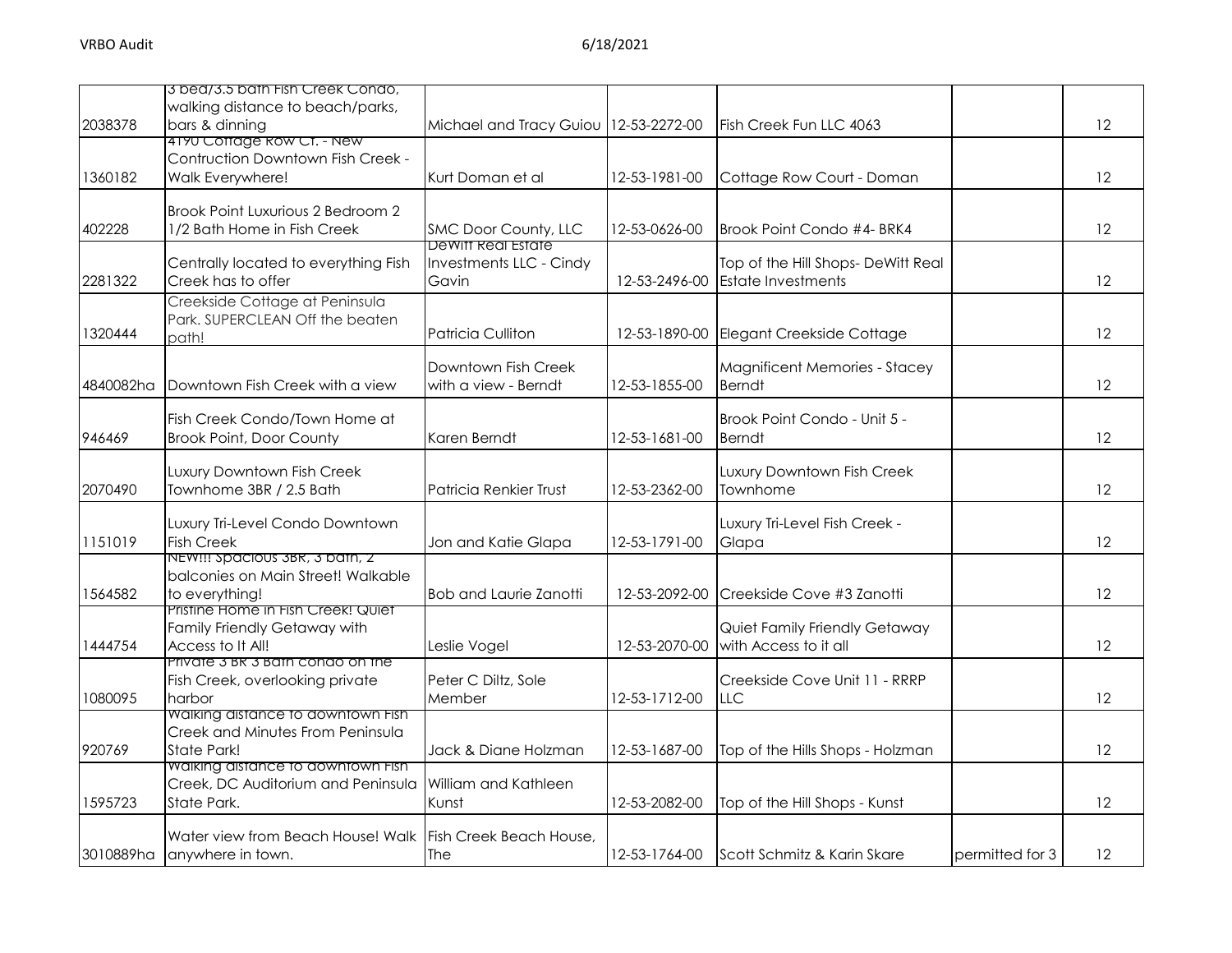|           | Waterview apartment in downtown                                            |                                        |               |                              |                 |         |
|-----------|----------------------------------------------------------------------------|----------------------------------------|---------------|------------------------------|-----------------|---------|
|           | Fish Creek, right across from the                                          | Scott Schmitz & Karin                  |               |                              |                 |         |
| 7528189ha | town beach!                                                                | <b>Skare</b>                           | 12-53-1764-00 | Fish Creek Beach House, The  | permitted for 3 | 12      |
|           |                                                                            |                                        |               |                              |                 |         |
| 469264    | Irish Hospitality In County Door!                                          | Megan O'Meara                          | 12-54-0685-00 | O'Meara's Cottage Loft       |                 | 12      |
|           | Retro, Cozy Cottage - Peninsula St.                                        |                                        |               |                              |                 |         |
| 1060002   | Park, Family/Pet Friendly - Open                                           | <b>Brad Russell</b>                    | 12-56-1744-00 | Lille Cottage                |                 | 12      |
|           | (NEW listing!) Beautitul, Spacious,                                        |                                        |               |                              |                 |         |
| 2078232   | Spoltless, & Private Cabin in the<br>Woods.                                | NICHOLAS J & CARRIE A<br>SERBIAN       | 12-56-2258-00 | Cedar Cabin - 9199 Silk Road |                 | 12      |
|           |                                                                            |                                        |               |                              |                 |         |
|           |                                                                            |                                        |               |                              | permitted for   |         |
| 619373    | 2 bedroom, Across from the YMCA                                            | Troy and Carolee Lasecki 12-56-1450-00 |               | The Treeport                 | 3 units         | 12      |
|           | 4188 Cottage Row Ct. - Beautiful<br>New Construction Condo                 |                                        |               |                              |                 |         |
| 1361191   | Downtown Fish Creek                                                        | Kurt Doman et al                       | 12-56-0898-00 | Cottage Row Bluff House      | permitted for 2 | 12      |
|           |                                                                            |                                        |               |                              |                 |         |
|           | A deluxe vacation rental home in                                           |                                        |               |                              |                 |         |
| 144492    | fish creek area open all year                                              | Leon Hasenjager                        | 12-56-0588-00 | Hasenjagers Country Home     |                 | 12      |
|           |                                                                            |                                        |               |                              |                 |         |
| 1351038   | A Truly Luxurious Door County Retreat Carraig Cottages LLC                 |                                        | 12-56-1277-00 | Carruag Nua                  |                 | 12      |
|           |                                                                            |                                        |               |                              |                 |         |
| 453464    | As seen in Door County Magazine!<br>Private, Family Friendly, Sat TV, WIFI | Todd and Lisa Mion                     | 12-56-1261-00 | <b>Five Birches</b>          |                 | 12      |
|           |                                                                            |                                        |               |                              |                 |         |
|           | Bay View Lodge - Log Home                                                  | <b>Bay Breeze Resort Deb</b>           |               |                              |                 |         |
| 431472    | Overlooking Harbor                                                         | Krause                                 | 12-56-0476-00 | <b>Bayview Lodge</b>         |                 | 12      |
|           | Built in 2020 this 4 bedroom                                               |                                        |               |                              |                 |         |
| 2011886   | Farmhouse is close to it all!                                              | David Thorp                            | 12-56-2295-06 | Apple Orchard House          |                 | 12      |
|           |                                                                            |                                        |               |                              |                 |         |
|           | Cedarwood, Rent 3 Nights & Get                                             |                                        |               |                              |                 |         |
| 182426    | One Night Free through June 1                                              | Carla Marr                             | 12-55-0778-00 | Cedarwood Marr               |                 | 12      |
|           |                                                                            |                                        |               | Centrally Located Fish Creek |                 |         |
| 1987844   | Centrally Located DoCo Oasis                                               | <b>Troy Tauber</b>                     | 12-56-2077-00 | Cottage                      |                 | 12      |
|           |                                                                            |                                        |               |                              |                 |         |
| 118184    | Country Chalet, Sleeps 6 Adults,<br><b>Book Your Mid-week Getaway!!</b>    | Dennis & Marla Sunstrom                | 12-55-0830-00 | Country Chalet               |                 | 12      |
|           |                                                                            |                                        |               |                              |                 |         |
|           |                                                                            |                                        |               |                              |                 |         |
| 1669804   | Country Farm House - Fish Creek                                            | Roger and Jeni Ripley                  | 12-56-2164-00 | Gibraltar Road Farm House    |                 | $12 \,$ |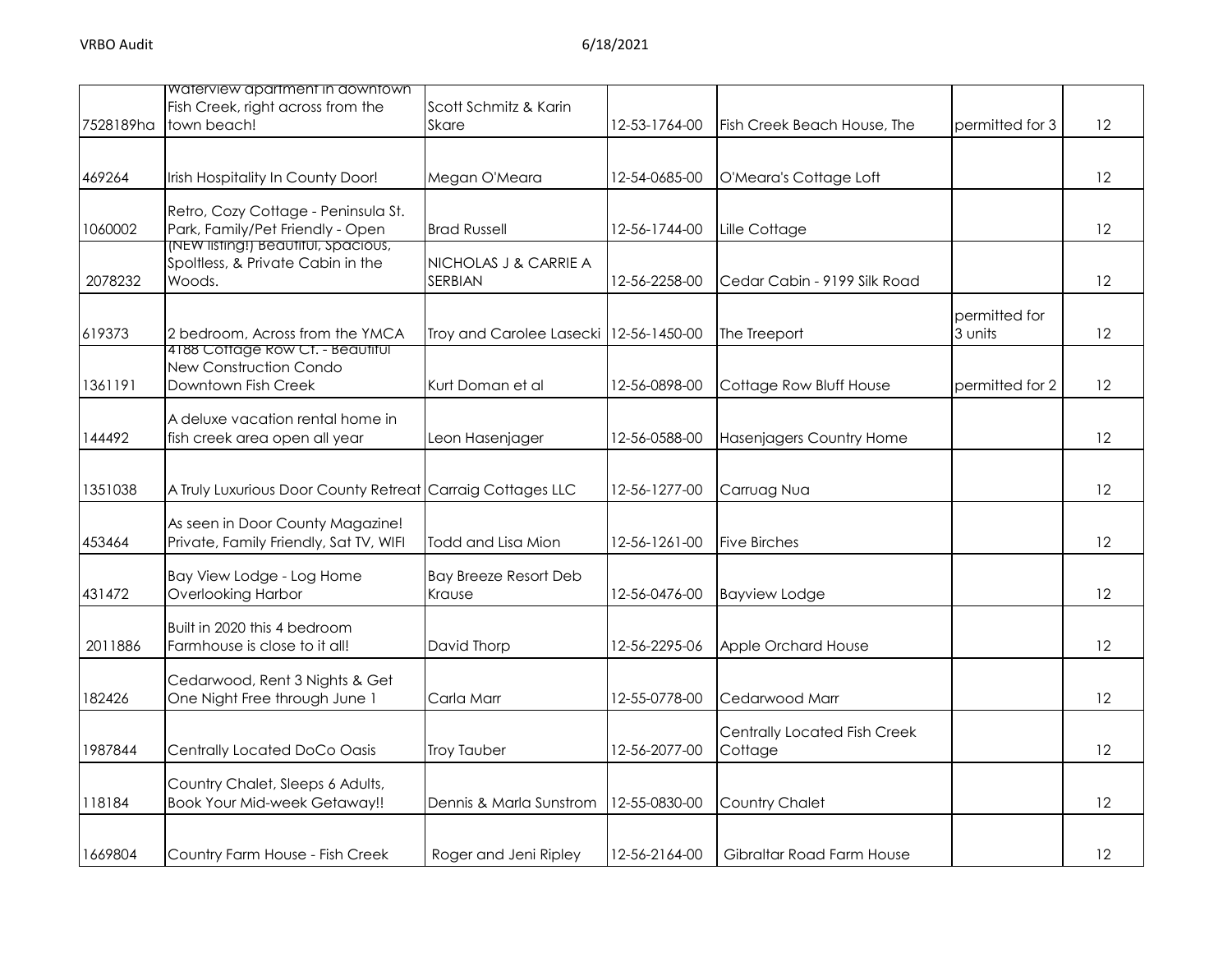|           | Cozy Cabin in the Woods: Between                                                              |                                               |               |                                   |                             |    |
|-----------|-----------------------------------------------------------------------------------------------|-----------------------------------------------|---------------|-----------------------------------|-----------------------------|----|
| 396135    | Fish Creek and Ephraim-- Perfect<br>location!                                                 | Michelle and Kurt Van<br>Thiel                | 12-56-1206-00 | Cozy Cabin in the Woods           |                             | 12 |
| 1508518   | Cozy, Tranquil Home Minutes Away<br>from the Heart of Fish Creek                              | Paul and Tricia Kaye                          | 12-56-2054-00 | Kayes Hideaway                    |                             | 12 |
| 976203    | DOOR COUNTY 4BR/2BA HOME<br>RETREAT IN FISH CREEK                                             | Steven and Lisa<br>Pachonphai                 | 12-56-1692-00 | DC Home - Pachonphai              |                             | 12 |
| 503970    | Excellent Location for Family,<br>spotlessly clean sleeps 18 friendly<br>owners               | Michael Servais                               | 12-56-1357-00 | Cedar Creek Lodge II              |                             | 12 |
| 1351075   | Exceptional Home in Tranquil Door<br>County Setting                                           | Carraig Cottages LLC                          | 12-56-1276-00 | <b>Carriag Dale</b>               |                             | 12 |
| 896105    | <u>Family Frienaly Cabin With Modern</u><br>Kitchen, Working Fireplace, Wrap<br>Around Porch! | Eric Simonson                                 | 12-56-1572-00 | <b>DC</b> Thunder                 |                             | 12 |
| 7181479ha | Family-Friendly Fish Creek 'Cape<br>House' w/Yard                                             | <b>Eckert Vacation Home</b><br>Cape House     | 12-56-0679-00 | Deb Eckert                        | duplicate<br>listing evolve | 12 |
| 1497755   | FANTASTIC WATER VIEWS, Newly<br>Renovated, Secluded, Pet-Friendly                             | Jennifer Ninivaggi                            | 12-56-1748-00 | Casita Vistas                     |                             | 12 |
| 813262    | Fish Creek- Gibraltar Rd.- Near YMCA Roger & Jeni Ripley                                      |                                               | 12-56-1618-00 | <b>Gibraltar Road Ripley</b>      |                             | 12 |
| 503056    | Fish Creek- Near Peninsula State Park Rick Ripley                                             |                                               | 12-56-1114-00 | Ripley - 3802 & 3806 Gibraltar Rd | permitted for 2             | 12 |
| 347567    | Fish Creek, 4 Bed, Near Ymca/<br>Peninsula State Park.                                        | Ripley Properties, LLC                        | 12-56-1114-00 | Ripley - 3802 & 3806 Gibraltar Rd | permitted for 2             | 12 |
| 42183     | Gingerbread Cottage - Forest<br>Setting - Available Winter Too!                               | Daryle Capelle                                | 12-56-1266-00 | Gingerbread Cottage               |                             | 12 |
| 385243    | Great Family vacation spot! Across<br>from Fish Creek Beach. Sept/Oct<br>Available!           | Marlin Volz Jr.-Karen Volz<br>Campbell        | 12-56-0321-00 | Louisvilla                        |                             | 12 |
| 2230247   | Great location! 5 BR 3 BA between<br>Fish Creek and Ephraim, WI                               | SATURNINO JAUREGUI &<br><b>MARIA JAUREGUI</b> | 12-56-2464-00 | El Monte Properties               |                             | 12 |
| 602669    | Great Location! Close to downtown<br>Fish Creek and Peninsula State Park                      | Troy and Carolee Lasecki 12-56-1450-00        |               | The Treeport                      | permitted for<br>3 units    | 12 |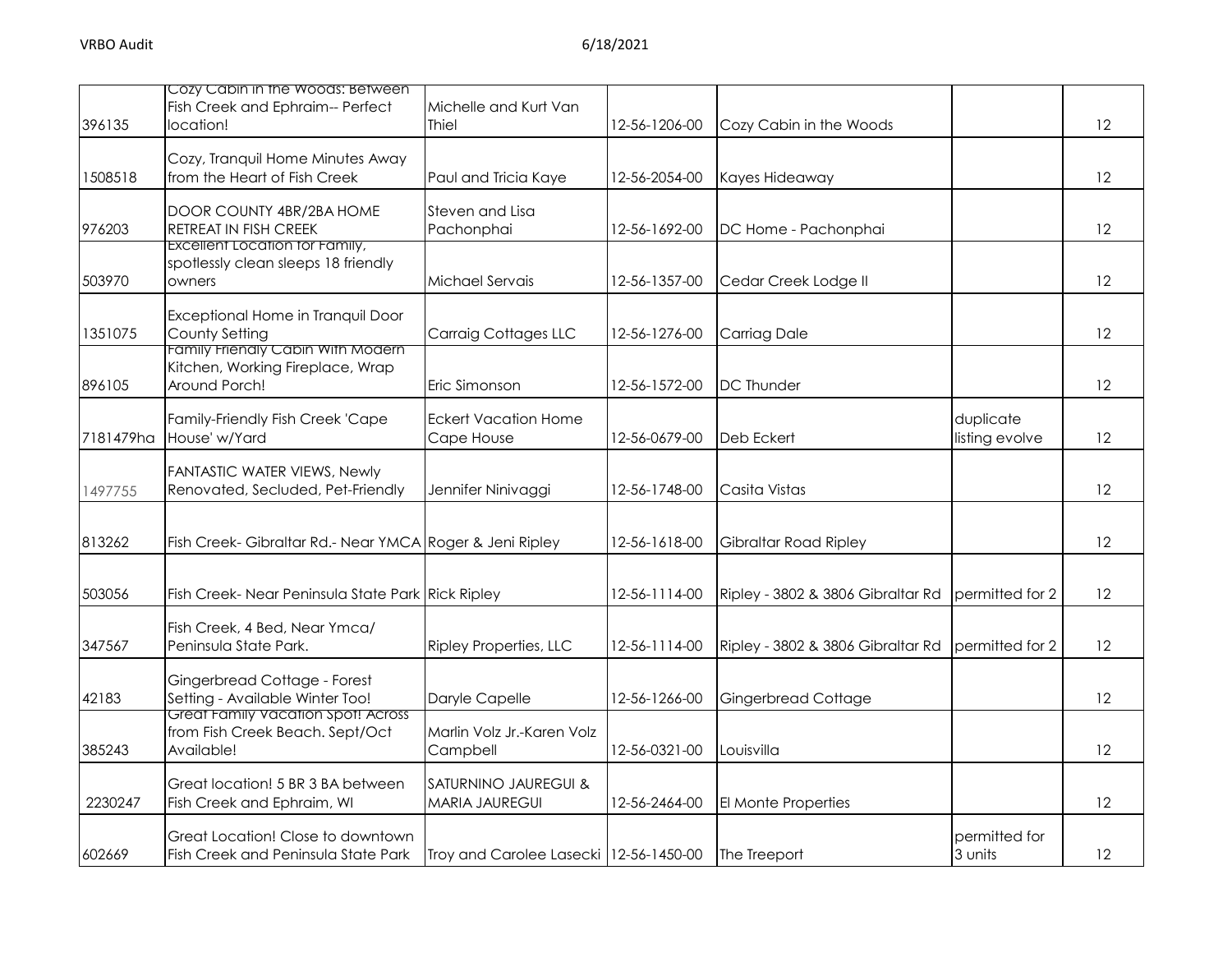| 1328037   | Guest Bedroom at the Quarry House                                                                       | Mitchel & Mary Heinrichs                           | 12-56-0805-00 | <b>Quarry House</b>                   | permitted for 2          | 12 |
|-----------|---------------------------------------------------------------------------------------------------------|----------------------------------------------------|---------------|---------------------------------------|--------------------------|----|
| 257802    | Heart of Fish Creek!- Newer<br>Construction - 4BR, 4.5BA Condo-<br>Sleeps 8-10                          | Doman                                              | 12-56-0898-00 | <b>Bluffs at Cottage Row Court</b>    |                          | 12 |
| 1906185   | Historic Cabin on the Juddville<br>Riviera                                                              | <b>Door County Retreats</b><br>LLC - Peggy Reineck | 12-56-2251-00 | Door County Retreats LLC -<br>Reineck |                          | 12 |
| 614537    | Home on 5 acres just 1 mile from<br>town                                                                | Paul & Amy Devine                                  | 12-56-1439-06 | Gibraltar House                       | dcpm                     | 12 |
| 1671663   | In town, on the water, dock, sleeps<br>12, brand new construction!                                      | Wickman LLC                                        | 12-56-2142-06 | <b>Fish Creek Beach House</b>         | dcpm                     | 12 |
| 4713533ha | <b>INDOOR/OUTDOOR POOLS</b><br>INCLUDED!!                                                               | Park House                                         | 12-56-1801-00 | <b>PDW Rentals LLC</b>                |                          | 12 |
| 833837    | Large Guest House located within<br>the town of Fish Creek                                              | <b>Greg Lawler</b>                                 | 12-56-1573-00 | Lawler Guest House Blue               |                          | 12 |
| 1868302   | Lawler Guest House - Green - within<br>walking distance of everything in<br><b>Fish Creek</b>           | <b>Greg Lawler</b>                                 | 12-56-2218-00 | Lawler Guest House Green              |                          | 12 |
| 1680472   | Located on the northside of fown,<br>walking distance to beach,<br>shopping and more!                   | <b>Brett Lecy</b>                                  | 12-56-2147-06 | <b>Fish Creek Central Home</b>        | dcpm                     | 12 |
| 426335    | Log Retreat At Fish Creek                                                                               | <b>Bill Anderson</b>                               | 12-56-1225-06 | Log Retreat at Fish Creek             | dcpm                     | 12 |
| 348054    | Modernized Classic Log Home Close<br>to Shopping and Sunset Walks                                       | James Graham                                       | 12-56-1294-00 | Modern Classic Log Home               |                          | 12 |
| 1216466   | New Home - 2 Story - 4 bedroom, 3.5 DCLife LLC - Pamela<br>bath                                         | Hoppe                                              | 12-56-1840-00 | <b>DCLife LLC</b>                     |                          | 12 |
| 1671773   | New home sleeps 10 downtown Fish<br>Creek!                                                              | <b>Wickman LLC</b>                                 | 12-56-2141-06 | The Road House                        | dcpm                     | 12 |
| 1127055   | NEW home. GREAI location across<br>from YMCA. Can accommodate<br>LARGE groups                           | The Treeport                                       | 12-56-1450-00 | Troy and Carolee Lasecki              | permitted for<br>3 units | 12 |
| 1898332   | NEW LISTING! Manistique Stone<br>Cottage - Lovely retreat in Fish<br>Creek next to Peninsula State Park | Ryan and Karilyn Dayton 12-56-1743-07              |               | Manistique Stone Cottage              | Simple Life              | 12 |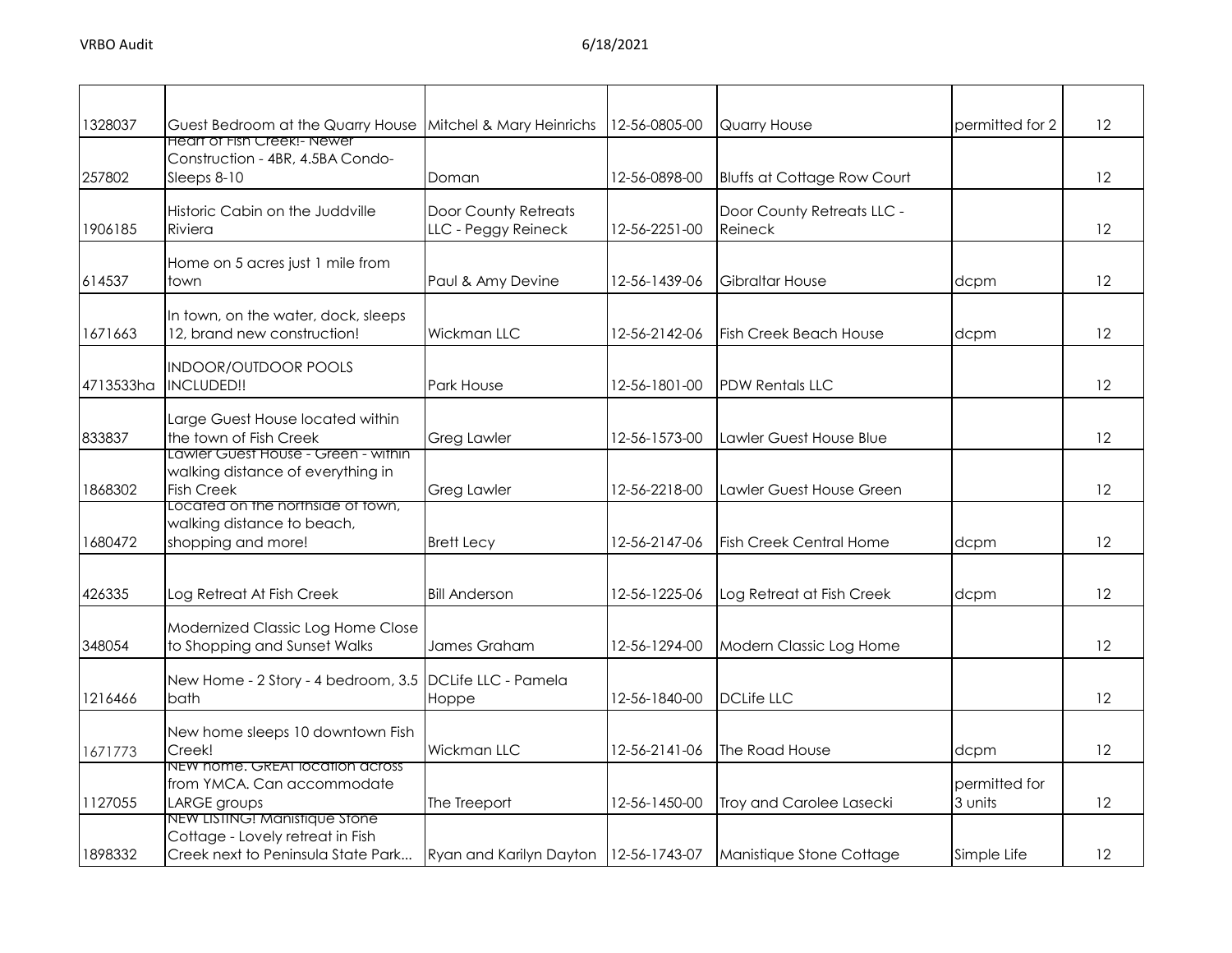|         | Nicely located Near Fish Creek,<br>Ranch home, 4 bedroom, 2 bath.                                 | Klems Investment<br>Properties LLC - Mary |               | Klems Investments - Klimczyk       |                   |    |
|---------|---------------------------------------------------------------------------------------------------|-------------------------------------------|---------------|------------------------------------|-------------------|----|
| 1444826 | NEW OWNERSHIP.                                                                                    | Klimczyk                                  | 12-56-2027-00 | 8580 STH 42                        |                   | 12 |
| 365869  | PEACE AND TRANQUILITY SETTING IN<br>THE WOODS                                                     | Allen & Emelie Franke                     | 12-55-0021-00 | <b>High Ridge Chalet</b>           | Charnetski        | 12 |
| 418193  | Perfect for Family Reunions &<br>Weekend Getaways, sleeps 12                                      | Kenneth and Maxine<br>Riche               | 12-56-1241-00 | Riche - 9419 Tree Top              |                   | 12 |
| 723814  | Pine Cone Guest House                                                                             | Minerva & Armando<br>Mejia                | 12-56-0525-00 | <b>Pine Cone Guest House</b>       |                   | 12 |
| 354913  | Pristine condo! Walking distance to<br>everything in Heart of Fish Creek!<br>3BR/4BA Sleeps 8-1   | Martone                                   | 12-56-1989-00 | <b>Bluffs at Cottage Row Court</b> |                   | 12 |
| 2337116 | Quiet rural house in the center of<br><b>Door County activities</b>                               | <b>Eric Apfelbach</b>                     |               |                                    |                   | 12 |
| 642394  | Quiet, Family-Friendly Home on a<br>Quiet Street Near Fish Creek                                  | Pam Olafsson/Beth<br>Collins              | 12-56-1275-00 | Little Spring Cottage              |                   | 12 |
| 997318  | Spacious Custom 4bedroom a Mile<br>from Fish Creek                                                | Ross Lunn                                 | 12-56-1033-00 | Gibraltar Lodge                    |                   | 12 |
| 824134  | Spectacular Views of Eagle Harbor<br>and Ephraim                                                  | Nancy Claypool                            | 12-56-1570-06 | Eagle Harbor View                  | dcpm              | 12 |
| 473918  | SPRING ROAD HOME, JUST MINUTES<br><b>FROM FISH CREEK</b>                                          | <b>Jeff Herbst</b>                        | 12-56-1318-00 | <b>Herbst Spring Road</b>          |                   | 12 |
| 424315  | The Java Hut, a cottage with 'perks'                                                              | Coffee & Crossbones<br>LLC/Carina Helm    | 12-56-1188-00 | Java Hut, The                      |                   | 12 |
| 272736  | The Log Home at Fish Creek-In the<br><b>Heart of Door County</b>                                  | Rob and Lyndsay Hayes                     | 12-56-2435-00 | The Log Home at Fish Creek         |                   | 12 |
| 2065986 | Tucked Away---Newly renovated 3<br>bedroom Door County escape.                                    | Jon and Lucy Murphy                       | 12-56-2374-00 | <b>Tucked Away</b>                 | <b>Fish Creek</b> | 12 |
| 238110  | Unique Setting - Built on Quarry Bed                                                              | Mitchel & Mary Heinrichs                  | 12-56-0805-00 | <b>Quarry House</b>                | permitted for 2   | 12 |
| 569210  | <u>Updated Retro Retreat! Indoor &amp;</u><br>Outdoor Fireplace, Backyard Oasis<br>With Waterfall | Mark Schneider                            | 12-56-1719-00 | <b>Fish Creek Beginnings</b>       |                   | 12 |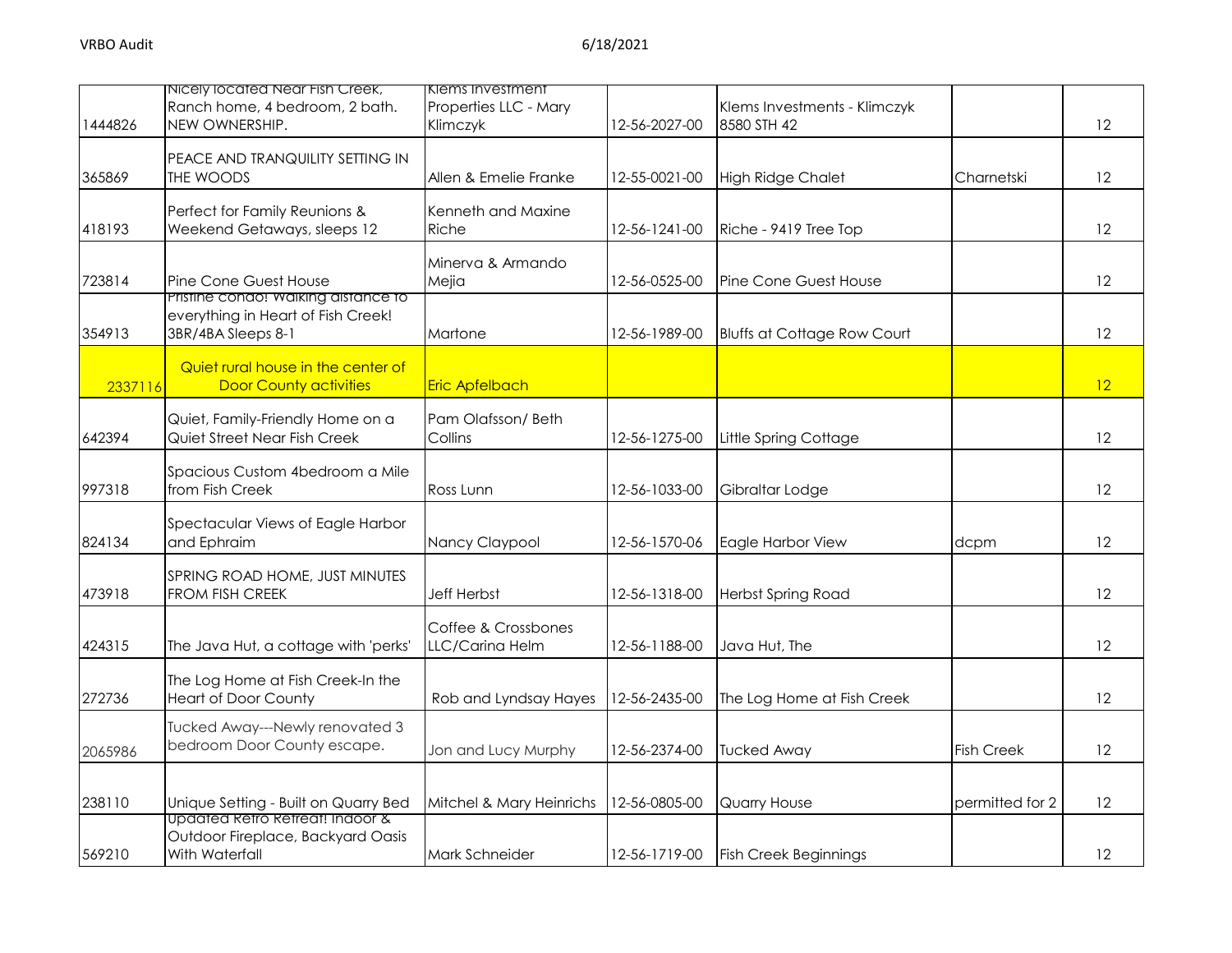| 90461   | Welcome to Your 3+ Bed Fish Creek<br>Retreat, Close to It All                          | Donald Rubin                                                                 | 12-56-0645-00 | <b>Fish Creek Retreat</b>                            |                                                 | 12 |
|---------|----------------------------------------------------------------------------------------|------------------------------------------------------------------------------|---------------|------------------------------------------------------|-------------------------------------------------|----|
| 715374  | Woodlands 3 Bedroom, 1 1/2 Bath<br><b>Fish Creek, Vacation Getaway</b>                 | Tim & Bonnie Mirkiewicz                                                      | 12-56-1363-00 | Woodlands                                            |                                                 | 12 |
| 2172561 | 30+ day rental - no permit needed                                                      | <b>Serene Getaway</b>                                                        |               |                                                      |                                                 | 12 |
| 559794  | 30+ day rental - no permit needed                                                      | Tucker's Retreat—Now<br>booking Summer 2021!                                 |               |                                                      |                                                 | 12 |
| 993369  | 30+ day rental - no permit needed                                                      | <u>WAIERFRONI COITAGE</u><br>ROW CONDO IN THE<br><b>HEART OF FISH CREEK!</b> |               |                                                      |                                                 | 12 |
|         |                                                                                        |                                                                              |               |                                                      |                                                 |    |
| 585337  | 4 Bearoom, 4 Bath, 2 Story Home,<br>Sand Beach, Handicapped Access,<br>Wifi, sleeps 12 | Sunrise Shores #7 -<br><b>DCRMAALLC</b>                                      | 15-53-1431-00 | <b>DCRMAALLC</b>                                     |                                                 | 15 |
| 1730634 | Fantastic 1st Floor Sandy Beach<br>Condo!                                              | Sunrise Shores #2 - Tiedke                                                   | 15-53-2210-04 | <b>Gary Tiedke</b>                                   | zeile                                           | 15 |
| 505152  | Fantastic Sandy Beach Condo for<br>Family and Friends. Spectacular<br>Sunrises!        | Sanata & Catherine Lau                                                       | 15-53-1362-00 | Sunrise Shores #6 - Lau                              |                                                 | 15 |
| 125749  | Lake Michigan Sand Beach Front,<br>CLEAN, Quiet, 2 Bdrm, 2 bath                        | Sunrise Shores ASH                                                           | 15-53-0492-00 | Mark Ash                                             |                                                 | 15 |
| 171303  | Lake Michigan Sand Beachtront<br>Condo, Spectacular Views, Sunrise<br>Shores, WiFi     | Sunrise Shores #4                                                            | 15-53-1153-00 | Jeanne & Paul Wiesner                                | Property<br>selling-listing<br>will stay active | 15 |
|         | *NEW listing*Rustic Cabin w/Clark<br>2342503 Lake Access                               | Jean McHenry                                                                 | 15-56-2301-07 | Rosebud                                              |                                                 | 15 |
| 352035  | Beachfront Cottage, Spring 2018<br>Special 3 nights w/ 4th night free                  | Quietside Leadership LLC                                                     | 15-55-0398-00 | Quietside Cottages "the beach<br>house"              | permitted for 2                                 | 15 |
| 1432604 | <b>Beautiful Clark Lake Cottage</b>                                                    | Scot and Kerri Hunt                                                          | 15-56-1998-00 | Beautiful Waterfront Cottage on<br><b>Clark Lake</b> |                                                 | 15 |
| 1887006 | Beautiful Cottage! Short Drive To<br>Sand Beach - Jacksonport                          | Dan Rehberg - Rehberg<br><b>Boathouse LLC</b>                                | 15-56-1593-00 | Cottage at Trails End                                |                                                 | 15 |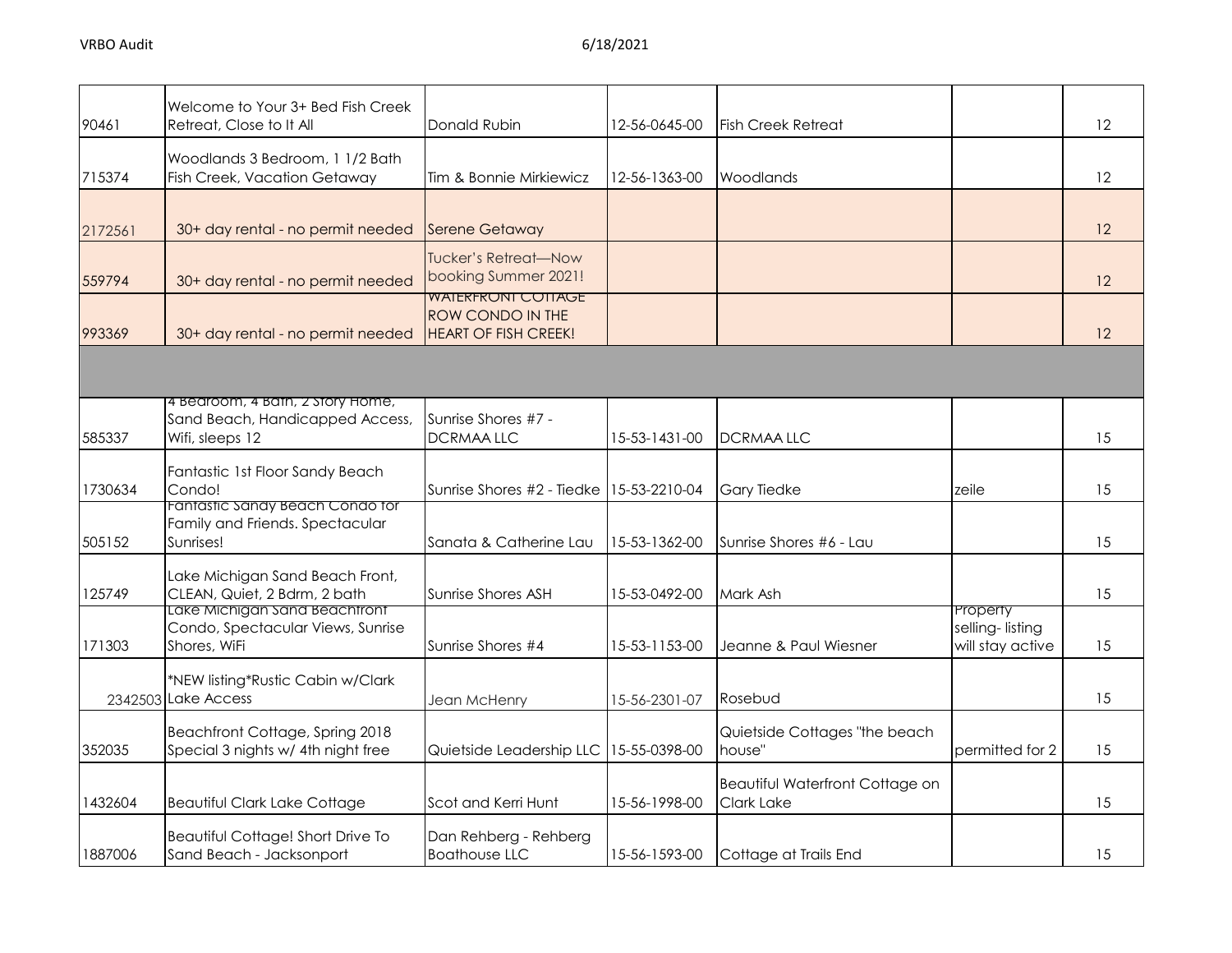| 2299619 | <b>Beautiful Sunsets On Clark Lake</b><br>Located in Door County, Wi                          | Kaufman                                  | 15-56-1536-07 | Kaufman - 5543 Clark Lake Dr                            | simplelife                        | 15 |
|---------|-----------------------------------------------------------------------------------------------|------------------------------------------|---------------|---------------------------------------------------------|-----------------------------------|----|
| 216654  | CEDAR SHORES IS EXPANDING!-ON<br>SCHEDULE! 1 Aug Wk Open. Book<br>CHOICE FALL DATES.          | Linda Schaap                             | 15-55-0831-00 | Cedar Shores - Beach Front                              |                                   | 15 |
| 1961877 | Cozy Log Cabin on 4 Acres in<br>Jacksonport. Walk to town center<br>and beach.                | Christie Skogg                           | 15-56-2237-00 | <b>Recently Renovated Cozy Log</b><br>Cabin on 4 Acres  |                                   | 15 |
| 1943899 | Exceptional Home, Beautiful Lake<br>Shore on 1+ Acre - 2021 Dates Going<br>Fast!              | DGRE, LLC - Andrea<br>Dalton Wroblewski  | 15-56-2280-04 | Lakeview Retreat                                        | zeile                             | 15 |
| 852534  | Lake Michigan Beachfront                                                                      | Quietside Leadership LLC   15-55-0398-00 |               | Quietside Cottages "the beach<br>house"                 | permitted for 2                   | 15 |
| 997026  | Lake Michigan Waterfront Summer<br>House                                                      | Mary Jo Jump                             | 15-56-1263-04 | Jump Inn                                                | permitted for<br>2-Zeile          | 15 |
| 848144  | Lakefront Cottage with Sensational<br>Sunsets!                                                | Paul & Tricia Kaye                       | 15-56-1621-00 | Kaye Cottage                                            |                                   | 15 |
| 244227  | Lakefront Home, Architect Designed<br>for His Family and Friends                              | Janet Slater                             | 15-56-1085-00 | Lakeside Paradise - Slater                              |                                   | 15 |
| 2103663 | Leonard and Ruth's Loveshack                                                                  | Zubrensky Survivors Trust                | 15-56-2208-00 | Smittys Beach House (permitted)                         |                                   | 15 |
| 1665895 | Logan Creek Cottage - Jacksonport Rob Geitner                                                 |                                          | 15-56-2105-00 | Logan Creek Cottage                                     |                                   | 15 |
| 1847094 | Modern Waterfront Lake Cabin in<br>Door County                                                | Jeremy and Caitlyn<br><b>Jeffery</b>     | 15-56-2215-00 | The Bay on Clark Lake                                   |                                   | 15 |
| 746483  | Neat Cottage getaway on the Lake<br>Michigan Rugged Shore=Relax-<br>Romantic-Restore-ah       | Sommer Property Mgmt<br><b>LLC</b>       | 15-56-0023-00 | All about the lake shore Door<br><b>County Cottages</b> | permitted for<br>3:1)Shadow<br>of | 15 |
| 1055782 | Neat Cottage Getaway On the<br>Lake Michigan Rugged Shore=relax-<br>romantic-restore-ah       | Sommer Property Mgmt<br>LLC              | 15-56-0023-00 | All about the lakeshore Door<br><b>County Cottages</b>  |                                   | 15 |
| 1621220 | NEW! Door County Lake Cabin on<br>Private Peninsula with an East &<br><b>West Facing Dock</b> | Jeremy and Caitlyn<br>Jeffery            | 15-56-2060-00 | The Point on Clark Lake                                 |                                   | 15 |
| 333509  | Newer Log Home on Clarks Lake<br>with Dock and Boats                                          | Vans Log Home on Clark<br>Lake           | 15-56-0308-06 | Vans Log Home                                           | dcpm                              | 15 |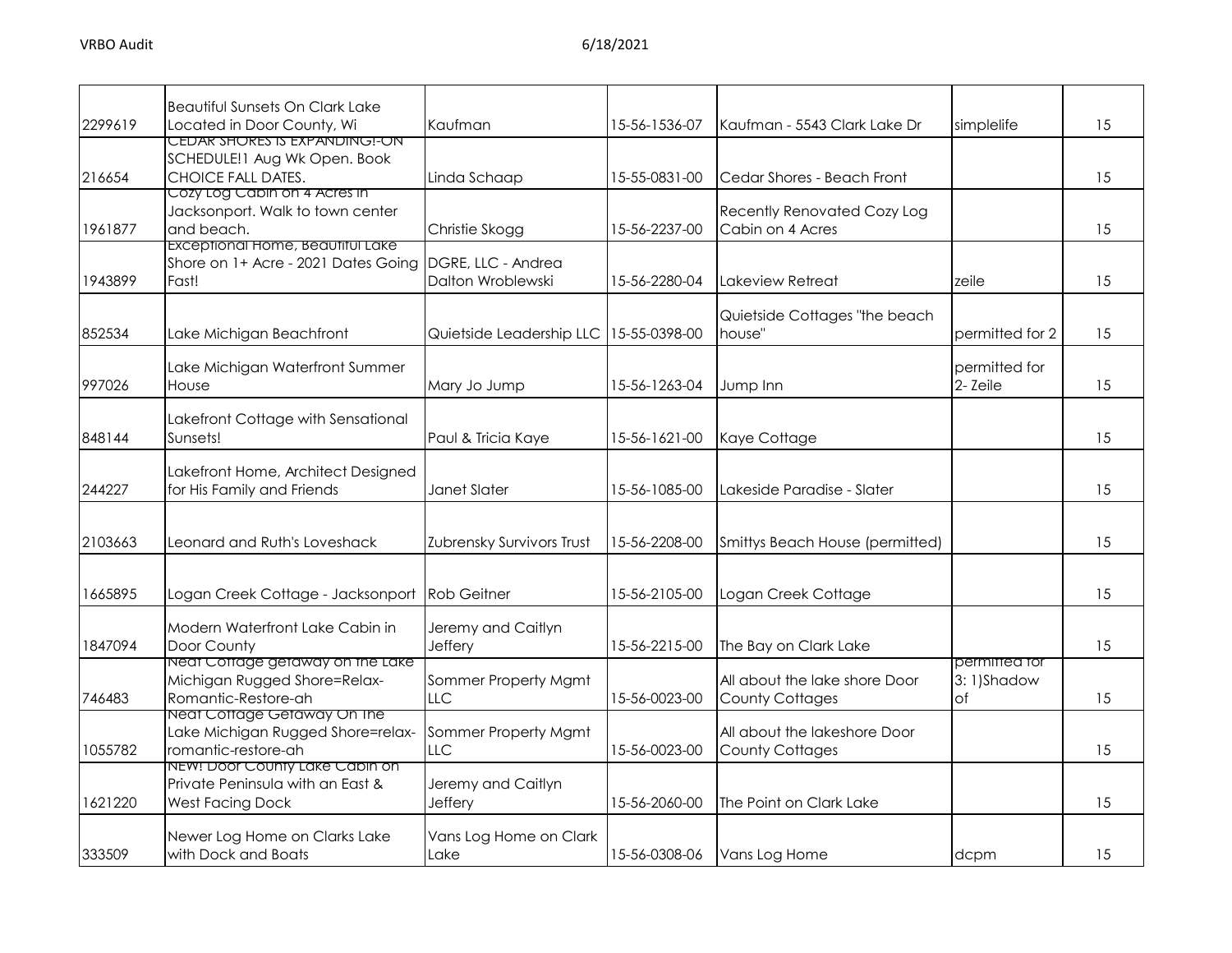| 34399   | Quintessential Door County Cabin<br>on Lake Michigan                                           | Carolyn Brzezinski                         | 15-56-0713-00 | Killasonna Lodge - Brzezinski                           |                            | 15 |
|---------|------------------------------------------------------------------------------------------------|--------------------------------------------|---------------|---------------------------------------------------------|----------------------------|----|
| 1055804 | <b>Romantic Classic Cedar Cottage-</b><br>door-county-rentals.com//-<br>Brochure.pdf           | Sommer Property Mgmt<br>LLC                | 15-56-0023-00 | All about the lakeshore Door<br><b>County Cottages</b>  |                            | 15 |
| 1697009 | Rustic Charm - Book Now for 2021<br>Prime Time!                                                | Tamara Faulkner Milgen<br><b>Woods LLC</b> | 15-56-2086-04 | Milgen Woods LLC - Rustic Charm zeile                   |                            | 15 |
| 1765230 | Sand Beach for 14 on Lake<br>Michigan!                                                         | Carrington Family Trust<br>c/o Fergus      | 15-56-2209-04 | Sandy Shores Beach House -<br><b>Shoreline Ventures</b> | zeile                      | 15 |
| 414043  | Sunrises and S'Mores, Book Fall 2020<br>and Prime Time 2021 Now!                               | Kris Zeile et al & Mary Jo<br>Jump         | 15-56-1263-04 | Shoreline Ventures Inc & Jump<br>Inn                    | permitted for<br>2 - zeile | 15 |
| 1900670 | The Beach at Lakeside Park,<br>Jacksonport, Door County, USA                                   | Les Kiehnau                                | 15-56-1531-00 | The Beach at Lake Side Park                             |                            | 15 |
|         | The Cottage at Cave Point: Close to<br>2319092 Lake Michigan                                   | Braden Duszynski                           | 15-56-2495-17 | <b>Braden Duszynski</b>                                 |                            | 15 |
| 1775519 | The Quilted Log, a Cozy, Compact,<br>Welcoming Cabin In The Woods ~<br>Perfect For 4-6 People! | Fran Richter                               | 15-56-2230-00 | The Quilted Log                                         |                            | 15 |
| 2294954 | The Sweet Retreat on Clark Lake                                                                | Shawn and Joann<br>Hennigan Trust          | 15-56-2449-06 | <b>Sweet Retreat</b>                                    | dcpm                       | 15 |
| 418651  | Updated A-Frame Cottage with<br><b>Great Swimming</b>                                          | Kangaroo South Shore                       | 15-56-1157-06 | Michael K & Mary Lou H Serchen                          |                            | 15 |
|         |                                                                                                |                                            |               |                                                         |                            |    |
| 921026  | Beach Harbor Resort - Beach House<br>Cottage                                                   | <b>Beach Harbor Resort</b>                 | 27-51-0807-00 | Jon Hanson                                              |                            | 27 |
| 1913719 | <b>Beach Harbor Resort - Deluxe</b><br>Apartment                                               | <b>Beach Harbor Resort</b>                 | 27-51-0807-00 | Jon Hanson                                              |                            | 27 |
| 921123  | Beach Harbor Resort - Studio<br>Cottage                                                        | <b>Beach Harbor Resort</b>                 | 27-51-0807-00 | Jon Hanson                                              |                            | 27 |
| 2227165 | "Sherwood Point Lodge" Luxury<br>Waterfront Log Cabin                                          | Sherwood Point Lodge                       | 27-56-2425-00 | <b>Tony Goebel</b>                                      |                            | 27 |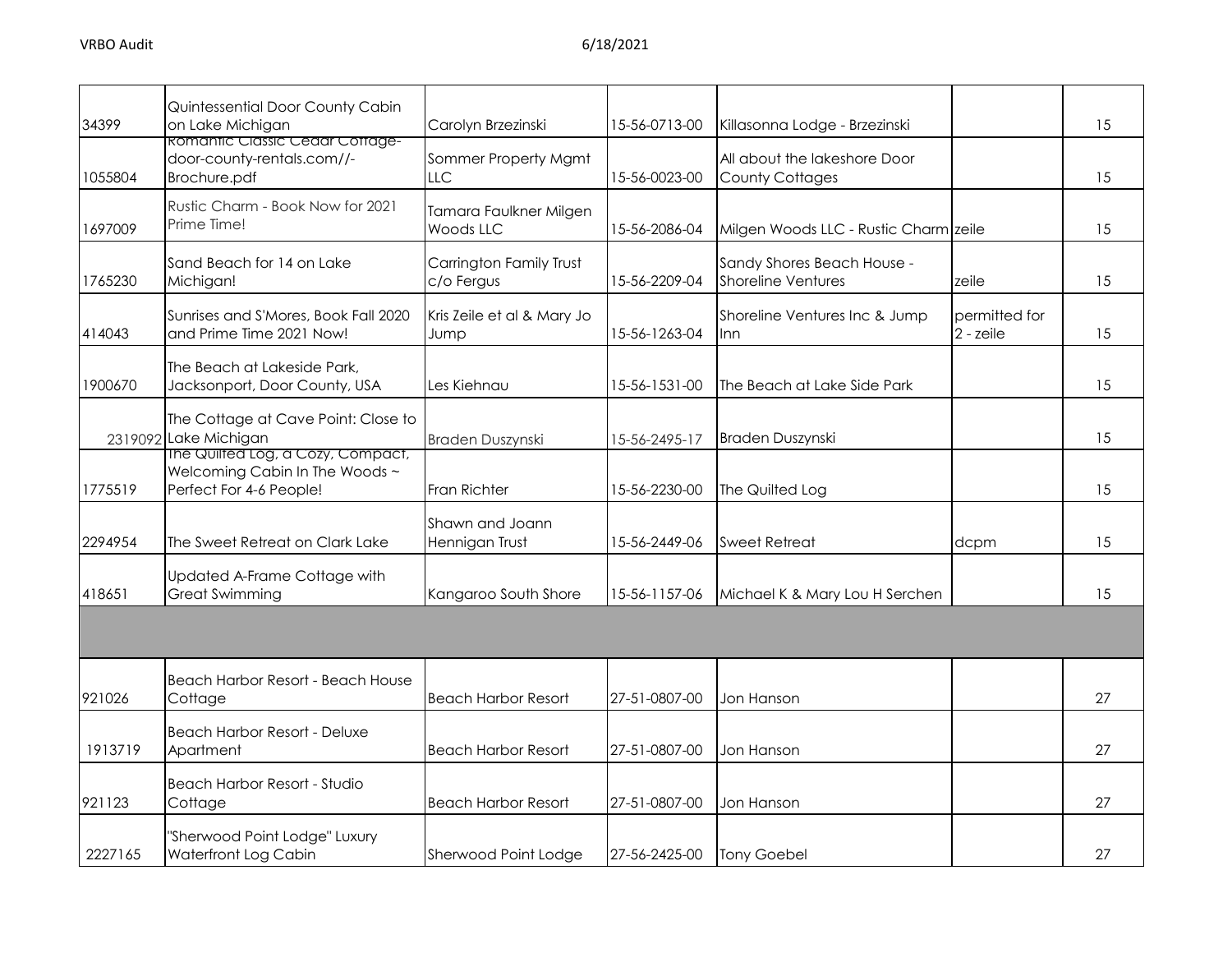|           |                                                                       | Shorewood Point Shores-                     |               |                                |            |    |
|-----------|-----------------------------------------------------------------------|---------------------------------------------|---------------|--------------------------------|------------|----|
| 2175147   | **New Listing** Waterfront *Pet<br>friendly* home on Green Bay!       | Berndt- 4481 Sherwood<br>Point              | 27-56-2386-07 | William Berndt                 | simplelife | 27 |
|           |                                                                       |                                             |               |                                |            |    |
|           | Adventure Cottage" on Sand Bay                                        |                                             |               |                                |            |    |
| 2143863   | Point, Door County                                                    | Adventure Cottage                           | 27-56-2327-00 | <b>Tony Goebel</b>             |            | 27 |
|           |                                                                       | <b>Hideaway Cottage</b>                     |               |                                |            |    |
| 747958    | Cozy retreat Off the beaten path.                                     | Smola                                       | 27-56-1542-00 | Connel Smola                   |            | 27 |
|           | Great Getaway with Lots of Comfort                                    |                                             |               |                                |            |    |
| 1449030   | and Charm!                                                            | Steve and Joan Rockwell 27-56-2008-00       |               | The Doorstop - Rockwell        |            | 27 |
|           | Holiday Lodge on Green Bay-                                           |                                             |               |                                |            |    |
| 1802819   | <b>GRAND OPENING!</b>                                                 | Fred and Nacy Mahaffey 27-56-2276-00        |               | Holiday Lodge                  |            | 27 |
|           |                                                                       |                                             |               |                                |            |    |
| 9448269ha | <b>Idlewild Golf Getaway</b>                                          | Idlewild Golf Getaway -<br>Alexander        | 27-56-2308-00 | Jon Alexander                  |            | 27 |
|           |                                                                       |                                             |               |                                |            |    |
| 2078790   | dlewild Hideaway by the Bay (with<br>Large Deck)                      | Tom Brolin                                  | 27-56-2407-00 | Idlewild Hideaway by the Bay   |            | 27 |
|           |                                                                       |                                             |               |                                |            |    |
|           | Log Cabin House on the Water                                          |                                             |               |                                |            |    |
| 1688165   | (Waterfront)                                                          | <b>Rachel Messner</b>                       | 27-56-2184-00 | Log Cabin House on the Water   |            | 27 |
|           |                                                                       |                                             |               |                                |            |    |
| 1368363   | Nasewaupee Trail Log Home<br><u>Newly upaated cottage on 12 acres</u> | <b>Terry Kinney</b>                         | 27-56-1841-00 | Nasewaupee Trail Log Home      |            | 27 |
|           | only minutes from Potawatomi State                                    | Andrew and Erin                             |               | Bungalow at Potawatomi Park-   |            |    |
| 1450867   | Park!                                                                 | Isaacson                                    | 27-56-2011-00 | Isaacson                       |            | 27 |
|           | One of a Kind Door County                                             |                                             |               | One of a kind Door County Boat |            |    |
| 267726    | <b>Boathouse Waiting for Your Visit</b>                               | Deb Robinson                                | 27-56-1050-00 | House                          |            | 27 |
|           | Open Door Oasis - Door County - A                                     | White Slope Hospitality                     |               |                                |            |    |
|           | spacious home located on a<br>peninsula                               | Partners LLC-Przemyslaw<br>(Peter) Szewczyk | 27-56-2204-00 | Open Door Oasis                |            | 27 |
| 1944682   | <u> Outback Coffages in Door County -</u>                             |                                             |               |                                |            |    |
|           | near beach, modern, private,                                          |                                             |               |                                |            |    |
| 902029ha  | peaceful<br>Private watertront, stunning great                        | <b>Outback Cottages</b>                     | 27-56-1143-00 | Galen & Pam Carpenter          |            | 27 |
|           | room, dog loving, air conditioning,                                   |                                             |               |                                |            |    |
| 1198300   | fire pit                                                              | Scott and Tanya Fuller                      | 27-56-2412-00 | <b>Peaceful Shores</b>         |            | 27 |
|           |                                                                       |                                             |               |                                |            |    |
| 112606    | Property overview                                                     | <b>Terry Kinney</b>                         | 27-55-0737-00 | Door County Country Home       |            | 27 |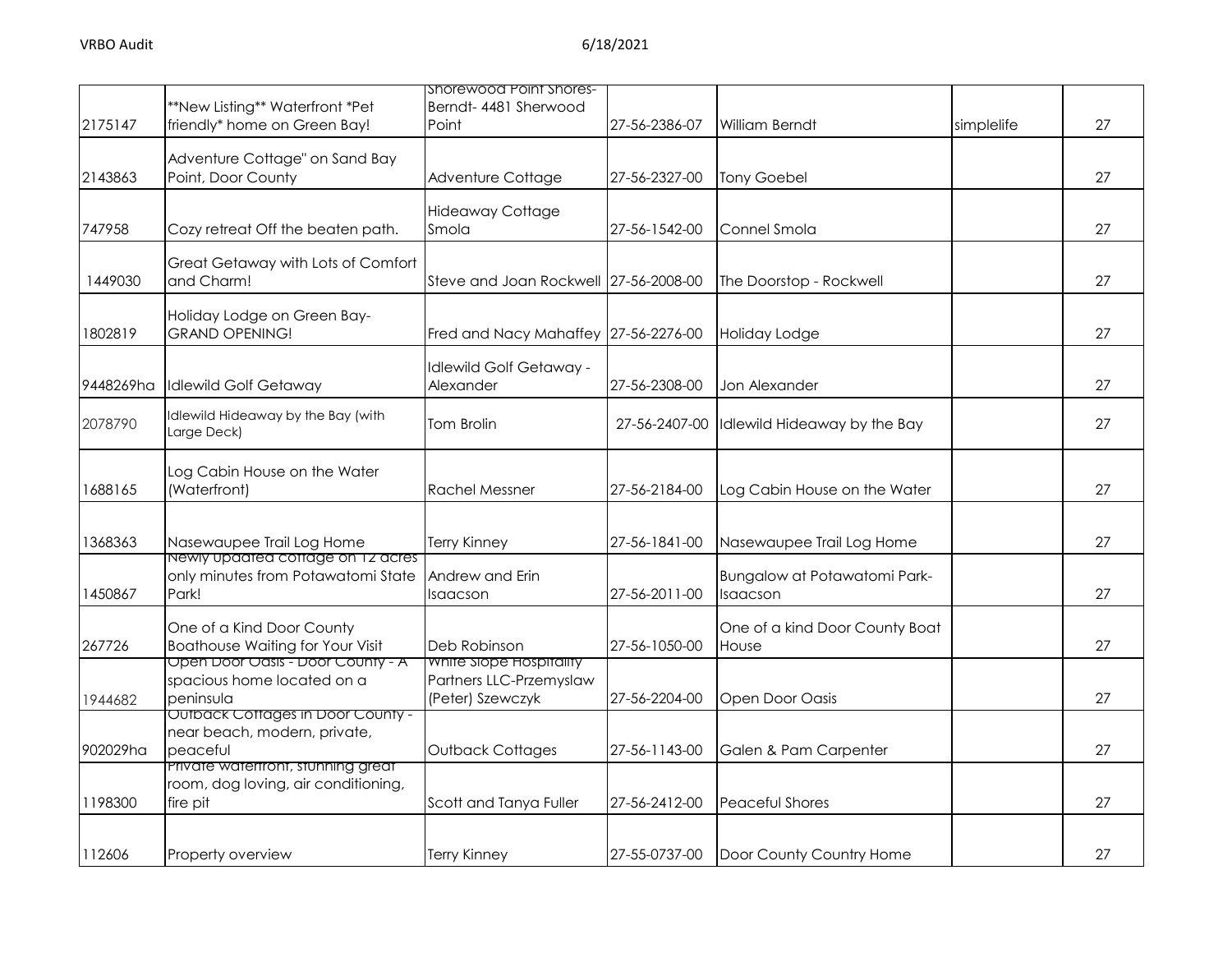| 312662  | Sand Bay Lodge And Cottages<br>Waterfront Sleeps 23                                                                                 | Sand Bay Lodge                              | 27-55-0667-00 | Dan Farah                                          | 27 |
|---------|-------------------------------------------------------------------------------------------------------------------------------------|---------------------------------------------|---------------|----------------------------------------------------|----|
| 2060447 | Sunset Lagoon                                                                                                                       | Sunset Lagoon                               | 27-56-2324-00 | MJ Property Maintenance LLC -<br>Michael Jeanquart | 27 |
| 1629251 | <b>Inilium Cottage - Family Frienaly</b><br>Retreat on Sand Bay Point in Door<br>County                                             | Trillim Cottage - 4088<br>Snake Island Road | 27-56-2118-00 | Andrew Swartz and Kristin Long                     | 27 |
| 1405853 | Uncle Bob's House! Newly updated<br>cabin. Idlewild Peninsula, Door Cty.<br>Sleeps 8                                                | Richard and Judith<br>Laessig               | 27-56-1995-00 | Uncle Bob's Guest House                            | 27 |
| 1773717 | Very Rustic, Dog Friendly, Door<br>County Cottage - 100ft From the<br>Water's Edge <sup>11</sup><br>Very Rustic, Dog Friendly, Door | John Yount Jr and Sarah<br><b>B</b> Yount   | 27-56-2153-00 | <b>Robertsons Cottages</b>                         | 27 |
| 1766707 | County Cottage - Close to the<br>Water's Edge <sup>11</sup><br>very Rustic, Dog Frienaly, Door                                      | John Yount Jr and Sarah<br><b>B</b> Yount   | 27-56-2153-00 | <b>Robertsons Cottages</b>                         | 27 |
| 1780536 | County Cottage - Overlooks Sawyer<br>Harbor <b>fff</b><br>Very Rustic, Dog Friendly, Door                                           | John Yount Jr and Sarah<br><b>B</b> Yount   | 27-56-2153-00 | <b>Robertsons Cottages</b>                         | 27 |
| 1878869 | County Cottage - Right on the<br>Water's Edge <sup>11</sup><br>Very Rustic, Dog Frienaly, Door                                      | John Yount Jr and Sarah<br><b>B</b> Yount   | 27-56-2153-00 | <b>Robertsons Cottages</b>                         | 27 |
| 1879325 | County Cottage - Right on the<br>Water's Edge <sup>11</sup><br>very Rustic, Dog Frienaly, Door                                      | John Yount Jr and Sarah<br><b>B</b> Yount   | 27-56-2153-00 | <b>Robertsons Cottages</b>                         | 27 |
| 1879414 | County Cottage ~ 200ft From the<br>Water's Edge <sup>11</sup><br>Very Rustic, Dog Frienaly, Door                                    | John Yount Jr and Sarah<br><b>B</b> Yount   | 27-56-2153-00 | <b>Robertsons Cottages</b>                         | 27 |
| 1879482 | County Cottage ~ 250ft From the<br>Water's Edge <sup>11</sup><br>Watertront 2 b.r. Bay View                                         | John Yount Jr and Sarah<br><b>B</b> Yount   | 27-56-2153-00 | <b>Robertsons Cottages</b>                         | 27 |
| 642597  | Cottage/sunsets/wineries/lighthouses<br>/beaches/fishing<br>watertront 4 p.r.73                                                     | Sand Bay Lodge                              | 27-55-0667-00 | Dan Farah                                          | 27 |
| 642598  | ba/beaches/fishing/sunsets/wineries<br>/lighthouses/state parks                                                                     | Sand Bay Lodge                              | 27-55-0667-00 | Dan Farah                                          | 27 |
| 802382  | Waterfront Cottage: 2 bedroom, 1.5<br>bathrooms                                                                                     | McComb's= 4143 Snake<br><b>Island Road</b>  | 27-56-1598-00 | John McCombs                                       | 27 |
| 135683  | Watertront Swedish-style Log Cabin<br>on Sand Bay, Door County -<br>Moonlight Magic                                                 | Tammy M Leemon                              | 27-56-1014-00 | Moonlight Magic                                    | 27 |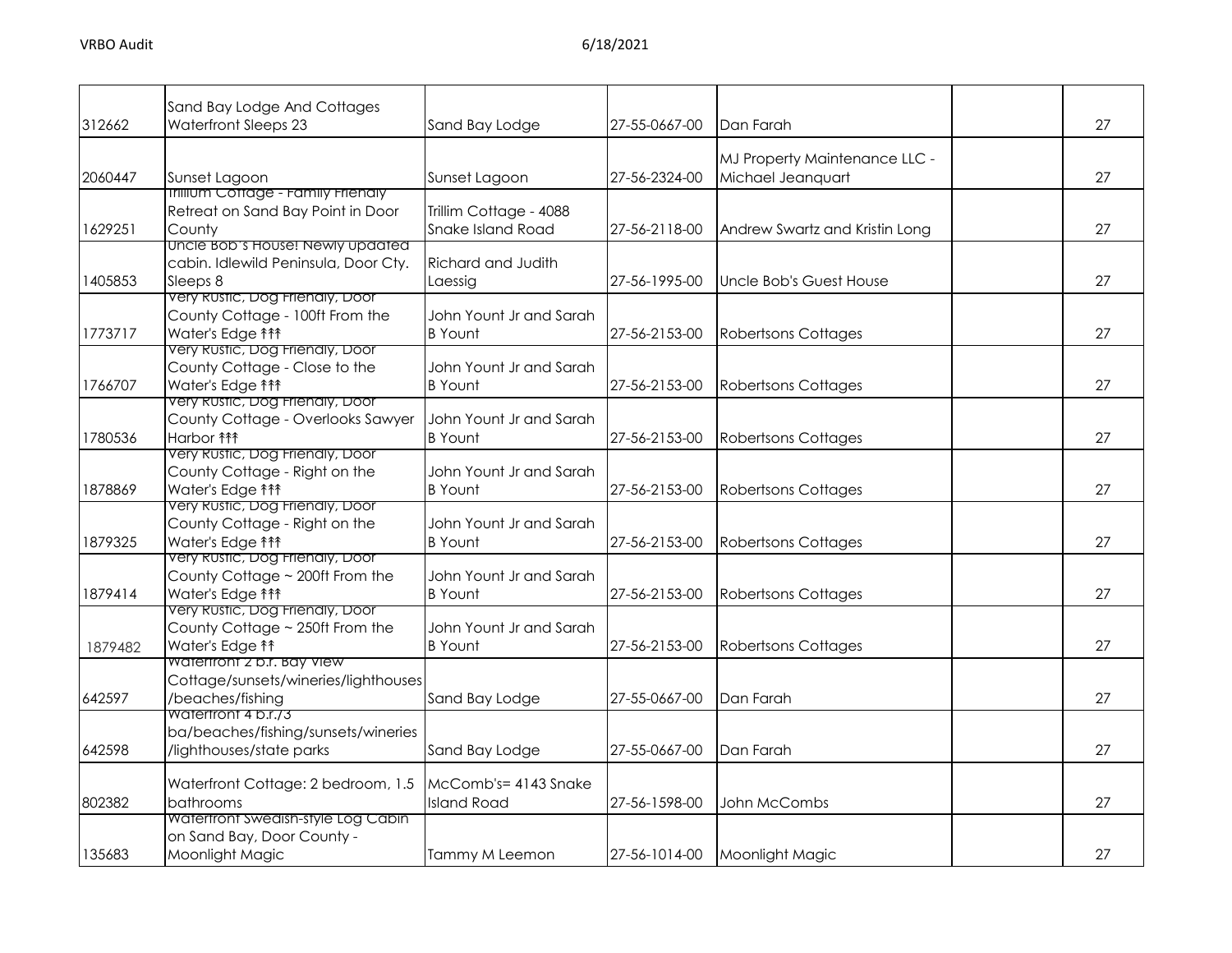| 154010    | Waterside Retreat -- Swedish Stuga<br>(Cottage)                                      | Barbro & Glen Wilson                 | 27-56-0948-00 | Wilson Sherwood Point  |                 | 27 |
|-----------|--------------------------------------------------------------------------------------|--------------------------------------|---------------|------------------------|-----------------|----|
|           |                                                                                      |                                      |               |                        |                 |    |
| 1936999   | Maple Grove House (B) Handicap /<br>Wheel Chair Accessible Rental!                   | John Nolte                           | 32-50-2223-00 | Maple Grove Motel LLC  |                 | 32 |
| 1883604   | Winter / Summer House w/fireplace -<br><b>Experience Original Door County</b>        | John Nolte                           | 32-50-2223-00 | Maple Grove Motel LLC  |                 | 32 |
|           | 2 bedroom/2 bath condo ON the<br>2354120 water in Sister Bay!                        |                                      |               |                        |                 | 32 |
| 84278     | Great Waterview Home in Door<br>County. Fabulous Home Sleeps 14!!                    | Hale - 1615 Big Pine Ln              | 32-53-0717-00 | Lyn Hale               |                 | 32 |
| 340966    | The Hideaway: New Construction<br>walk to Beach and Town                             | Hideaway the Herman                  | 32-53-0955-06 | Greg Herman            | dcpm            | 32 |
| 1603939   | 165 feet of Shore Front, Sunset<br>Views! Sleeps 20.                                 | Shadow Lawn                          | 32-56-0190-06 | John Peterson          | dcpm            | 32 |
| 567511    | 2500 sq ft open floor plan short walk<br>to water!                                   | Arnies Sanctuary                     | 32-56-1352-06 | James Arneson          | dcpm            | 32 |
| 1161665   | 4 Bearm, 3 Bath! Between Sister Bay<br>& Ellison Bay. New on VRBO, Spring,<br>2018.  | Woodfield House                      | 32-56-1710-00 | Susanne Beaumont       |                 | 32 |
| 1739000   | 4 bedroom waterfront home on 100<br>feet of shorefront!                              | Krause Cottage                       | 32-56-1466-06 | Douglas & Elln Krause  | dcpm            | 32 |
| 1140156   | Beautitul 3 Bearoom Door County,<br>Heavily Wooded, Pet Friendly, NOW<br>OFFERS WIFI | Door Stop                            | 32-56-1612-00 | <b>Terrence Rogers</b> | permitted for 2 | 32 |
| 4039459ha | <b>Beautiful Bayfront Sunset Views</b>                                               | On the Rocks - Gills Rock-<br>Steeno | 32-56-1464-00 | David and Susan Steeno |                 | 32 |
| 133165    | Beautiful Cottage on the Green Bay<br>Waterfront                                     | Schwandt Cottage                     | 32-55-0177-00 | Georgina Schwandt      |                 | 32 |
| 880863    | Beautiful Home with specatcular<br>views of Garrett Bay and Gills Rock!              | Garret Bay Bluff                     | 32-56-1641-06 | <b>William Berry</b>   | dcpm            | 32 |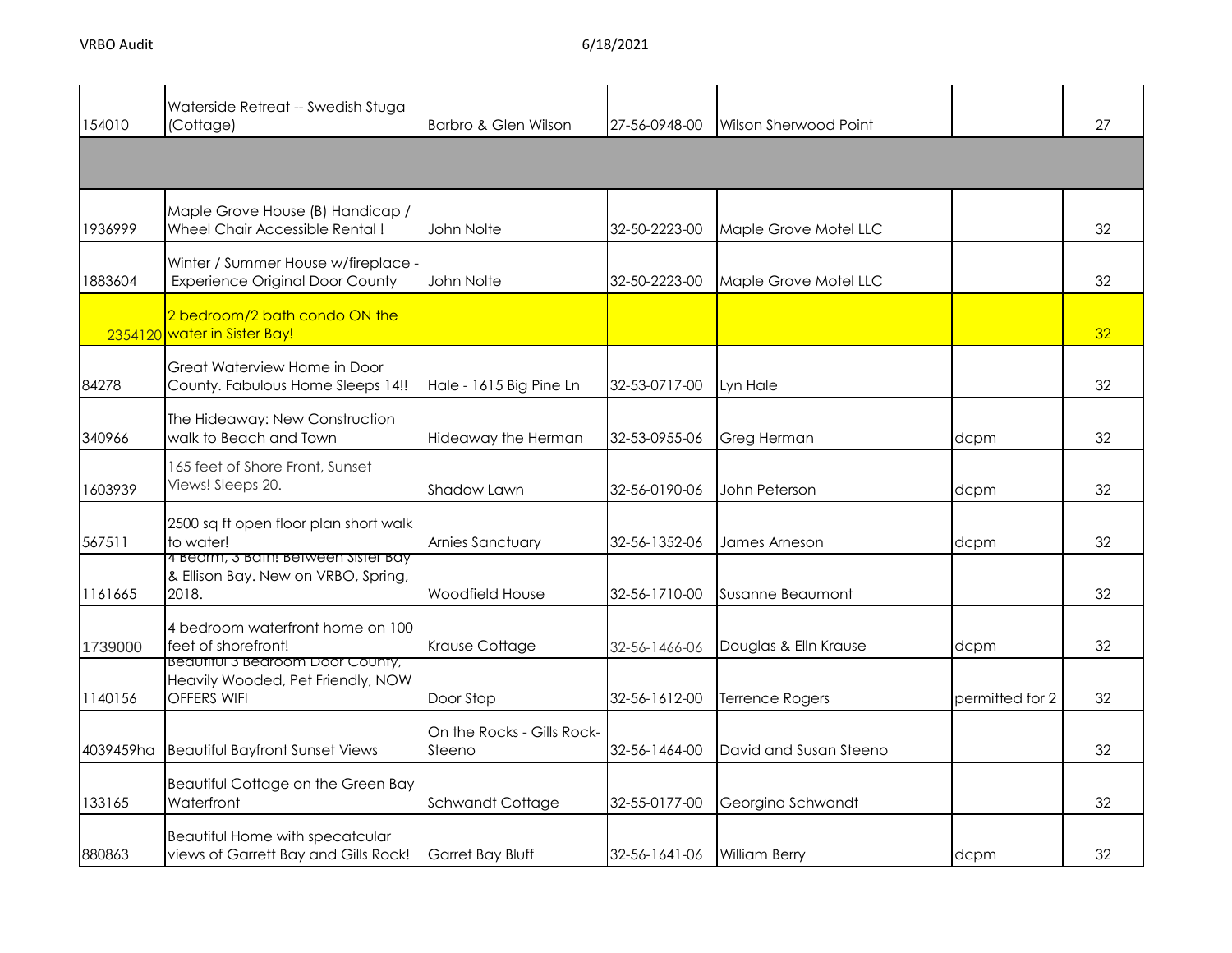| 996903    | <b>Beautiful Home With Water Views in</b><br><b>Peaceful Gills Rock</b>                          | <b>Hedgehog Harbor House</b><br>& Cottage | 32-56-1506-00 | David & Patricia Bernhard                   |                 | 32 |
|-----------|--------------------------------------------------------------------------------------------------|-------------------------------------------|---------------|---------------------------------------------|-----------------|----|
| 659326    | Beautiful log home on 5 acres just<br>steps away from Lake Michigan                              | Hoffmans Up North                         | 32-56-1463-06 | Hoffman's Up North LLC -<br>Matthel Hoffman | dcpm            | 32 |
| 116351    | Beautiful Log Home on 5 quiet acres                                                              | The Refuge/Appleport<br>Enterprises       | 32-55-0623-00 | Marc & Lori Maillefer                       |                 | 32 |
| 2091596   | Beechwood Cottage - Secluded A-<br>Frame in Sister Bay                                           | <b>Beechwood Cottage</b>                  | 32-56-2342-00 | Megan Welter                                |                 | 32 |
| 601468    | Cedar Dell Chalet is the<br>quintessential Door county cabin<br>Charming cedar log cabin nestled | <b>Cedar Dell Chalet</b>                  | 32-56-1203-06 | <b>Vicky Kalscheur</b>                      | dcpm            | 32 |
| 1217459   | in the woods, footsteps from<br>Rowley's Bay                                                     | Wagon Trail Dombrowski -<br>Unit 1        | 32-56-1831-00 | Edward and Jill Dombrowski                  |                 | 32 |
| 482895    | Charming Cottage On The Shore Of<br>Lake Michigan!                                               | <b>Appleport Sunrise</b>                  | 32-56-1913-06 | Kathleen & Edward Callahan                  | dcpm            | 32 |
| 2147119   | Charming garden cottage<br>downtown Ellison Bay walking<br>distance to lake and shops            | Garden Gate Cottage                       | 32-56-2381-00 | <b>Willow Alexander</b>                     |                 | 32 |
| 343690    | <b>Charming Traditional Cottages</b><br>Affordable and Travel Green                              | Terra Cottages                            | 32-55-0124-00 | Deborah Taubert Gehan                       | permitted for 5 | 32 |
| 706539    | Charming, Warm, and Naturally Well- A Little House in the<br>Lit with Wooded Privacy             | Woods                                     | 32-56-2365-00 | Arica and Emmet Hirsch                      |                 | 32 |
| 7921159ha | Cottage in Roweleys Bay w/ Deck &<br>Grill!                                                      | <b>Rowleys Bay Cabins</b>                 | 32-55-0014-00 | Mary Cole                                   | evolve          | 32 |
| 7064918ha | Country Haven on Mink River Road                                                                 | Country Haven                             | 32-55-0329-00 | Myron & Andrea Beard                        | permitted for 2 | 32 |
| 9173517ha | <u>Crois Nest waterfront Home on the </u><br>Edge of Baylake Bluff. Amazing<br>water views!      | Cro's Nest                                | 32-56-2270-00 | Donald "Lee" Buckingham                     |                 | 32 |
| 1409799   | DOOR 42- minutes away from the<br>hustle and bustle of Sister Bay!                               | Door 42                                   | 32-56-1976-00 | Shawn and Kim Marshall                      |                 | 32 |
| 571451    | Ellison Bay bluff retreat with water<br>views                                                    | The Refuge/Appleport<br>Enterprises       | 32-55-0623-00 | Marc & Lori Maillefer                       |                 | 32 |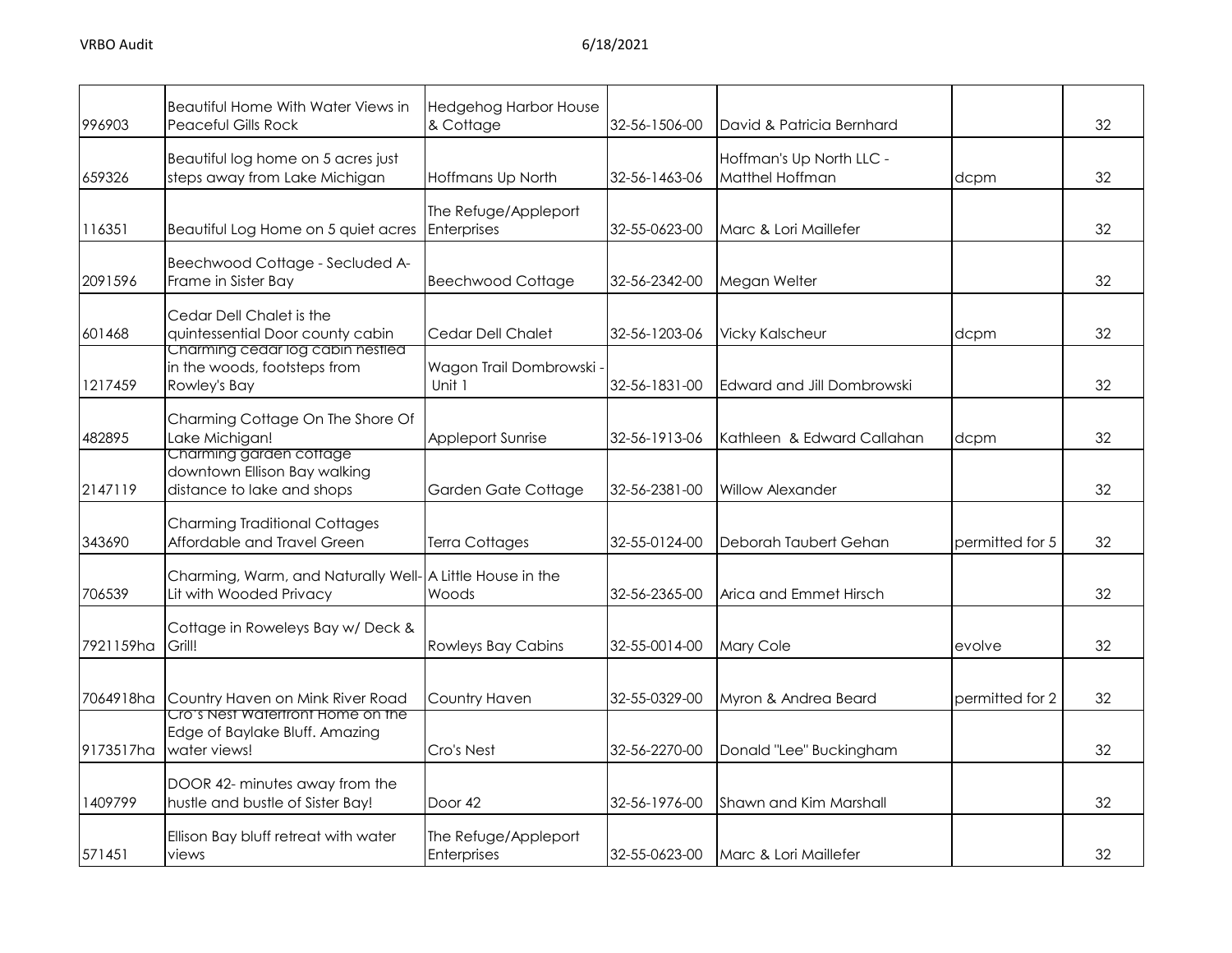| 4555418ha | Ellison Bay tranquility close to Europe<br>Lake and Newport State Park!                                              | Country Comfot                               | 32-56-1753-00 | Daniel & Valerie Austgen                     |                 | 32 |
|-----------|----------------------------------------------------------------------------------------------------------------------|----------------------------------------------|---------------|----------------------------------------------|-----------------|----|
| 724130    | Enjoy Your Own Private View Of<br>Sister Bay Sunsets on the Waterfront                                               | The Nest                                     | 32-56-1514-06 | Paul O'Keeffe & Tiffany Hubbard              | dcpm            | 32 |
| 1022944   | Family Retreat Lake Front Wifi Bikes<br>Grill Lakeshore Fire Pits                                                    | <b>Sunset Shore Cottages</b>                 | 32-56-1720-00 | David & Deborah Cresto                       | permitted for 2 | 32 |
| 1036054   | Family Retreat Lake View Wifi Cable<br>Tv Grill Lakeshore Fire Pits Dog<br>Friendly                                  | <b>Sunset Shore Cottages</b>                 | 32-56-1720-00 | David & Deborah Cresto                       | permitted for 2 | 32 |
| 998960    | Great water view in peaceful<br>Northern Door                                                                        | <b>Hedgehog Harbor House</b><br>& Cottage    | 32-56-1506-00 | David & Patricia Bernhard                    | permitted for 2 | 32 |
| 254081    | Historic Log Cabin by the Bay (Lake<br>Views & Access)                                                               | Docs Hideaway                                | 32-56-2311-00 | Greg Bott                                    |                 | 32 |
| 396817ha  | Little House on the Bay---Door<br>County Retro Style/ Comfortable--                                                  | Little House on the Bay                      | 32-56-1142-00 | Schaulis & Schaulis & Werdeard<br>& Schaulis |                 | 32 |
| 2298073   | Little White Farmhouse in Sister Bay                                                                                 | Little White House Farm                      | 32-56-2447-00 | Dan and Amy Beck                             |                 | 32 |
| 821538    | Located in Ellison Bay, less than 1/4<br>mile from a public boat launch on<br>beautiful<br>Luxurious Lakefront Home! | Beechers Cabin                               | 32-56-1571-06 | Susan Szabo & Mark Beecher                   | dcpm            | 32 |
| 1896787   | Convenient Location, Unrivaled<br>Privacy                                                                            | <b>Waterfront Bruckner</b>                   | 32-56-1865-00 | Dan Bruckner                                 |                 | 32 |
| 181532    | Marina Breeze, Spectacular Ellison<br><b>Bay View &amp; Dbl Master Suites</b>                                        | Marina Breeze                                | 32-56-0759-00 | Robert & Sherry Stein                        |                 | 32 |
| 2161752   | Mid-sized House with a Large<br>Central Living Room, Fairly Isolated<br>Location                                     | <b>Teskies Retreat</b>                       | 32-56-2411-00 | Lyle Teskie                                  |                 | 32 |
| 1185191   | Murphy's "KipDee" Cottage                                                                                            | Murphy's Kipdee Cottage 32-56-1827-00        |               | Jon Murphy                                   |                 | 32 |
|           | NEW! Door County Retreat ~3 Mi to<br>9470717ha Sister Bay Beach                                                      | Lovely Apartment in<br>Sister Bay - Dimitrov | 32-56-2006-00 | <b>Stoyan Dimitov</b>                        | evolve          | 32 |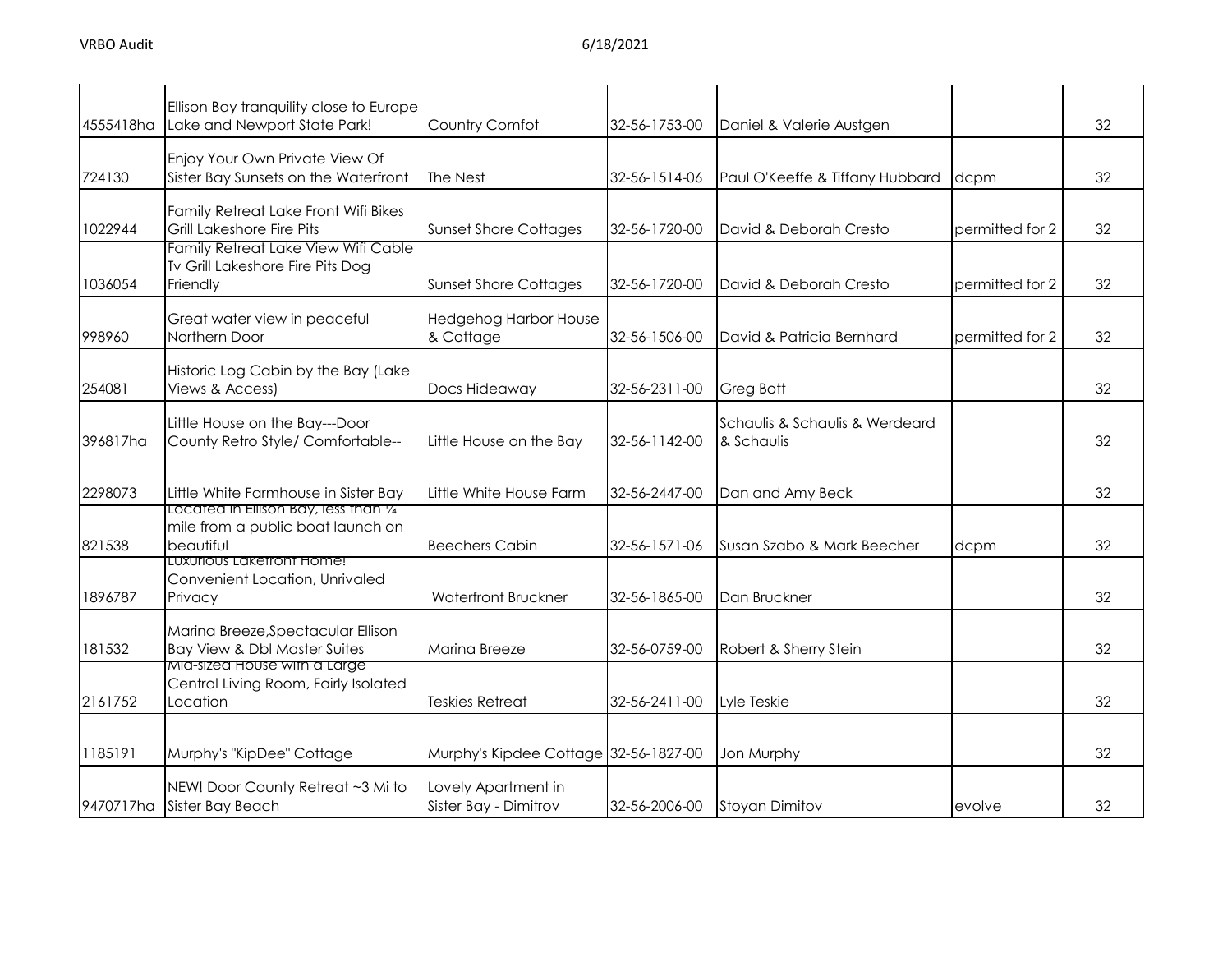| 2217852   | NEW! Luxury Waterfront Cabin in<br>Northern Door County                                       | Porte Haven - 12786                                            | 32-56-2364-0  | Jeremy and Caitlyn Jeffery                    |                 | 32 |
|-----------|-----------------------------------------------------------------------------------------------|----------------------------------------------------------------|---------------|-----------------------------------------------|-----------------|----|
| 9553915ha | NEW! Stunning Sister Bay Home 4 Mi<br>to Lake + Beach                                         | Our Swamp                                                      | 32-56-2415-00 | Zachary & Brittany Ezzell/<br>Shannan Donegon |                 | 32 |
| 1854116   | Newley remolded Northern Lights<br>Farmhouse                                                  | Northern Lights Farm<br>House                                  | 32-56-1722-21 | <b>Randall Daubner</b>                        | Lindsley        | 32 |
| 1153343   | Newly Renovated Lakefront Home<br>Minutes From Sister Bay                                     | Wagon Trail #20 - DiSalvo 32-56-1786-00                        |               | Michah & August DiSalvo                       |                 | 32 |
| 340765    | On the shore of the most beautiful<br>bay in Northern Door County                             | Cappy Cottage                                                  | 32-56-1132-06 | <b>Hakes Family Trust</b>                     | dcpm            | 32 |
| 886997    | Porcupine Shores Has An Elevated<br>View And Access To The Water                              | Porcupine Shores                                               | 32-56-1603-06 | Brian Bartell & Kim Winburn                   | dcpm            | 32 |
| 1177141   | Premier Vacation Rental Just a Short<br>Walk to The Heart of Sister Bay!!                     | Sister Bay Respite                                             | 32-56-1838-00 | Todd and Michelle Cox                         |                 | 32 |
| 835033    | Premier Vacation Rental, Pet<br>Friendly, Walk to Water, Restaurant,<br>Shopping, WiFi        | Door Stop                                                      | 32-56-1612-00 | <b>Terrence Rogers</b>                        | permitted for 2 | 32 |
| 2086685   | Private, picturesque, cozy retreat in<br>the woods                                            | Wagon Trail #24 - The<br>Cedar House                           | 32-56-0447-00 | Wess Vogt                                     |                 | 32 |
| 1711483   | <b>ROMANTIC GETAWAY TOT 2 WITH AIL THE</b><br>charm & comfort for an<br>unforgettable getaway | Forget me not cottage                                          | 32-56-2177-00 | Darla Yanny                                   |                 | 32 |
| 403817    | Romantic Waterfront Suite with<br>amazing water views (Cherry)                                | Dan's Fish, Inc. d/b/a<br>Hedgehog Harbor Rental 32-56-1195-00 |               | Daniel and Sherrie Schwarz                    |                 | 32 |
| 7921221ha | Rowleys Bay Cottage w/Grill Near<br><b>Fall Foliage</b>                                       | <b>Rowleys Bay Cabins</b>                                      | 32-55-0014-00 | Mary Cole                                     | evolve          | 32 |
| 2206388   | Rustic, cozy log home vacation<br>retreat near Sister Bay.                                    | Wagon Trail #28                                                | 32-56-0449-00 | Lisa Anselmino                                |                 | 32 |
| 2248607   | Secluded Door County home within<br>minutes to everything!                                    | Hinterhaven Cottage                                            | 32-56-2440-00 | Paul Hintermeyer                              |                 | 32 |
| 1362190   | serendipity Meadow: Family-friendly,<br>7-acre oasis                                          | Serendipity Meadow                                             | 32-56-1963-00 | Cecilia & Dennis Lindell                      |                 | 32 |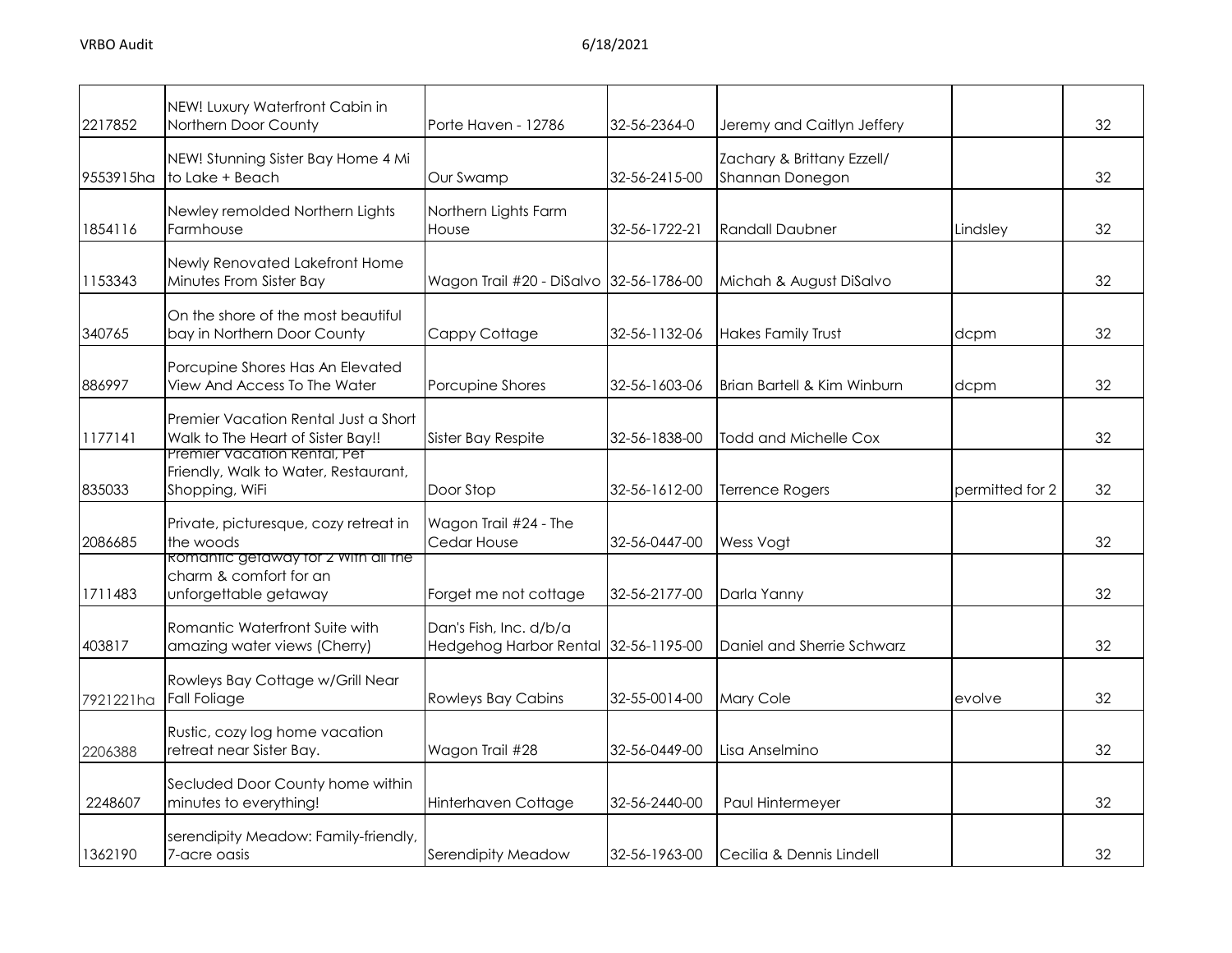| 59435     | <b>Sister Bay Door County Private</b><br><b>Vacation Paradise</b>                  | Dovetail Acres                                                 | 32-55-0422-00 | Terry Wurster                           |                 | 32 |
|-----------|------------------------------------------------------------------------------------|----------------------------------------------------------------|---------------|-----------------------------------------|-----------------|----|
| 2002691   | Spacious 4 bedroom Lakefront<br>Home on Rowleys Bay!                               | House 21 at Rowleys Bay                                        | 32-56-2304-06 | Charles Kraemer Trust C/O Sarah<br>Mohr | dcpm            | 32 |
| 1601979   | Spacious Family-Friendly Cottage in<br>peaceful woods                              | Wagon Trail #33 - Wald<br>Haus                                 | 32-56-0451-00 | Merven Smucker & Ann Hostetler          |                 | 32 |
| 738760    | Sunny Cottage in Ellison Bay                                                       | Terra Cottages                                                 | 32-55-0124-00 | Deborah Taubert Gehan                   | permitted for 5 | 32 |
| 2042461   | <b>Swedish Orchard Farm</b><br>Inree Sisters Meadow Sweet Retreat-                 | Swedish Orchard Farm                                           | 32-56-2083-00 | Peder Nelson                            |                 | 32 |
| 4465521ha | a quiet, spacious relaxation haven<br>to unwind                                    | Three Sisters Farm                                             | 32-56-1523-00 | Tim and Kathleen Kay                    |                 | 32 |
| 611204    | <b>Totally Remodeled 2012 Brenner</b><br>Tower!                                    | <b>Brenner Tower</b>                                           | 32-56-1227-06 | Brenner Tower, LLC                      | dcpm            | 32 |
| 431068    | Two person efficiency cottage on<br>green bay                                      | Door County Vacation<br>Cottage                                | 32-56-0932-00 | John Finn & Carol Molepske              | permitted for 2 | 32 |
| 9127709ha | Updated Home w/Deck, 2 Mi to<br>Sister Bay Beach                                   | <b>Beach Road Cottage -</b><br>Schwalbach                      | 32-56-2200-00 | Brian and Alissa Schwalbach             | evolve          | 32 |
| 839291    | Water Front Log Cabin!                                                             | <b>East Haven</b>                                              | 32-56-1592-06 | <b>Barbara Moline</b>                   | dcpm            | 32 |
| 900879    | Watertront I bedroom and lott<br>cottage with small private pier on<br>Garrett Bay | Jen Hanrahan                                                   | 32-56-2293-00 | Hanrahan - 1230 Garrett Bay<br>Road     | Permitted for 2 | 32 |
| 2021994   | waterfront 3 bedroom cottage with<br>dock and amazing views                        | Mary Ann Rademacher                                            | 32-56-0455-00 | Fleetwing                               |                 | 32 |
| 241353    | Waterfront Cottage Nestled in<br>Picturesque Setting, Gills Rock                   | Teskies Cottage                                                | 32-56-2405-00 | Christing Witmer                        |                 | 32 |
| 350098    | Waterfront Cottage with Views of<br>Deaths Door, New Kitchen                       | Bells Cottage - 12748 N<br>Port Des Mortes                     | 32-56-1131-06 | Matt & Ryan Bell                        | dcpm            | 32 |
| 403462    | Waterfront Dream Cottage with a<br>Million Dollar View (Apple)                     | Dan's Fish, Inc. d/b/a<br>Hedgehog Harbor Rental 32-56-1195-00 |               | Daniel and Sherrie Schwarz              |                 | 32 |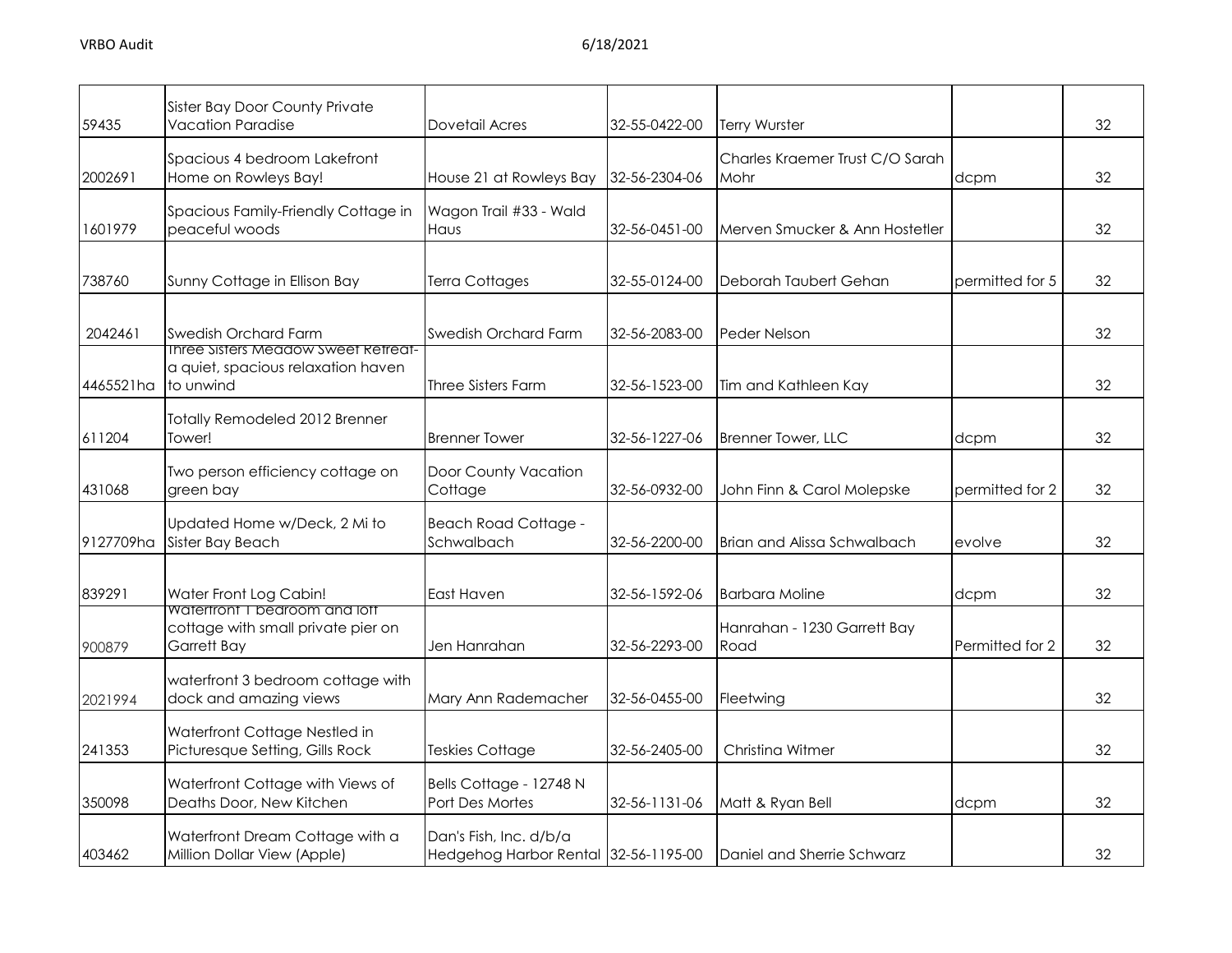| 2145041  | Waterfront Home with private pier,<br>harbor and beach on Garrett Bay                             | Jen Hanrahan                                     | 32-56-2293-00 | Hanrahan - 1230 Garrett Bay<br>Road                | permitted for 2 | 32 |
|----------|---------------------------------------------------------------------------------------------------|--------------------------------------------------|---------------|----------------------------------------------------|-----------------|----|
| 2155977  | Waterfront vacation home on<br>Garrett Bay with private dock                                      | The Chalet                                       | 32-56-1606-00 | Mary Ann Rademacher                                |                 | 32 |
| 1351557  | Your own sandy shore on the most<br>pleasant bay in Door County!                                  | Vandelay Shore                                   | 32-56-1870-06 | Matthew P Shumway                                  | dcpm            | 32 |
|          |                                                                                                   |                                                  |               |                                                    |                 |    |
| 2159441  | The Liffle Harbor <sup>-Large</sup> Group<br>Waterfront Rental in Door County-<br>Kayak/Bike/Swim | Little Harbor Retreat LLC                        | 33-50-2367-00 | Little Harbor Retreat                              |                 | 33 |
| 130307ha | 8 miles of Sand Beach and 1/2 price<br>rates Monday - Thurs                                       | Mary Spangler                                    | 33-56-0400-00 | Mary's Beach House                                 |                 | 33 |
| 137311   | A Waterfront Home for All-Seasons in<br>Door County!                                              | Killkare                                         | 33-55-0483-00 | Tom Nebel                                          | 369083ha        | 33 |
| 1331712  | Amazing views of Lake Michigan                                                                    | Sand Beach Cottage -<br>Anderson                 | 33-56-1942-00 | Greg, Mary, Nick and Jennelle<br>Anderson          |                 | 33 |
| 371719   | Af-The-Lake Lake Michigan Cape<br>Cod Home with Sand Beach Access<br>to Lake Mich.                | At the Lake                                      | 33-56-0350-00 | Sally Jilot                                        |                 | 33 |
| 1469978  | Be it with family or friends, this home<br>is truly the best for making memories                  | Polly and Doug Kerkman<br>- Shirley Becker Trust | 33-56-1492-17 | Lodge on Laurie Lane                               | restassure      | 33 |
| 114234   | <b>Beachfront Cottage with Rustic</b><br>Charm and Beautiful Sunsets                              | BayShore Sunset Cottage 33-55-0240-00            |               | Paul Peot                                          |                 | 33 |
| 676548   | <b>Beautiful Norwegian Timberframe</b><br>Home in Whitefish Bay                                   | Laura Siebert                                    | 33-56-0283-00 | <b>Prancing Pony</b>                               |                 | 33 |
| 327497ha | <b>BEST LOCATION - Bordering TUUU</b><br>acre Whitefish Bay Dunes Park - ALL<br>Sand Beach        | William Thornton                                 | 33-55-0726-00 | Door County Beach Retreat                          |                 | 33 |
| 1024399  | Camelot Cliffs- Making Magical<br>Memories                                                        | <b>Brian Dougal</b>                              | 33-56-1740-00 | <b>Camelot Cliffs</b>                              |                 | 33 |
| 1154220  | Clean Cozy Cottage On Waterfront<br>Property Privacy Yet Close To Town                            | Andrew J & Annette J<br>Andropolis               | 33-55-0030-00 | Andropolis Waterfront Cottages -<br>4309 Bay Shore | permitted for 4 | 33 |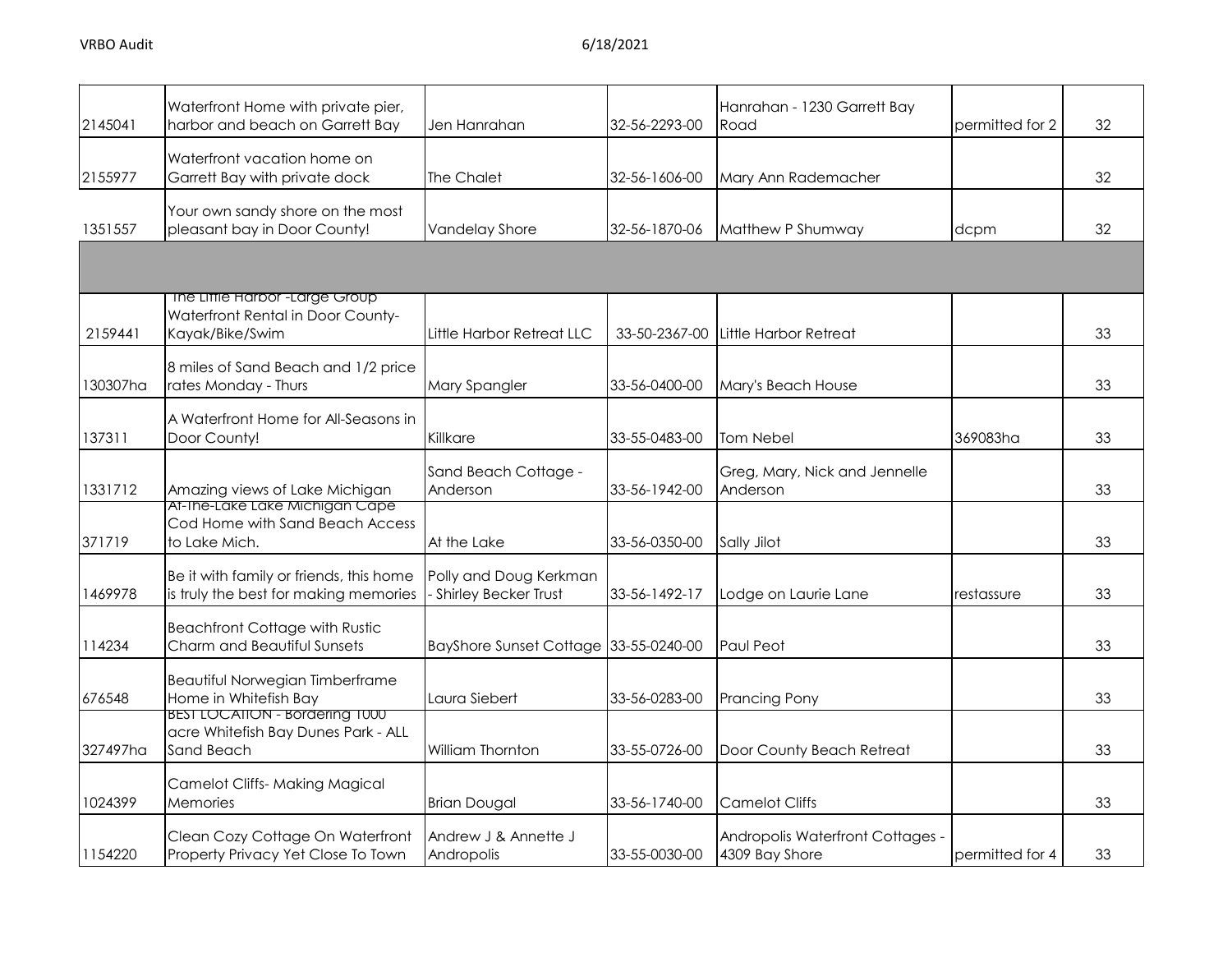| 1154198 | Clean Cozy Door County Cottage<br>On A Quiet Resort Property                         | Andropolis Waterfront<br>Cottages | 33-55-0030-00 | Andrew J & Annette J Andropolis       | permitted for 4 | 33 |
|---------|--------------------------------------------------------------------------------------|-----------------------------------|---------------|---------------------------------------|-----------------|----|
| 1123981 | Clean Cozy Door County Cottage.<br>Waterfront Property, Free row boat<br>use + WiFi. | Andropolis Waterfront<br>Cottages | 33-55-0030-00 | Andrew J & Annette J Andropolis       | Permitted for 4 | 33 |
| 1108105 | Coastal Cottage Resort. Comty<br>Cozy Cottage. Sleeps upto 5, Free<br>WiFi, secluded | Andropolis Waterfront<br>Cottages | 33-55-0030-00 | Andrew J & Annette J Andropolis       | permitted for 4 | 33 |
| 26252   | Cozy Cottage Newly Available for<br>Winter and All 2020 Dates!                       | Kevin & Laura Forrest             | 33-55-0619-00 | <b>Hidden Glidden</b>                 |                 | 33 |
| 1370751 | Door County Bayside Waterfront<br>Home                                               | Scott & Tammy Duncan              | 33-56-2018-00 | Duncan - 5092 Bay Shore Dr            |                 | 33 |
| 2262145 | Door County Waterfront Moose<br>Lodge                                                | MCSMITH & NEHLS, LLC              | 33-56-2402-00 | Door County Waterfront Moose<br>Lodge |                 | 33 |
| 813345  | Enjoy beautiful sunset on the bay in<br>this large lakefront family retreat          | Ian & Lindsey Kazian              | 33-56-1584-00 | Camp Sunset                           |                 | 33 |
| 433696  | Enjoy the best of Door County with<br>waterfront Lake Michigan Views                 | Lakeside Haven                    | 33-56-1240-06 | Kathy Richmond                        | dcpm            | 33 |
| 2315667 | Enjoy the waters of Clark's Lake and<br>access to Whitefish Dunes beach.             | Clark Lake Home                   | 33-56-2511-00 | Sally O'Brien                         |                 | 33 |
| 567961  | Family Friendly Glidden Drive Beach<br>Retreat on Lake Michigan                      | Glidden Drive Beach<br>Retreat    | 33-56-1405-00 | Jill Parak & Ryan Cantzler            |                 | 33 |
| 194419  | Fantastic Family Cottage on Sand<br>Beach                                            | Nicola Kaftan                     | 33-55-0777-00 | Kaftan                                |                 | 33 |
| 113217  | Featured in Door County Magazine<br>Luxuy                                            | Travis & Jolyn Boland             | 33-56-0620-00 | <b>Boland</b>                         |                 | 33 |
| 2259007 | Getaway on Glidden                                                                   | Todd and Carin Stuth              |               | Glidden Getaway                       |                 | 33 |
| 705536  | Just a short walk or bike ride to<br>downtown Sturgeon Bay.                          | The Green House                   | 33-56-1493-06 | A&J Properties, LLC                   | dcpm            | 33 |
| 2121355 | Lake Michigan beach house                                                            | Zivjeli - 3990 Glidden<br>Drive   | 33-56-2398-00 | James Metz                            |                 | 33 |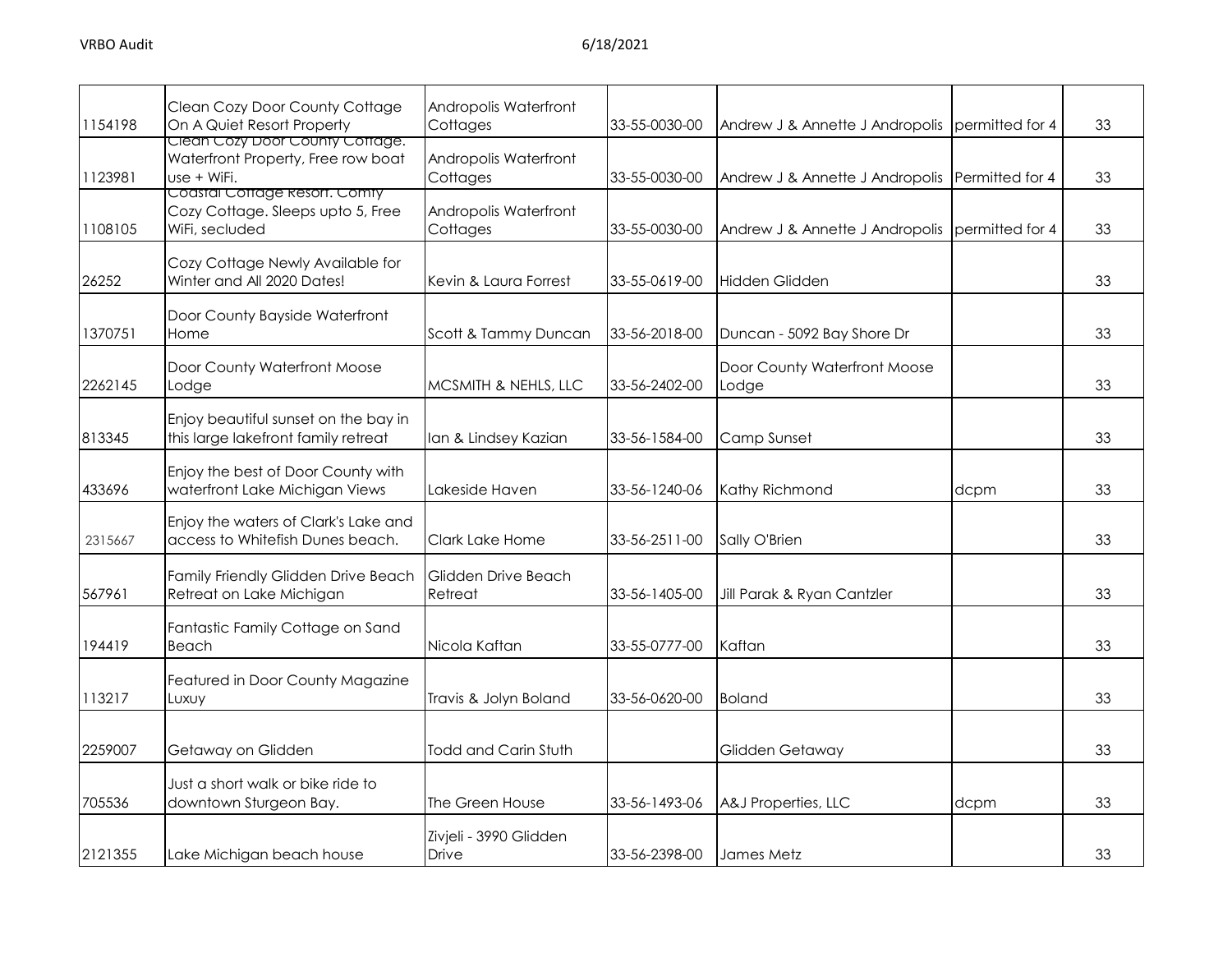|          | NEW - Stunning Blutt Views of Bay!                              |                                           |               |                                     |                |    |
|----------|-----------------------------------------------------------------|-------------------------------------------|---------------|-------------------------------------|----------------|----|
| 2012122  | Game room w/ Golf Simulator and<br>Bar                          | Hendrickson Trust - Terese<br>Hendrickson | 33-56-2236-07 | <b>Baydream Believer</b>            | simplelife     | 33 |
|          |                                                                 |                                           |               |                                     |                |    |
|          | ON THE BEACH. borders Whitefish                                 |                                           |               |                                     |                |    |
| 330470   | <b>Dunes State Park</b>                                         | William Thornton                          | 33-56-2075-00 | Door County Beach Home              |                | 33 |
|          | On the Water, In the Woods, Close                               |                                           |               |                                     |                |    |
| 476585   | to Everything. Perfect for Two.                                 | <b>Gmamas Place</b>                       | 33-56-1246-00 | Diane Knutson                       |                | 33 |
|          | Private Interactive Animal                                      | Estes Equestrian - 4606                   |               |                                     |                |    |
| 1695687  | Experience * Equestrian Estate *<br><b>Beautiful * Romantic</b> | <b>Bechtel Rd</b>                         | 33-56-2172-00 | <b>Tammy Estes</b>                  |                | 33 |
|          |                                                                 | LEROY & ERMA'S                            |               |                                     |                |    |
|          | Rustic Door County Cottage on                                   | <b>COTTAGE LLC- Jesse</b>                 |               | LEROY & ERMAS COTTAGE- 5350         |                |    |
| 2326027  | Clark Lake<br>SAFE, Seciuded on Whitefish Dunes                 | <b>Ehlers</b>                             | 33-56-2439-06 | W SHORE DR                          |                | 33 |
|          | State Park - Open Labor Day                                     |                                           |               |                                     |                |    |
| 235306ha | Weekend!                                                        | Fred Suchy                                | 33-56-0695-00 | Door County Dream Home              |                | 33 |
|          | Safe, Secluded, ON THE WATER - Best                             |                                           |               |                                     |                |    |
| 241956ha | Sand Beach in Door County!                                      | <b>Fred Suchy</b>                         | 33-56-1447-00 | Log Cabin on the Water              |                | 33 |
|          | Sensational Sand Beach - Spacious                               |                                           |               |                                     |                |    |
| 1352380  | and Comfortable!                                                | Sunrise Cove - Ries                       | 33-56-2429-04 | Daniel and Cheryl Reis              | zeile          | 33 |
|          |                                                                 |                                           |               |                                     |                |    |
|          |                                                                 | Jon Hanson / Snug                         |               |                                     |                |    |
| 580389   | Snug Harbor Inn - Midship Cottage                               | Harbor                                    | 33-56-0906-00 | Little Harbor Cottages              |                | 33 |
|          |                                                                 | Jon Hanson / Snug                         |               |                                     |                |    |
| 579668   | Snug Harbor Inn - Port Cottage                                  | Harbor                                    | 33-56-0906-00 | <b>Little Harbor Cottages</b>       |                | 33 |
|          |                                                                 | Jon Hanson / Snug                         |               |                                     |                |    |
| 580438   | Snug Harbor Inn - Starboard Cottage Harbor                      |                                           | 33-56-0906-00 | <b>Little Harbor Cottages</b>       | pemitted for 3 | 33 |
|          | Spectacular Lake Michigan                                       |                                           |               |                                     |                |    |
|          | Waterfront on Glidden Drive - Sleeps                            | Garth Kolterjahn & Greg                   |               |                                     |                |    |
| 1326854  | 12                                                              | Powlowski                                 | 33-56-1380-04 | Lake House                          | zeile          | 33 |
|          |                                                                 |                                           |               |                                     |                |    |
| 1835135  | The Forrest - Newly Available!                                  | The Forrest                               | 33-56-2238-00 | Kevin Forrest- Bernard Forest Trust |                | 33 |
|          | Thenell Cottage - Rustic Charm just                             |                                           |               |                                     |                |    |
| 1610629  | steps from the Bay!                                             | <b>Thenells Cottage</b>                   | 33-55-0063-07 | John Thenell                        | simplelife     | 33 |
|          |                                                                 |                                           |               |                                     |                |    |
|          | <b>Waterfront, Spectacular Sunset</b>                           |                                           |               |                                     |                |    |
|          | 2338899 Views, Beautiful Updated Cottage!                       |                                           |               | <b>Ryan Gaida</b>                   |                | 33 |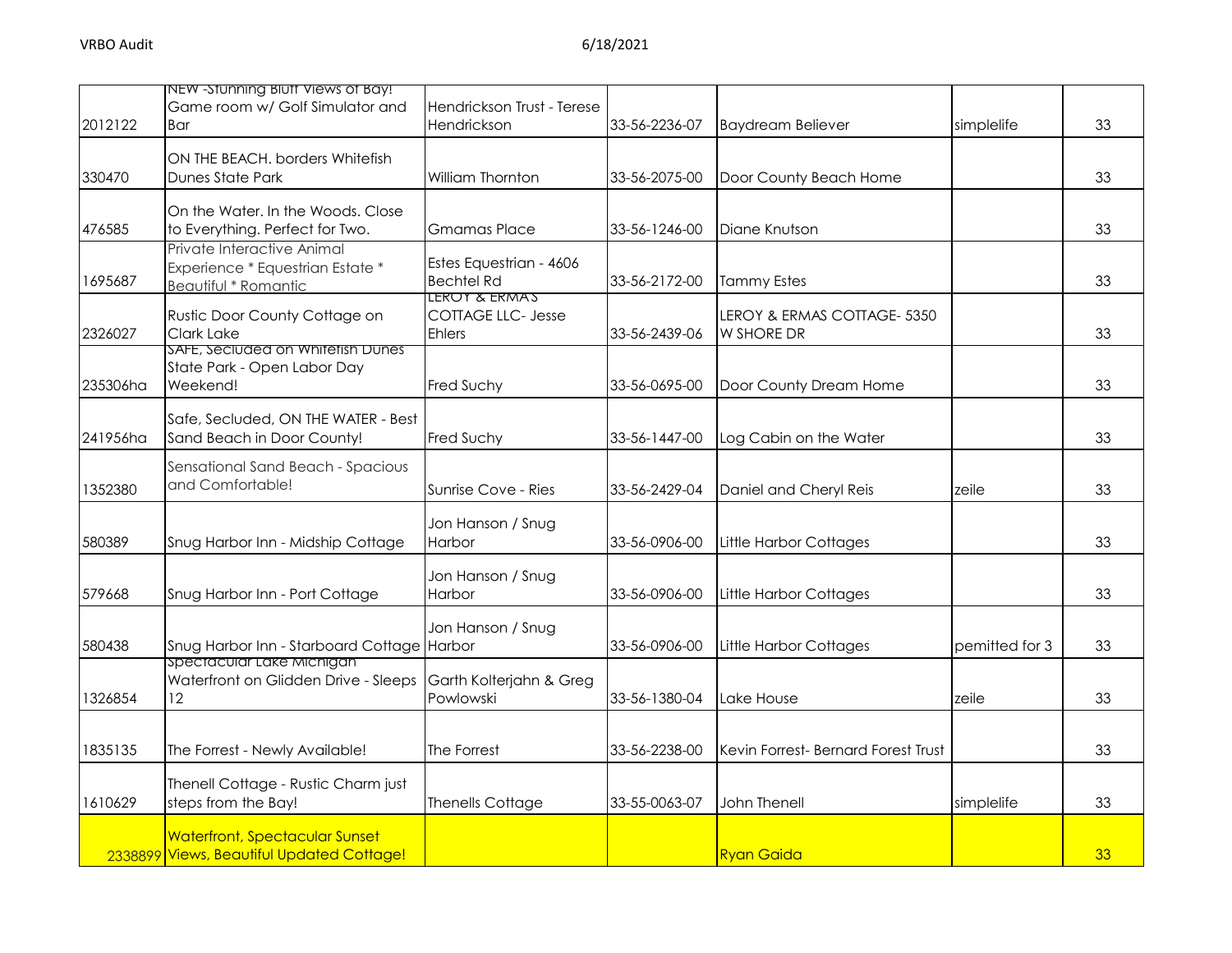| 4884541ha      | Scandinavian Lodge - Near<br>Waterfront Park - Studio Suite, 1 King<br><b>I</b> Bed  | Scandinavian Lodge<br>COA, Inc          | 34-51-0036-00 | Scandinavian Lodge                      |      | 34 |
|----------------|--------------------------------------------------------------------------------------|-----------------------------------------|---------------|-----------------------------------------|------|----|
| 7931748ha      | 101: Downtown Sister Bay, Door<br>County, Wisconsin                                  | Mary Erickson                           | 34-53-2150-00 | Marina View Condominium #101            |      | 34 |
| 347875         | Amazing winter deals!!! Thanksgiving<br>4 nights for the price of 3 nights!!         | Richard & Ellen Weber                   | 34-53-0392-00 | Skogland Weber                          |      | 34 |
| 297305         | Beautiful and Cozy Condo in Sister<br>Bay!                                           | Sarah George                            | 34-53-1039-00 | George's Getaway                        |      | 34 |
| 2291530        | <b>Beautiful Modern Condo with</b><br>Incredible View!                               | PETER M<br><b>GARSON/KATHRYN M</b>      | 34-53-2453-18 | Shore View #102                         |      | 34 |
| 2275345        | <b>Brand New Luxury Condo with</b><br>Awesome Lake View                              | Kimberly and Kevin<br>Jones - KK92, LLC | 34-53-2466-00 | Shore View #101                         |      | 34 |
| 1166404        | Downtown Sister Bay!                                                                 | Susan Schlieble                         | 34-53-1795-00 | Harborview Condo - Schieble             |      | 34 |
| 1434839        | Downtown, luxury unit! Water View,<br>Walking Distance to all of Sister Bay!         | Marina Development LLC 34-53-2021-18    |               | Marina View Condominium #102 Northpoint |      | 34 |
| 1432397        | Downtown, luxury unit! Water View,<br>Walking Distance to all of Sister Bay!         | Marina Development LLC 34-53-2213-18    |               | Marina View Condominium #302 Northpoint |      | 34 |
| 1477900        | Downtown, luxury unit! Water View,<br>Walking Distance to all of Sister Bay!         | Marina Development LLC 34-53-2025-18    |               | Marina View Condominium #203 Northpoint |      | 34 |
| 1468836        | Marina View 204! Water View<br>Downtown New Construction Now<br>Renting Summer 2019! | Marina Development LLC 34-53-2026-18    |               | Marina View Condominium #204 Northpoint |      | 34 |
| 2306154 Views! | New Shore View Condo with Water                                                      | <b>Just Plane Fun LLC</b>               | 34-53-2458-00 | Dennis Fogle                            |      | 34 |
| 1647469        | Newly built Excecutive Condo<br>located in heart of Sister Bay!                      | Patrick Quinn                           | 34-53-2072-06 | Mill Road Place 1                       | dcpm | 34 |
| 1669304        | Newly constructed Condo in town<br>only a block from Sister Bay Beach!               | Kevin and Vicki Quinn                   | 34-53-2120-06 | Mill Road Place 2                       | dcpm | 34 |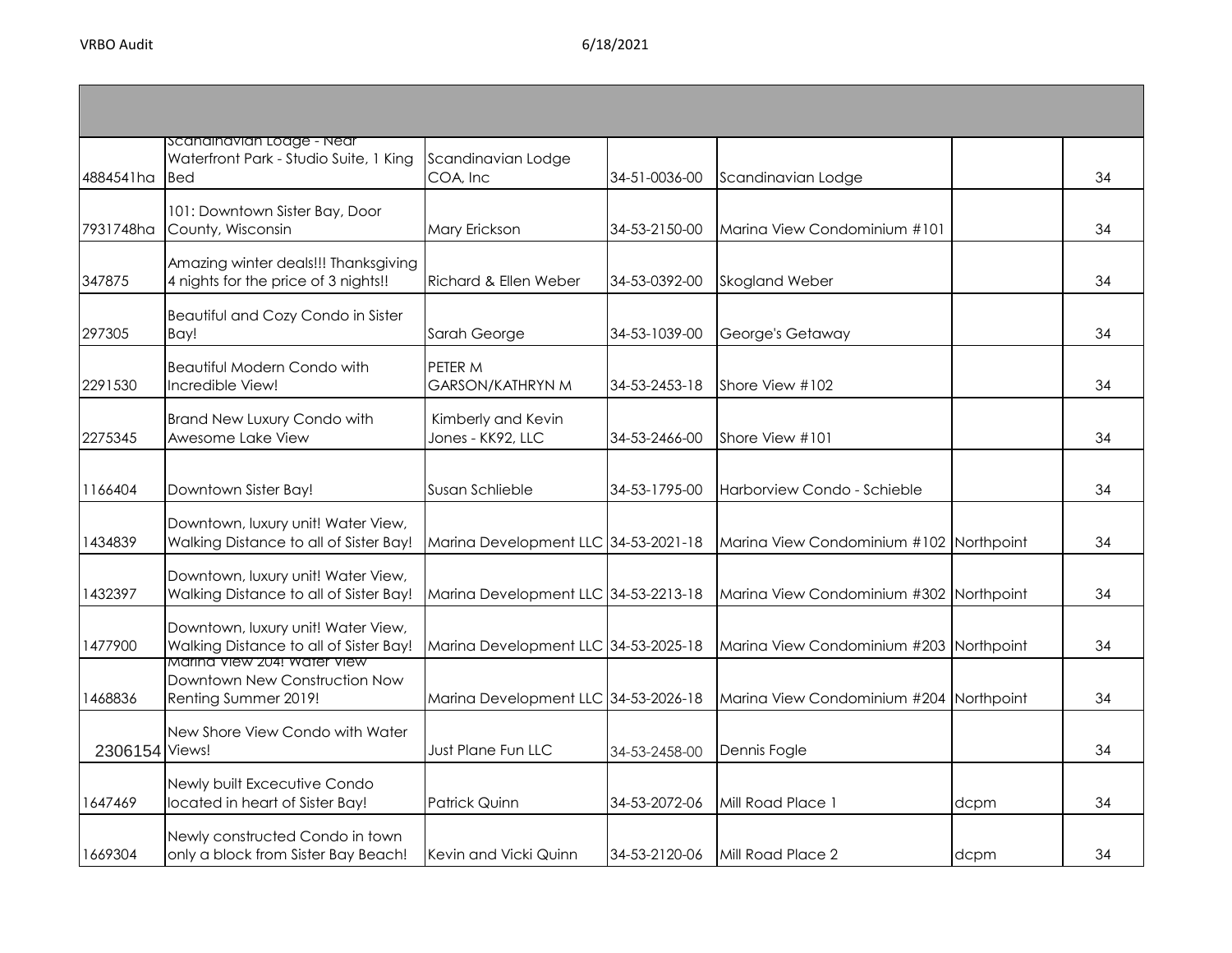| 1680444   | Newly constructed Condominium in<br>the heart of Sister Bay!                           | Ken Larsen - Mill Road<br>Place LLC  | 34-53-2112-06 | Mill Road Place 3                      | dcpm | 34 |
|-----------|----------------------------------------------------------------------------------------|--------------------------------------|---------------|----------------------------------------|------|----|
| 1658821   | Newly constructed Mill Road Place<br>is in heart of downtown Sister Bay!               | Ken Larsen - Mill Road<br>Place LLC  | 34-53-2113-06 | Mill Road Place 4                      | dcpm | 34 |
| 1647494   | water view Condo across from<br>marina and walk to everything in<br>town!              | Max McCormick                        | 34-53-2023-06 | Marina View Condo #104                 | dcpm | 34 |
| 1098719   | 3 bed 2 bath. Book your 2021 stay<br>now!                                              | David and Karen Bushre               | 34-56-1771-00 | Sunset Drive - Bushre                  |      | 34 |
| 1913142   | 3 bedroom home walking distance<br>to beach, park, marina, restaurants<br>and shopping | Charles Raymond                      | 34-56-2260-06 | Pheasant Court Near the Bay            | dcpm | 34 |
| 482635    | 3800 Sq Ft Home On Wood Lot,<br>Walking Distance To Town!                              | Jack and Teresa Wall                 | 34-56-1335-06 | Wall to Wall Retreat                   | dcpm | 34 |
| 1747178   | 4 bearcom, remodeled kitchen,<br>new flooring throughout, and<br>updated bathrooms!!   | Kevin Schuhart                       | 34-56-1291-06 | Abode on Spring                        | dcpm | 34 |
| 1949082   | Bay Shore Bungalow-----In The Heart<br>of Downtown Sister Bay!                         | Door County Squires LLC              | 34-56-2287-00 | <b>Bay Shore Bungalow</b>              |      | 34 |
| 854329    | <b>Beach Views, Waterfront Park</b><br>Access, Downtown Convenience!                   | Dawn and Walter Nawrot 34-56-1620-00 |               | The Sister Bay Getaway                 |      | 34 |
| 2204960   | Cardinal Crest of Sister Bay                                                           | Allan Kroll Allor, Inc.              | 34-56-2296-00 | Allor-Sister Bay One-Cardinal<br>Crest |      | 34 |
| 188785    | Copper Moon Cottage                                                                    | Donald & Linda Denny                 | 34-55-0761-06 | Copper Moon Cottage                    | dcpm | 34 |
| 299942    | Door County Church Restored to a<br><b>Beautiful Home</b>                              | <b>Gary Polipnick</b>                | 34-56-2050-00 | Maple Manor                            |      | 34 |
| 1282834   | Door County Farm House Sister Bay                                                      | Dorin Colcer                         | 34-56-1945-00 | My Door County Home - Colcer           |      | 34 |
| 4941549ha | Downtown Sister Bay Cottage (walk<br>to everything), Sleeps 15, Open Year<br>Round.    | <b>Brandon Cotter</b>                | 34-56-1885-00 | Cotter Cottage                         |      | 34 |
| 788504    | Downtown-Walking Distance to<br>Everything                                             | Alma Vaicekauskas                    | 34-56-1597-00 | <b>Parkview Rental</b>                 |      | 34 |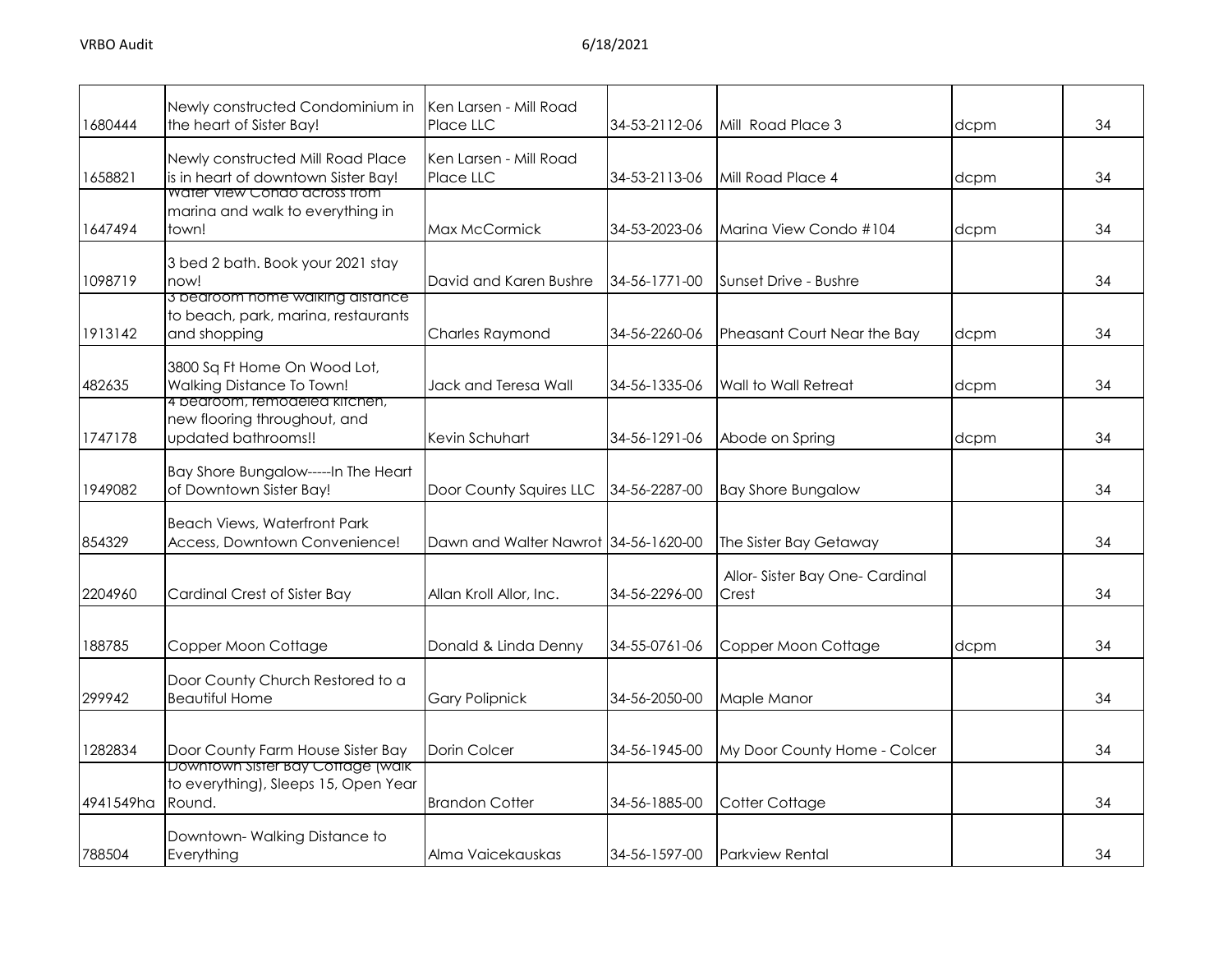| 1359639   | Enjoy this restored, old log home<br>with recently completed renovations David R Peterson |                                                      | 34-56-1805-06 | Another Thyme               | dcpm                             | 34 |
|-----------|-------------------------------------------------------------------------------------------|------------------------------------------------------|---------------|-----------------------------|----------------------------------|----|
| 4444671ha | Family Friendly Retreat in the Heart<br>of Sister Bay                                     | Pam Schmitz                                          | 34-56-1695-00 | Sister Bay Chalet           |                                  | 34 |
| 1996553   | Fresh & Charming Vintage DC Log<br>Cabin - June 2020 Remodel                              | SCOTT AND MICHELLE<br>Thompson - Matthew<br>Thompson | 34-56-2341-00 | A Door Away                 |                                  | 34 |
| 1201340   | IN THE HEART OF SISTER BAY!!!<br>In Town Sister Bay, Completely                           | Dan and Chris Murphy<br>Jett & Alicia Wiswell -      | 34-56-1289-00 | <b>Waterview Place</b>      | permitted for 3                  | 34 |
| 810432    | Renovated In 2015 With Excellent<br>Upgrades                                              | <b>Wiswell Property Group</b><br><b>LLC</b>          | 34-56-1888-06 | <b>High Garden Wiswell</b>  | dcpm                             | 34 |
| 1635434   | Luxury house 3/4 mile to<br>downtown Sister Bay                                           | Daniel & Laurel Simons                               | 34-56-2173-00 | Treetops in Sister Bay      |                                  | 34 |
| 7625994ha | Minutes away from downtown Sis                                                            | Enza Piech                                           | 34-56-2064-00 | Piech -10873 N Spring       |                                  | 34 |
| 1551169   | Modern Dörr   Brand NEW Downtown VandenLangenberg                                         | Sarah                                                | 34-56-2196-00 | <b>Modern Dorr</b>          |                                  | 34 |
| 1239848   | New 2018 Condo - Water View -<br>Walk To Everything                                       | Dan & Chris Murphy                                   | 34-56-1289-00 | <b>Waterview Place</b>      | permitted for 3                  | 34 |
| 1215728   | New Condo in the heart of Sister Bay<br>Waterview!!!                                      | Chris and Dan Murphy                                 | 34-56-1289-00 | <b>Water View Place</b>     | permitted for<br>3 (cottage too) | 34 |
| 849698    | New for 2016, Luxuriously<br>Renovated, Walk to the Beach &<br>Downtown Sister Bay        | <b>Wiswell Property Group</b><br><b>LLC</b>          | 34-56-1602-06 | Kings Landing               | dcpm                             | 34 |
| 9563464ha | NEW! Contemporary Retreat w/<br>Patio ~ 1 Mi to Beach                                     | <b>Timothy Rockwell Jr</b>                           | 34-56-2414-00 | <b>Rockwell Retreat</b>     | evolve                           | 34 |
| 2003945   | Newly remodeled coffage walking<br>distance to shopping, beach,<br>marina and food        | Jack and Teresa Wall                                 | 34-56-2306-06 | Wall to Wall Cottage        | <b>DCPM</b>                      | 34 |
| 2082885   | Open Concept Home with Gas<br>Fireplace a Short Walk to Sister Bay<br>Fun!                | <b>EKJ Ventures -Beth</b><br>Anderson                | 34-56-2294-00 | <b>Sunset Drive Getaway</b> |                                  | 34 |
| 286713    | Port New, One Block from<br>Downtown and Public Beach                                     | Andrew Boockmeier                                    | 34-56-0075-06 | <b>Port New</b>             | dcpm                             | 34 |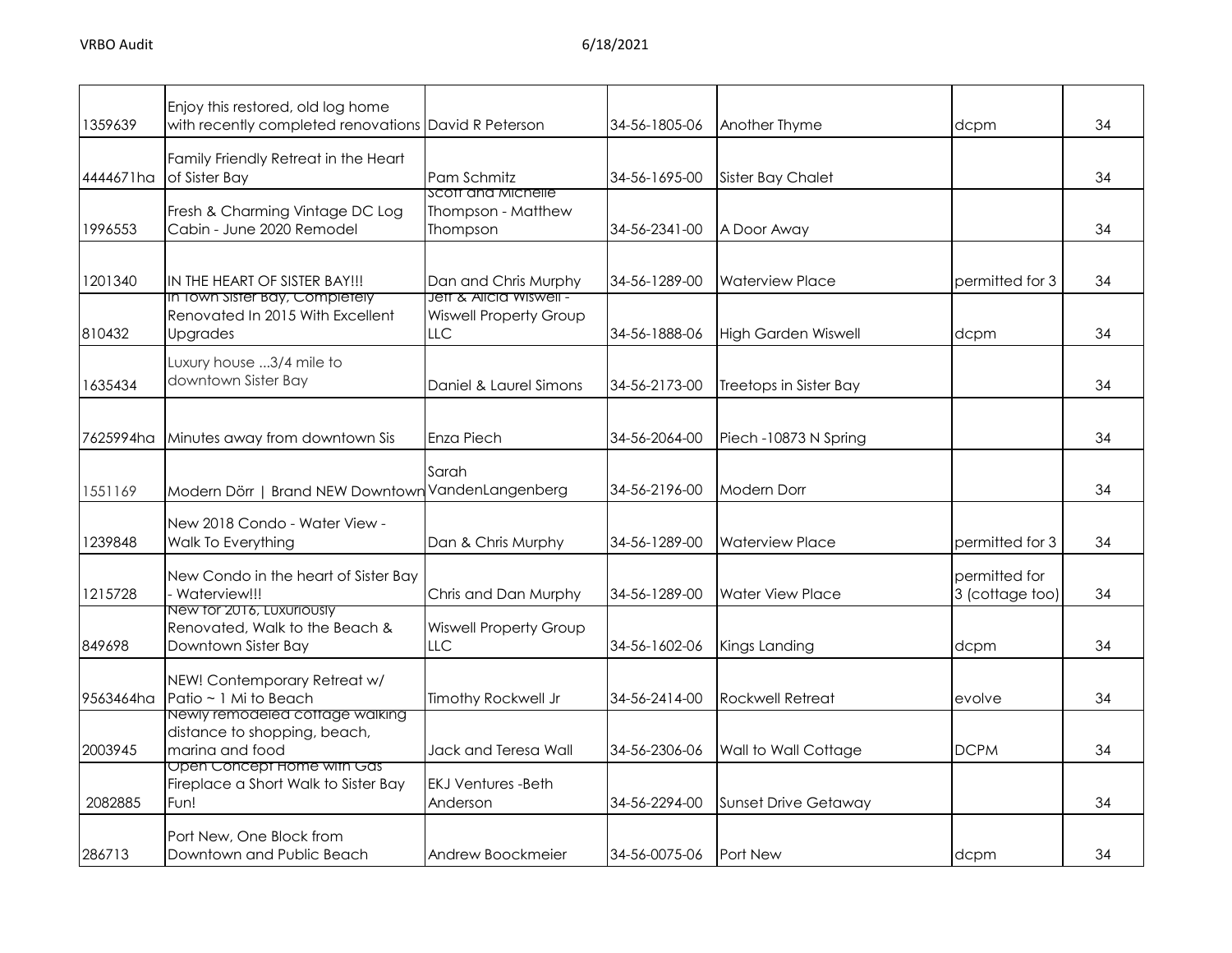| 7465774ha | Quiet, Wooded Neighborhood,<br>Walk to Town                                         | Pam Schmitz                                             | 34-56-2051-00 | Hillside Hideaway                                                    |                 | 34 |
|-----------|-------------------------------------------------------------------------------------|---------------------------------------------------------|---------------|----------------------------------------------------------------------|-----------------|----|
| 2247460   | Retreat on a wooded lot within<br>walking distance of downtown!                     | Matt Johnson                                            | 34-56-2436-00 | N Spring Road Cottage                                                |                 | 34 |
| 1335838   | Sister Bay Condo, Walk to the Beach<br>and Village                                  | Jean Rosio                                              | 34-56-1941-00 | Rosio Condo                                                          |                 | 34 |
| 1158494   | Sister Bay Cozy Cottage                                                             | Karen Berndt                                            | 34-56-1788-00 | Sister Bay Cottage - Berndt                                          |                 | 34 |
|           | Sister Bay Log Cabin, 3 bedrooms, 2<br>2340806 baths, firepit                       | Karen Berndt                                            | 34-56-2201-00 | Karen Berndt                                                         |                 | 34 |
| 1631282   | Sister Bay Modern Farmhouse on<br>Northwoods                                        | Louis J Wuollett                                        | 34-56-2080-00 | Farmhouse on Northwoods                                              |                 | 34 |
| 1208896   | Sister Bay Parkview Beach Cottage<br>#1                                             | Kim Erzinger                                            | 34-56-1385-00 | Parkview Beach Cottage                                               | permitted for 2 | 34 |
| 1218114   | Sister Bay Parkview Beach Cottage<br>#2                                             | Kim Erzinger                                            | 34-56-1385-00 | Parkview Beach Cottage                                               | permitted for 2 | 34 |
| 2114557   | Spacious & Secluded - .3 miles to DT<br>Sister Bay                                  | Dean Lagenfeld/Tom<br>Ackley                            | 34-56-2314-00 | Secluded Home Near<br>Downtown Sister Bay -Lagenfeld<br>2210 Scandia |                 | 34 |
| 2136950   | Spacious, family-friendly, walking<br>distance <5 minutes to downtown<br>Sister Bav | Carley and Mark<br>Swanson                              | 34-56-2383-00 | Luna's Retreat                                                       |                 | 34 |
| 1585184   | Stunning lake views, amazing deck,<br>fireplace + firepit, and a new<br>kitchen!    | Lynn and Jason Gilroy                                   | 34-56-2102-00 | Sunny Bluff - Gilroy                                                 |                 | 34 |
| 1360790   | Trillium Retreat is conveniently<br>located in the Village of Sister Bay            | Dennis & Maribeth Dorn                                  | 34-56-0495-06 | Trillium Retreat                                                     | dcpm            | 34 |
| 1022700   | Walk to town! Newly furnished 4<br>bedrooom home in Sister Bay                      | Julie & Nathan Slovin                                   | 34-56-1702-06 | Hidden Gem on Trillium                                               | dcpm            | 34 |
| 1357055   | Walking Distance to beach, shops<br>and Sister Bay!                                 | Tom Ahlbeck - Daisy<br>Ahlbeck Trust                    | 34-56-1892-06 | Door in the Woods                                                    | dcpm            | 34 |
| 2066304   | Waterfront Home Downtown Sister<br>Bay                                              | White Family Cottages<br>LLC - Adam and Brigid<br>White | 34-56-2343-00 | White Family Cottage-Captains<br>Cottage                             |                 | 34 |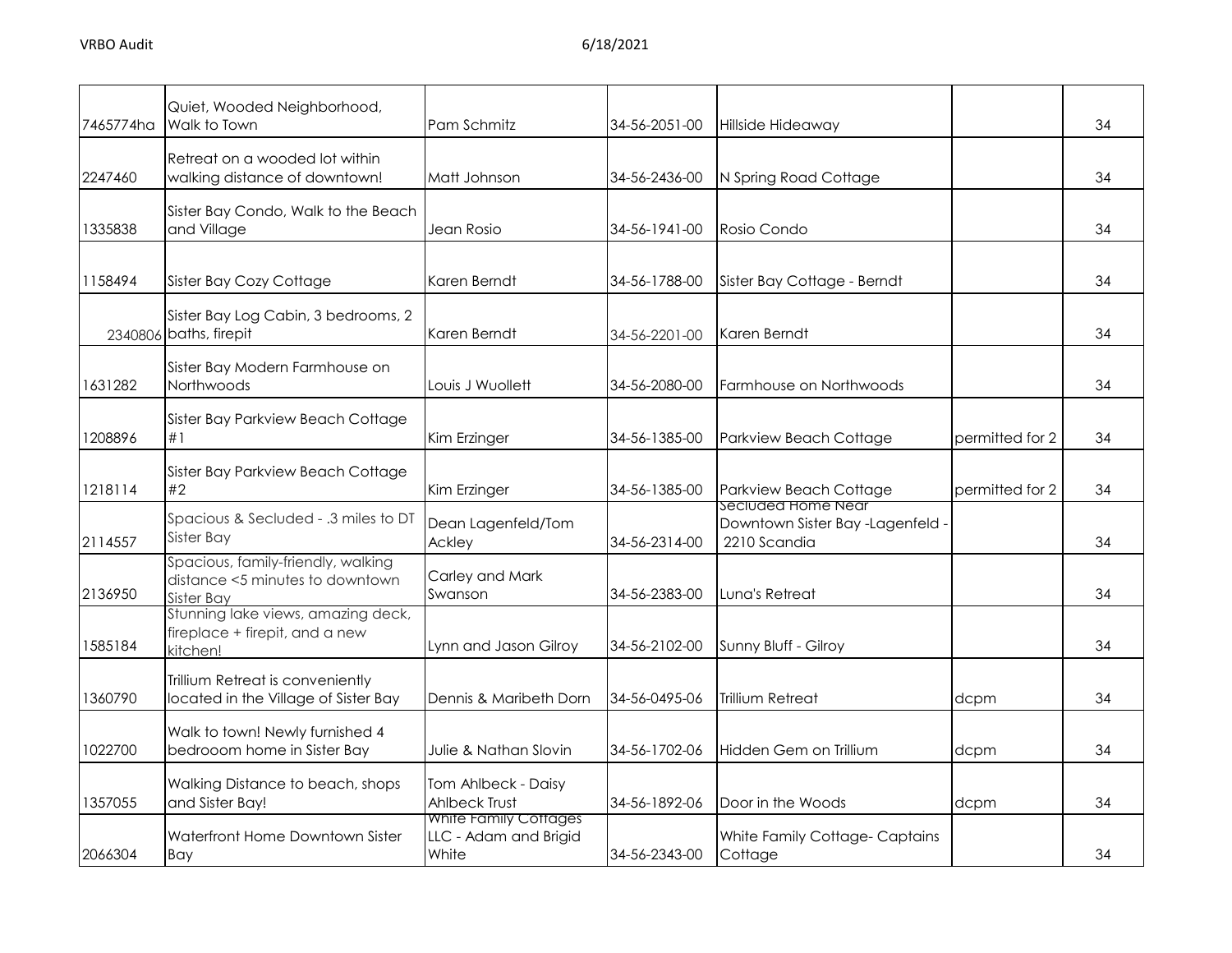| 1607444 | Welcome to your home away from<br>home in the heart of Sister Bay!                   | Dennis King                                           | 34-56-2101-00 | Sister Bay House - DJK Properties |                          | 34 |
|---------|--------------------------------------------------------------------------------------|-------------------------------------------------------|---------------|-----------------------------------|--------------------------|----|
| 1984096 | Welcome to your own private<br>getaway!                                              | Nissa Norton                                          | 34-56-2290-00 | Norton - 10640 Little Sister Road |                          | 34 |
| 611236  | Right Across From Beach And Park!                                                    | Sister Bay View                                       | 34-56-1422-06 | James Johnson                     |                          | 34 |
|         |                                                                                      |                                                       |               |                                   |                          |    |
| 1913722 | Snug Harbor Inn - 2 Bedroom<br>Cottage                                               | Snug Harbor Real Estate<br><b>Holdings LLC</b>        | 35-50-0907-00 | Snug Harbor Inn                   |                          | 35 |
| 1913717 | Snug Harbor Inn - Cottage 1A                                                         | Snug Harbor Real Estate<br><b>Holdings LLC</b>        | 35-50-0907-00 | Snug Harbor Inn                   |                          | 35 |
| 1913716 | Snug Harbor Inn - Luxury Cottage 1                                                   | Snug Harbor Real Estate<br><b>Holdings LLC</b>        | 35-50-0907-00 | Snug Harbor Inn                   |                          | 35 |
| 1913723 | Snug Harbor Inn - Luxury Cottage 4                                                   | <b>Snug Harbor Real Estate</b><br><b>Holdings LLC</b> | 35-50-0907-00 | Snug Harbor Inn                   |                          | 35 |
| 2304128 | Large Door County nome 5<br>bedroom, 3 bath, with water view<br>and access to marina | Lodge at Leathem Smith                                | 35-51-1111-00 | Paul Meleen                       |                          | 35 |
| 746476  | Arbor Suite - Modern Comfort in the<br>Heart of Downtown Sturgeon Bay                | The Arbor & Postcard -<br><b>RME Holdings</b>         | 35-53-1452-00 | Robert Esposito RME Holdings      | permitted for 2          | 35 |
| 1103228 | Historic, Renovated Coach House in<br>the Heart of Sturgeon Bay                      | Villa, Coach and Corner<br>Suite                      | 35-53-1628-00 | <b>ADIP LLC</b>                   |                          | 35 |
| 483699  | Modern Comfort in the Heart of<br>Downtown Sturgeon Bay                              | RME Holdings - Robert<br>Esposito                     | 35-53-1452-00 | Arbor & Postcard - RME Holdings   | permitted for 2          | 35 |
| 862731  | Rustic Italian Charm in the Heart of<br>Downtown Sturgeon Bay                        | Villa and Corner Suite                                | 35-53-1628-00 | <b>ADIP LLC</b>                   | permitted for 3          | 35 |
| 360120  | The Magnolia Suite-Romantic<br>Victorian Elegance                                    | Diane Allen & Mike Perski                             | 35-53-1096-00 | The Magnolia Suite                |                          | 35 |
| 794064  | Historic Luxurious Suite, Modern<br>Amenitites, Downtown, One block to<br>waterfront | Tami Dal Santo                                        | 35-54-1544-00 | Diplomat B&B                      | permitted for<br>6 units | 35 |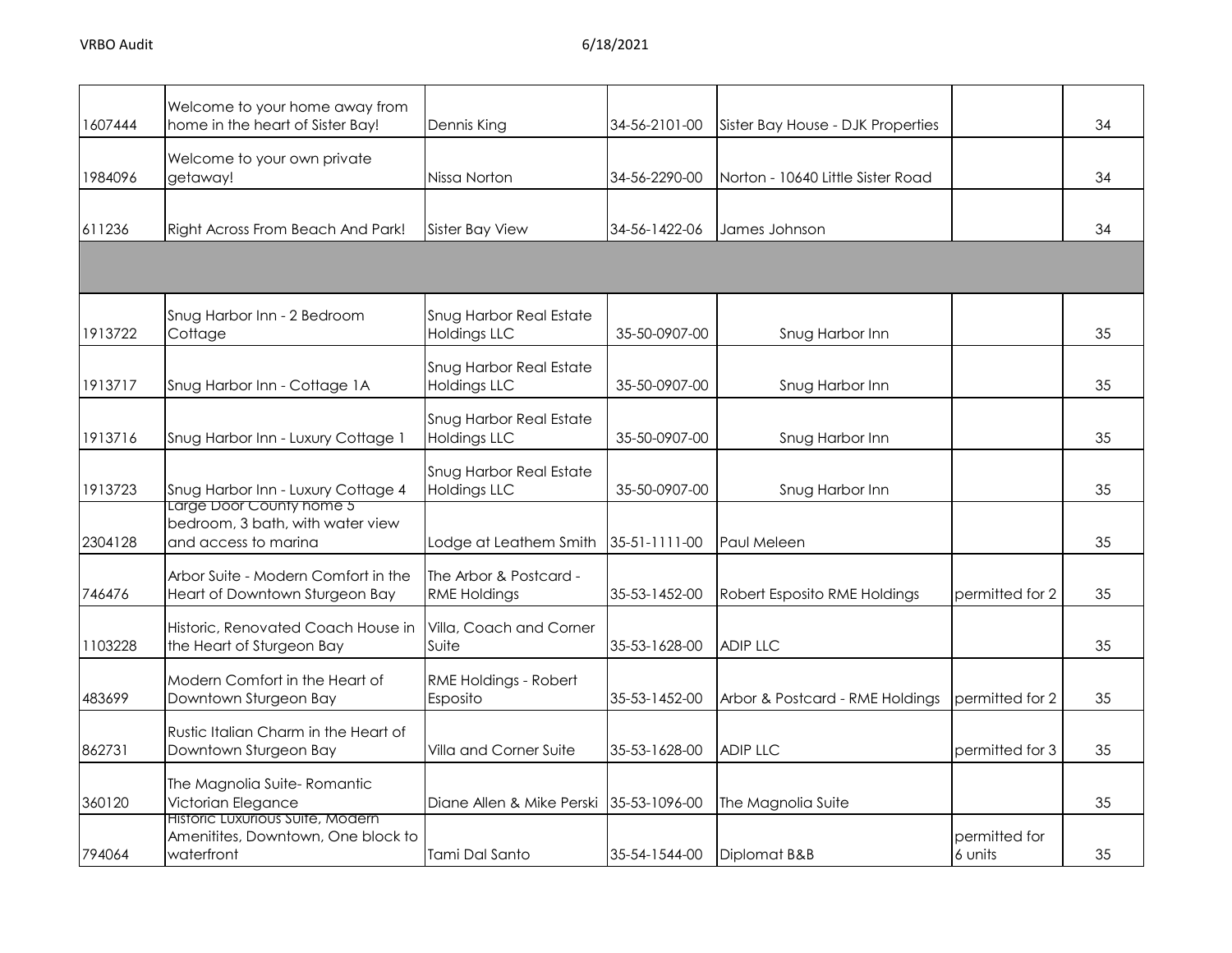| 814648    | Historic Luxurious Suite, Modern<br>Amenitites, Downtown, One block to<br>waterfront             | Tami Dal Santo                                             | 35-54-1544-00 | Diplomat B&B                           | permitted for<br>6 units  | 35 |
|-----------|--------------------------------------------------------------------------------------------------|------------------------------------------------------------|---------------|----------------------------------------|---------------------------|----|
| 7154645ha | 'Collectic Farmhouse Suite!' in<br>Sturgeon Bay!                                                 | Hilpipre- 228 N / th Ave -<br>Collectic Farmhouse<br>Suite | 35-56-1939-00 | Aaron Hilpipre                         | permitted for<br>3 evolve | 35 |
| 2092944   | *NEW LISTING!* *Pet Friendly* Walk to<br>downtown Sturgeon Bay!<br>Adorable bungalow with modern | Weber- 630 Kentucky                                        | 35-56-2339-07 | Cindy Weber                            | Simple Life               | 35 |
|           | style, we welcome you to your<br>2334322 temporary home!                                         | <b>Bungalow on Jefferson</b>                               | 35-56-2269-00 | <b>Marilyn Beecher</b>                 |                           | 35 |
| 2035331   | Authentic 1882 Hand Huen Log<br>Home                                                             | <b>Russ Cihlar</b>                                         | 35-56-2310-00 | Cihlar Homestead                       |                           | 35 |
| 1359613   | <b>Beautiful Waterfront Retreat On</b><br>Sturgeon Bay with 114' private doc                     | Tacoma Beach Getaway 35-56-0880-00                         |               | Anne Thenell                           |                           | 35 |
| 1986532   | Canal House - Centrally Located On<br>The Sturgeon Bay Waterfront                                | Shaun & David Tauber                                       | 35-56-2163-00 | Tauber Memorial Drive - Canal<br>House |                           | 35 |
| 2044745   | Charming Door County Home                                                                        | Maria Gotsch                                               | 35-56-2174-00 | Gotsch - Hudson Ave Hudson<br>House    |                           | 35 |
| 9436745ha | Chic Sturgeon Bay Escape - Walk to<br>Downtown & Bay!                                            | Hilpipre- 228 N /th Ave -<br>Collectic Farmhouse<br>Suite  | 35-56-1939-00 | Aaron Hilpipre                         | permitted for<br>3 evolve | 35 |
| 2208424   | Close to Downtown   Dog Friendly<br>Super Clean!                                                 | Driftwood Renfal<br>Properties IIc - Warren<br>Kohls II    | 35-56-2396-00 | The Green House                        |                           | 35 |
| 1391961   | Door County Home Away From<br>Home                                                               | <b>Door County Home</b><br>Away from Home -<br>Weckler     | 35-56-2001-00 | <b>Phil and Alison Weckler</b>         |                           | 35 |
| 1017982   | Door County Waterfront Cottage                                                                   | Door County Waterfront<br>Cottage - Minten                 | 35-56-1767-00 | Eric Minten                            |                           | 35 |
| 7713779ha | Door County Waterfront Cottage<br>with Indoor/Outdoor Pools                                      | Marina<br>Cottages/Centerpointe<br>Marina                  | 35-56-0911-00 | <b>Shipyard Partners</b>               | permitted for 3           | 35 |
| 243639ha  | Door County Waterfront Cottage<br>with Indoor/Outdoor Pools                                      | Marina<br>Cottages/Centerpointe<br>Marina                  | 35-56-0911-00 | <b>Shipyard Partners</b>               | permitted for 3           | 35 |
| 892303    | Door County's Chalet on the Shore                                                                | Chalet on the Shore                                        | 35-56-1663-00 | Jennifer Jorns & Brian Frisque         |                           | 35 |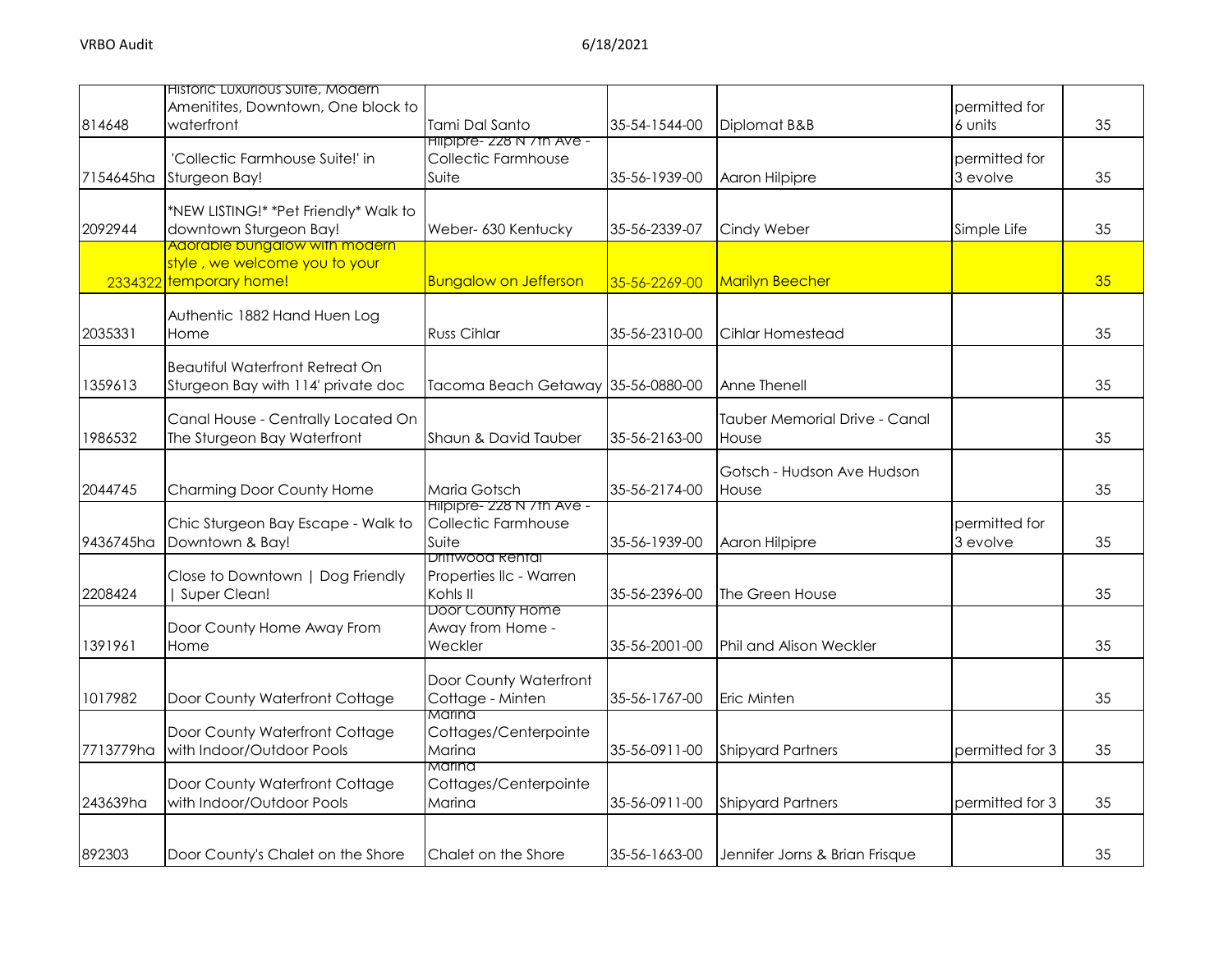| 1618234   | Eagle's Nest, Waterfront Apartment                                       | Lily Pad Cottage &<br><b>Eagles Nest</b>                          | 35-56-1808-00 | Alisa Landman                        | permitted for 2           | 35 |
|-----------|--------------------------------------------------------------------------|-------------------------------------------------------------------|---------------|--------------------------------------|---------------------------|----|
| 2030702   | Holy Hideaway                                                            | Sunset House/Door Bell -<br>Keleny - ODK PROPERTIES 35-56-2017-00 |               | Ben Keleny - ODK Properties LLC      | permitted for 4           | 35 |
| 1318797   | Lagoon bungalow ketreat in<br>Sturgeon Bay, with direct water<br>access! | Lagoon Bungalow                                                   | 35-56-1898-00 | Anne Thenell                         |                           | 35 |
| 1618607   | Lily Pad, a Door County Waterfront<br>Cottage in Sturgeon Bay            | Lily Pad Cottage &<br><b>Eagles Nest</b>                          | 35-56-1808-00 | Alisa Landman                        | permitted for 2           | 35 |
| 1948262   | Modern clean style + comfort                                             | <b>Compass Cove</b>                                               | 35-56-2048-17 | Matthew and Desiree Wood             | restassure                | 35 |
| 862730    | Modern Comfort in the Heart of<br>Downtown Sturgeon Bay                  | Robert and Teresa<br>Esposito                                     | 35-56-1628-00 | Villa and Corner Suite               | permitted for 3           | 35 |
| 7124043ha | Modern Sturgeon Bay Home by<br>Potawatomi State Park!                    | Port View Cottage                                                 | 35-56-1927-00 | <b>Christine Dehnert</b>             |                           | 35 |
| 9434291ha | NEW! Chic Sturgeon Bay Home:<br>Walk to Beach & Park!                    | Hammarstrom Hill                                                  | 35-56-2274-00 | Heather Weasler / Nancy Popp         | Evolve                    | 35 |
| 9367663ha | NEW! Modern Home w/Yard, 1 Mi to<br>Dtwn Sturgeon Bay                    | Doors Seventh Ave -<br>Struzynski                                 | 35-56-2157-00 | Christine Struzynski                 | Evolve                    | 35 |
|           | One-of-a-Kind Rustic Retreat in Dtwn<br>9436747ha Sturgeon Bay!          | Hilpipre- 228 N / In Ave -<br>Collectic Farmhouse<br>Suite        | 35-56-1939-00 | Aaron Hilpipre                       | permitted for<br>3 evolve | 35 |
| 9341498ha | Restored 1930's Bungalow w/ Fire Pit,<br>In Town!                        | Barlas Holdings - 610<br>Jefferson St                             | 35-56-2076-00 | <b>Barlas Holdings</b>               | evolve                    | 35 |
| 1870341   | Shabby chic updated downtown<br>living                                   | Sunset House/Door Bell -<br>Keleny - ODK PROPERTIES               | 35-56-2017-00 | <b>ODK Properties</b>                |                           | 35 |
| 1576606   | Sturgeon Bay Hidden Gem                                                  | Sturgeon Bay Hidden<br>Gem                                        | 35-56-2074-00 | Paul Peot                            |                           | 35 |
| 1349260   | Sturgeon Bay Waterfront Estate                                           | R & H Bayshore Estate                                             | 35-56-1957-00 | Helen & Robin Urban                  |                           | 35 |
| 2303176   | THE BEST OF ALL LOCATIONS! WALK<br>TO THE WATER, WALK TO TOWN!           | The Flip Flop Guest<br>House                                      | 35-56-2507-00 | Sanja Roberts and David<br>Corbisier |                           | 35 |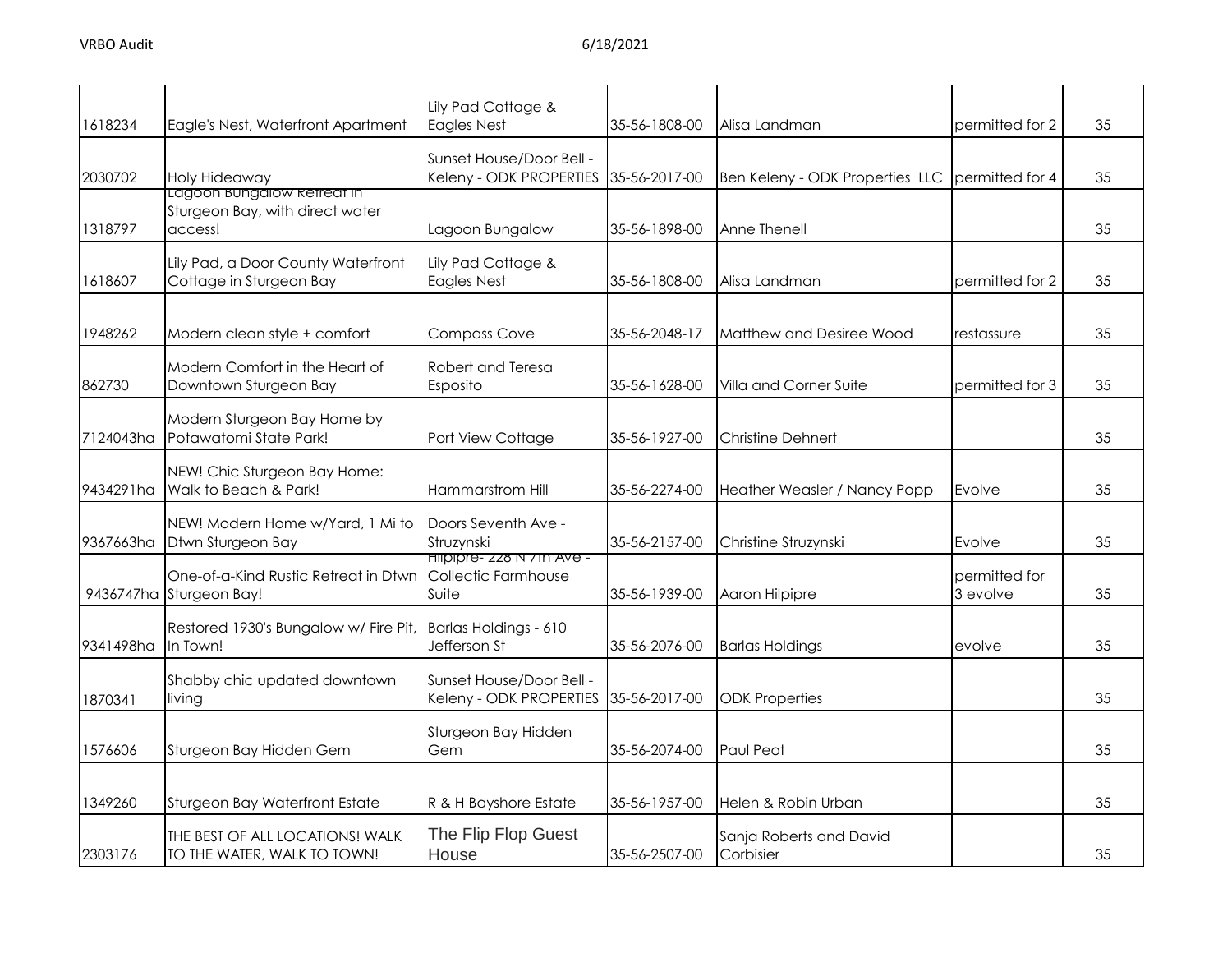| 1988844     | The Fun Flat                                        | The Fun Flat                | 35-56-2420-00 | <b>Desmond DePas</b>       |                 | 35 |
|-------------|-----------------------------------------------------|-----------------------------|---------------|----------------------------|-----------------|----|
|             | This apartment is a 2 bedroom(s), T                 |                             |               |                            |                 |    |
|             | bathrooms, located in Sturgeon Bay,                 |                             |               |                            |                 |    |
| 2299807 WI. | $Inis$ nouse is a z pearoom(s), z                   | Oak Street Loft             | 35-56-2029-   | <b>Jeff Tebon</b>          |                 | 35 |
|             | bathrooms, located in Sturgeon Bay,                 |                             |               |                            |                 |    |
|             |                                                     |                             | 35-56-2394-17 |                            |                 | 35 |
| 2211211     | WI.<br>This house is a 3 bedroom(s), $\overline{1}$ | Kay Seitz                   |               | Nautical Haven             | restassure      |    |
|             | bathrooms, located in Sturgeon Bay,                 |                             |               |                            |                 |    |
| 2211212     | WI.                                                 | Petite Maison Blue          | 35-56-1755-17 | <b>Terry Cummings</b>      | restassure      | 35 |
|             |                                                     |                             |               |                            |                 |    |
|             | Three bedroom   2 Bath Ranch                        |                             |               |                            |                 |    |
| 2143713     | Home Steps Away from the Water                      | Home Sweet Home             | 35-56-2087-17 | <b>Mary Olsen</b>          | restassure      | 35 |
|             |                                                     |                             |               |                            |                 |    |
|             |                                                     |                             |               |                            |                 |    |
| 1643221     | Waterfront cottage 3bdrm                            | Bleck-316 N Joliet          | 35-56-1911-00 | <b>Mike Bleck</b>          |                 | 35 |
|             | <b>TEAR ROUND WATERFRONT RENTAL</b>                 |                             |               |                            |                 |    |
|             | WITH DOCK IN DOWNTOWN                               |                             |               | Sanja Roberts and David    |                 |    |
|             | 2027887 STURGEON BAY                                | <b>Valhalla Guest House</b> | 35-56-2345-00 | Corbisier                  |                 | 35 |
|             |                                                     |                             |               | The Yacht Harbor LLC &     |                 |    |
|             |                                                     | Door County Houseboat       |               | Sturgeon Bay Marinas.com - |                 |    |
| 1035312     | Mary 1, a Floating Cottage                          | <b>Rentals LLC</b>          | 35-59-1676-00 | Daniel Schott              | permitted for 4 | 35 |
|             | Newly constructed, Bay Breeze, the                  |                             |               | The Yacht Harbor LLC &     |                 |    |
|             | Floating Cottage. Reserve your stay                 | Door County Houseboat       |               | Sturgeon Bay Marinas.com - |                 |    |
| 1305060     | today!                                              | <b>Rentals LLC</b>          | 35-59-1676-00 | Daniel Schott              | permitted for 4 | 35 |
|             | Newly Constructed, Pier Relaxn, the                 |                             |               | The Yacht Harbor LLC &     |                 |    |
|             | Floating Cottage! Reserve your stay                 | Door County Houseboat       |               | Sturgeon Bay Marinas.com - |                 |    |
| 1305715     | today!                                              | <b>Rentals LLC</b>          | 35-59-1676-00 | Daniel Schott              | permitted for 4 | 35 |
|             |                                                     |                             |               |                            |                 |    |
|             |                                                     |                             |               |                            |                 |    |
|             |                                                     |                             |               |                            |                 |    |
|             |                                                     |                             |               |                            |                 |    |
|             |                                                     | Clay Banks Woodsy           |               |                            |                 |    |
| 1489258     | A retreat with high speed internet                  | Retreat                     | 36-56-1731-17 | David Goettelman           | restassure      | 36 |
|             | All season Home- 200 FT. OT                         |                             |               |                            |                 |    |
|             | Beachfront, Spectacular Views of                    |                             |               |                            |                 |    |
| 437119      | Lily Bay                                            | Mike Moreno                 | 36-56-1323-00 | Moreno All Season Home     |                 | 36 |
|             |                                                     |                             |               |                            |                 |    |
|             | Arrowhead Waterfront Log Cottage                    |                             |               |                            |                 |    |
| 838167      | On Sand Beach With Fireplace.                       | Arrowhead Cottage           | 36-56-0844-00 | Tom Groenfeldt             |                 | 36 |
|             |                                                     |                             |               |                            |                 |    |
|             | Authentic Waterfront Log Cottage                    |                             |               |                            |                 |    |
| 893687      | On Sand Beach                                       | Pioneer Cottage             | 36-56-0866-00 | David Groenfeldt           |                 | 36 |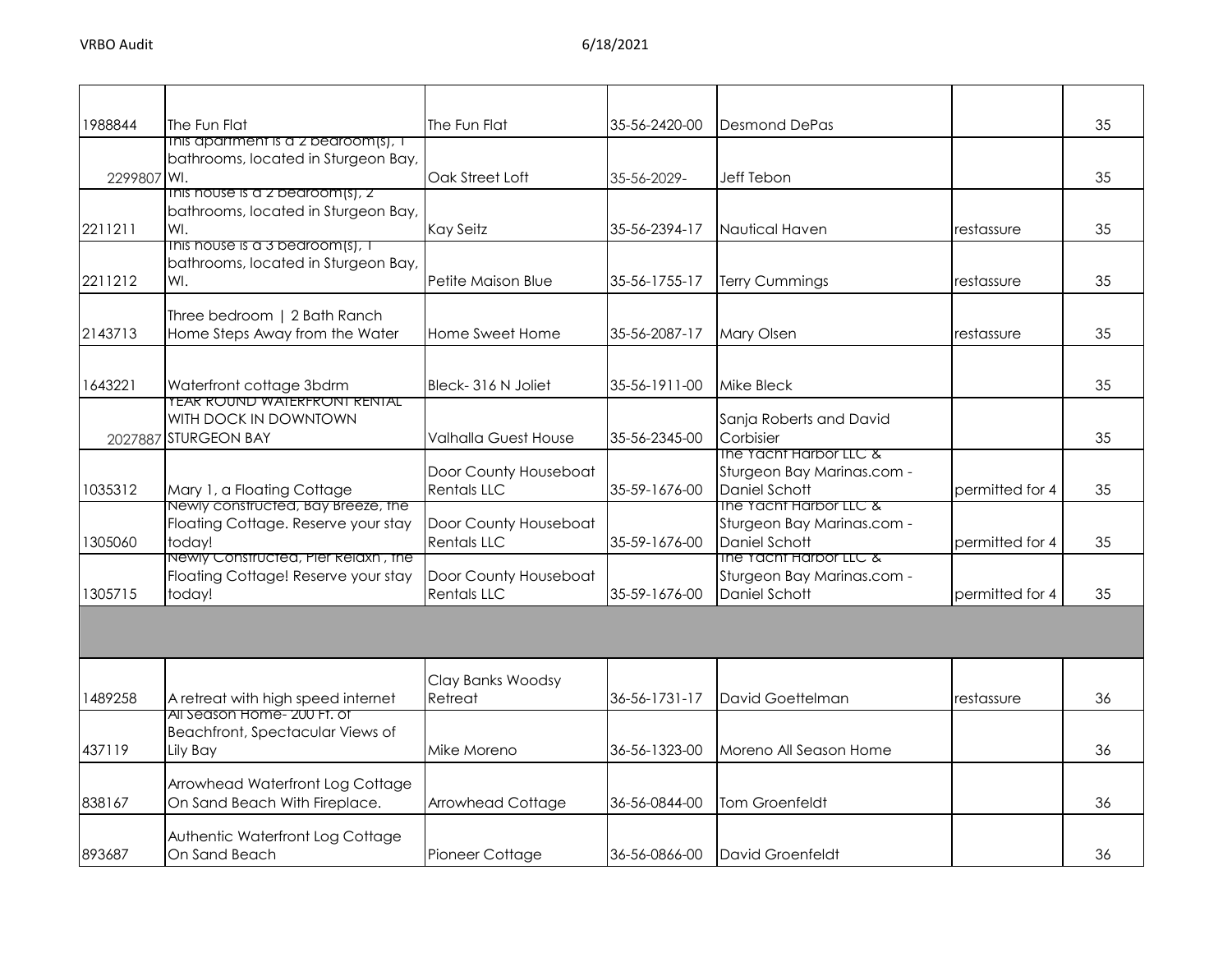| 429277    | Beautiful cozy coffage on Lake<br>Michigan. Steps to sandy beach.<br>Shake off winter!               | David & Kay Jenkins                                | 36-56-1243-00 | Jenkins 2359-2361 S Lake<br>Michigan Dr  | permitted for 3 | 36 |
|-----------|------------------------------------------------------------------------------------------------------|----------------------------------------------------|---------------|------------------------------------------|-----------------|----|
| 659505    | Beautiful waterfront home with<br>swimming pond - North Unit                                         | <b>Andrew Dicks-Port</b><br><b>Haven North LLC</b> | 36-56-2491-00 | Port Haven North                         |                 | 36 |
| 659503    | <b>Beautiful Waterfront Home with</b><br>swimming pond - south unit<br>Door County Sand Beach Lake   | Joe Fittshur                                       | 36-56-1329-00 | Porthaven Executive Homes                | permitted for 2 | 36 |
| 1013091   | House * Linens Incl. * Prime Beach<br>Location * Kayaks                                              | <b>Harbour Lake House</b>                          | 36-56-1701-00 | <b>Tammy Estes</b>                       |                 | 36 |
| 1154854   | Get away from it all at this serene,<br>modern Door County estate.                                   | The Clerestory on Lake<br>Michigan                 | 36-56-1789-00 | Christopher Mohar and Kerry<br>Kretchmar |                 | 36 |
| 433883    | Great Lake Michigan Beach in Door<br>County. Don't miss summer fun!<br>Lake Michigan Beach Home with | David & Kay Jenkins                                | 36-56-1243-00 | Jenkins 2359-2361 S Lake<br>Michigan Dr  | permitted for 3 | 36 |
| 1375405   | Over 100' of Private Sand Beach!<br>Pets Welcome!                                                    | <b>Just Beechy</b>                                 | 36-56-1924-00 | Kristin & Theodore Blackwood             |                 | 36 |
| 870129    | Lake Michigan Waterfront Rustic<br>Cabin                                                             | <b>Tolans Cottage</b>                              | 36-56-0816-13 | Sally Tolan (Sandy Tolan)                |                 | 36 |
| 451482    | Life on the Beach Door County!<br>Perfect Gathering Place for Families<br>& Friends.                 | Abode on the Beach                                 | 36-56-0811-00 | Great Wulf Partners LLC/Capn<br>Wulf     |                 | 36 |
| 701320    | Merry Breeze 4 Corrage~Romantic<br>Getaway With 212 Ft Of Sandy Lake<br>Michigan Beach               | Merry Breeze Unit 4                                | 36-55-1438-00 | Peggy & Don Donaldson                    |                 | 36 |
| 1863503   | Newly remodeled water front home<br>on Lilly Bay!                                                    | Philip & Rebecca Roever 36-56-2232-06              |               | Cedars on Lily Bay                       | <b>DCPM</b>     | 36 |
| 7189649ha | Peace of Beach Coffage, private<br>cottage on beautiful shores of Door<br>County                     | Chris Jeanquart                                    | 36-56-1969-00 | Jeanquart -3140 Lake Forest Park         |                 | 36 |
| 505916    | SAND'T LAKE MI BEACH (1901T) QUIET<br>house on 3.5 acres, wifi, Great<br>REVIEWS!                    | <b>Boyer Beach House</b>                           | 36-56-1358-00 | Mike Boyer                               |                 | 36 |
| 418990    | Scenic Lake front cottage! Summer<br>in Door County too good to miss!                                | David & Kay Jenkins                                | 36-56-1243-00 | Jenkins 2359-2361 S Lake<br>Michigan Dr  | permitted for 3 | 36 |
| 1928341   | Waterfront property with a sand<br>beach                                                             | Writt- 3446 N Lake<br>Michigan Drive               | 36-56-2139-17 | Amber and Brian Writt                    | restassure      | 36 |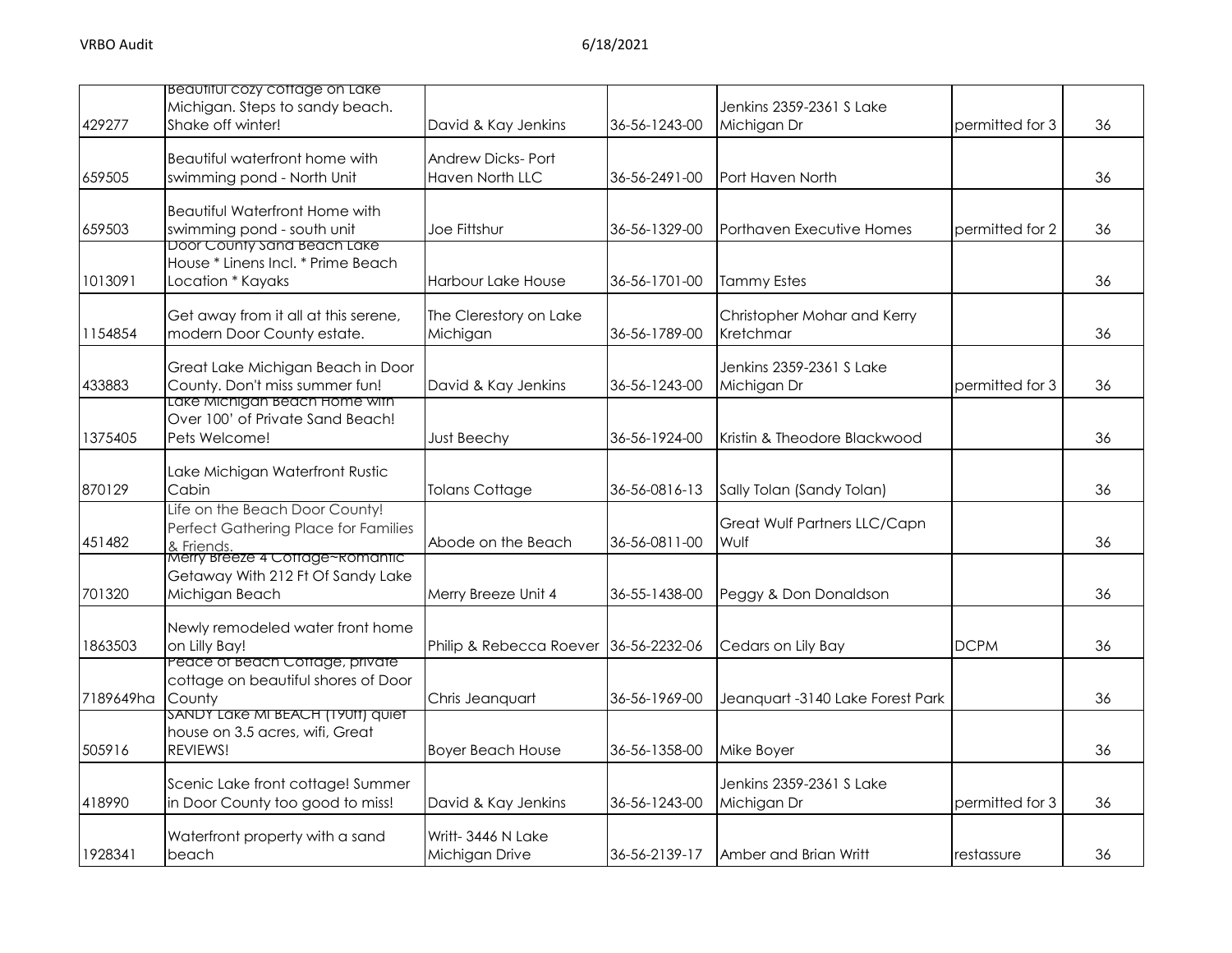| 2181839   | *NEW LISTING* *Waterfront** home<br>on Little Sturgeon Bay!                                      | Shore to Please                        | 39-56-1365-07 | Amy Hobbins                                    |                 | 39 |
|-----------|--------------------------------------------------------------------------------------------------|----------------------------------------|---------------|------------------------------------------------|-----------------|----|
| 2299808   | A roomy cabin on the Bay of Green<br>Bay                                                         | Smith's Cottage                        | 39-56-0750-17 | Joe Smith                                      | restassure      | 39 |
| 570935    | <b>BOOKING NOW-WAIERFRONI-</b><br>ISLAND- FIRE PIT-SUNRISE SUNSET-9<br><b>MI.TO STURGEON BAY</b> | Gordon's Isle View<br>Cottages         | 39-56-1648-00 | Jane & Brett Barr/ Jerry &<br>Jacquelyn Gordon | permitted for 2 | 39 |
| 1492937   | Cozy newly built home 35 feet off<br>the Bay with stunning sunsets                               | Fox Lane Beach House                   | 39-56-2039-00 | Duane and Linda Nolte                          |                 | 39 |
| 962273    | Family Friendly Cabin On The Bay!<br>Picturesque Door County waterrront                          | Cabin on the Bay -<br>Goffard          | 39-56-1709-00 | <b>Gregory Goffard</b>                         |                 | 39 |
| 1765908   | Cottage! Swim, Play, RelaxHave It<br>All!                                                        | Bayhouse, The - 2769 Bay<br>Road       | 39-56-2219-00 | Michael Morrison                               |                 | 39 |
| 586665    | Snug Harbor Inn - Sunset Cottage                                                                 | Jon Hanson / Snug<br>Harbor            | 39-56-0860-00 | <b>Sunset Cliff Cottage</b>                    |                 | 39 |
| 810620    | WATERFRONT- ISLAND-LG.SCREEN<br>PORCH-SUNRISE-SUNSET-CAMPFIRES                                   | Gordon's Isle View<br>Cottages         | 39-56-1648-00 | Jane & Brett Barr/ Jerry &<br>Jacquelyn Gordon |                 | 39 |
| 2312596   | Waterfront property on the Bay of<br>Green Bay                                                   | Cozy Shore                             | 39-56-2504-13 | <b>Steve and Crystal Miller</b>                | Dreamland       | 39 |
|           |                                                                                                  |                                        |               |                                                |                 |    |
| 2164585   | <b>Beautiful Modern Waterfront Lake</b><br><b>House With Views</b>                               | Jiffy's Corner                         | 42-56-2357-00 | Dan Hobbs                                      |                 | 42 |
| 1269309   | Door county rental on Sand Beach or Madl                                                         | Sand Beach Cottage -                   | 42-56-1862-00 | George Madle                                   |                 | 42 |
| 9455216ha | Door County Serene Waterfront Bay<br>House - Phenomenal Sunsets                                  | <b>Bay House</b>                       | 42-56-2292-00 | <b>Mary Dref</b>                               |                 | 42 |
|           | Door County, Green Bay watertront<br>Cottage. 20 minutes to Green Bay<br>4264111ha and Stur. Bay | Waterfront Cottage - Bur 42-56-1666-00 |               | Waterfront Cottage - Bur                       |                 | 42 |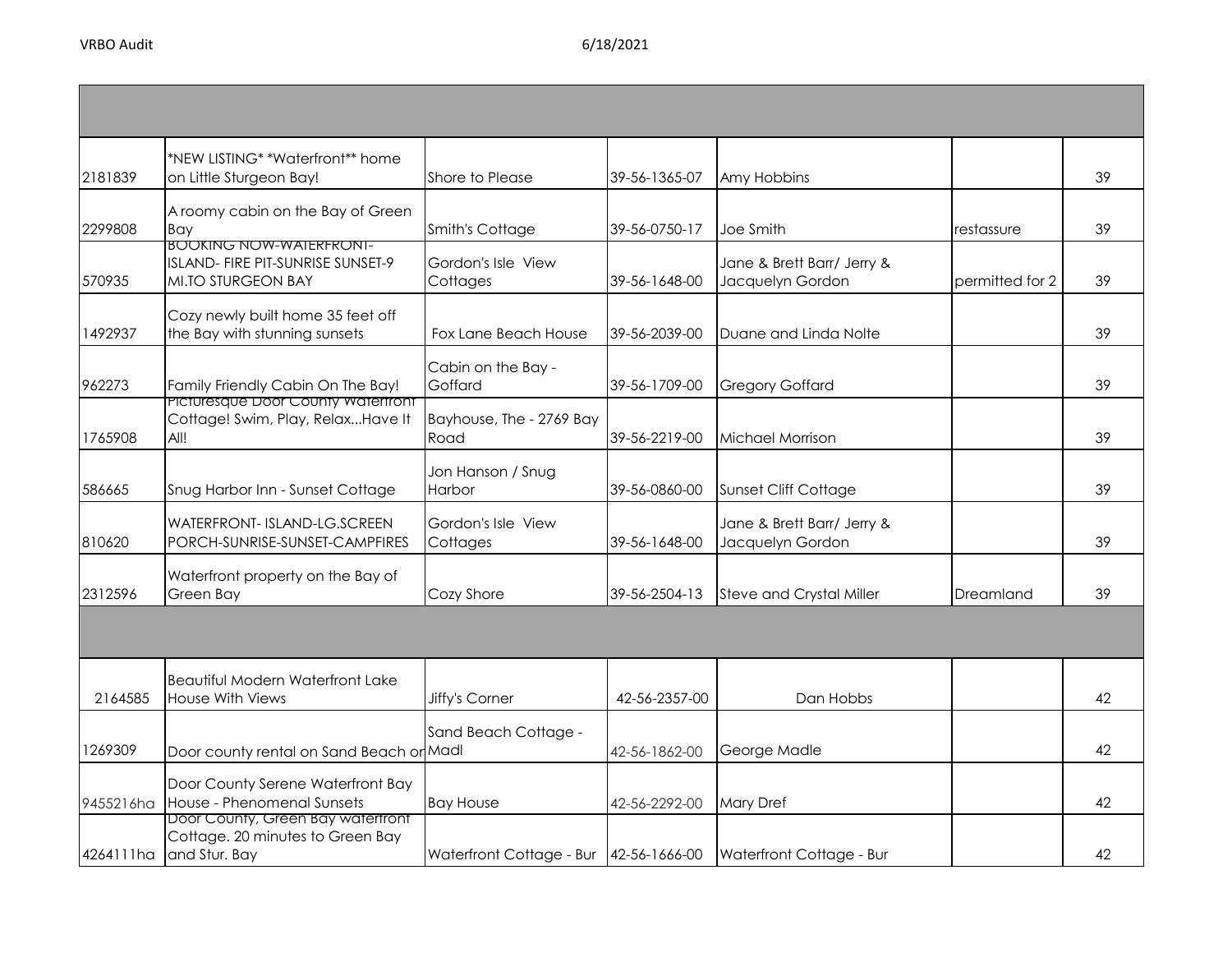| 1688188 | NEW!!! STUNNING BAY-FRONT NEW<br>CONSTRUCTION IN SOUTHERN DOOR! 315 Breezy Acres    |                                                        | 42-56-2115-07 | KAMI LLC-315 Breezy Acres LLC -<br>Michael Martell | simplelife | 42 |
|---------|-------------------------------------------------------------------------------------|--------------------------------------------------------|---------------|----------------------------------------------------|------------|----|
| 1150626 | Private getaway for large groups<br>with firepit and view                           | Writers Haven - Desotell<br><b>Waterfront Property</b> | 42-56-1781-13 | Helen M Desotell & Tim Desotell                    | dreamland  | 42 |
| 2278637 | Southern Door County Beautiful Log<br>home                                          | 247DC, LLC - JEFFREY<br><b>BOUTIN MEMBER</b>           | 42-56-2499-00 | LUXURY LOG LODGE                                   |            | 42 |
| 2309732 | <b>Turquoise Beach Cottage</b>                                                      | Ellen Wurm/Posh<br>Properties                          | 42-56-2526-00 | <b>Turquoise Beach Cottage</b>                     |            | 42 |
| 2194854 | Waterfront Cottage in Southern<br>Door County                                       | Cindy Bruecker                                         | 42-56-2419-00 | Waterfront Cottage in Southern<br>Door County      |            | 42 |
|         |                                                                                     |                                                        |               |                                                    |            |    |
| 285175  | Amazing Sunsets*80ft shore* 25<br>acres*great cottage                               | Amy Jorgenson                                          | 46-56-0581-00 | <b>Funks Cottage</b>                               |            | 46 |
| 292728  | Beautiful lake front 4 bedrom home<br>with incredible sunsets                       | <b>RC Rudolph</b>                                      | 46-55-0566-00 | Cascio Cottages                                    |            | 46 |
| 1889052 | Beautiful waterfront log home,<br>stunning private swimming area                    | Washington Island LP -<br>Jennifer Imig                | 46-56-2262-00 | Sunrise Cove - 406 Hemlock                         |            | 46 |
| 1391479 | <b>Breezy Beach Cottage</b>                                                         | <b>Richard Tobey</b>                                   | 46-56-1940-00 | <b>Breezy Beach</b>                                |            | 46 |
| 806333  | Century farmhouse with 4 bedrooms<br>and large outside deck.                        | Debra Sheridan (Thielke)<br>and Dawn Chier             | 46-56-1867-00 | Old Orchard Century Farmhouse                      |            | 46 |
| 780911  | Great sunrises 200 ft of Lake<br>Michigan Shorefront 1.5 acres, 2<br>bedroom 1 bath | Greg & Kristine Koetter                                | 46-56-1588-00 | Koetter                                            |            | 46 |
| 594977  | Home Owner Custom Built Log<br>Cabin                                                | Dan & Lory Porter                                      | 46-56-1668-00 | Log Cabin House - Porter                           |            | 46 |
| 1243560 | Initiative's Retreat - Ultimate<br><b>Lakefront Destination!</b>                    | Initiatives Retreat LLC                                | 46-56-1846-00 | Initiatives Retreat                                |            | 46 |
| 2313896 | Newly remodeled 4 bedroom family<br>home                                            | Kevin Dederich and Kay<br>Oberg                        | 46-56-2443-00 | <b>K&amp;K West Harbor House</b>                   |            | 46 |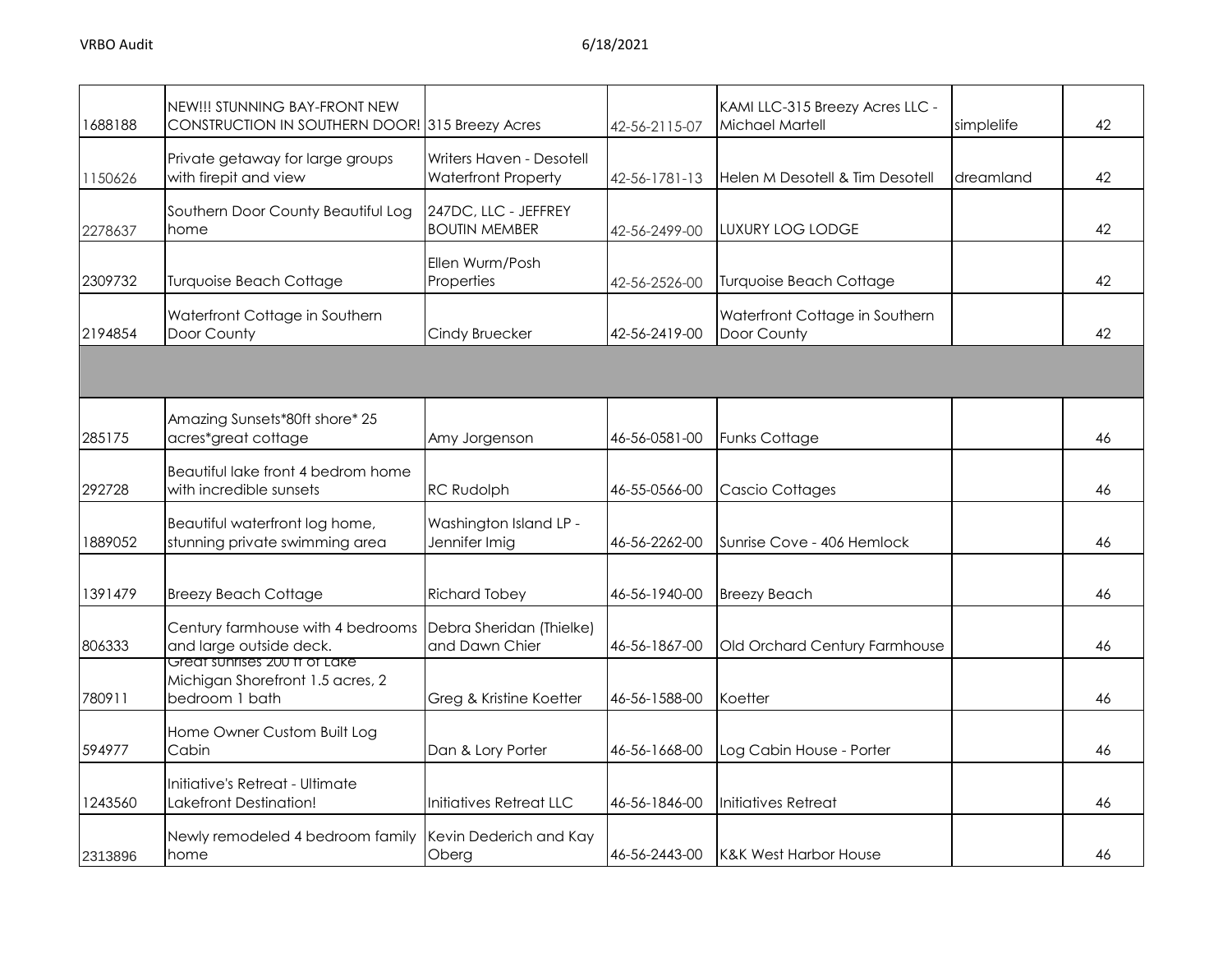| 1999039 | <b>Propular Figenscaus Bay House With</b><br>Private Dock, Paddleboat, Kayak<br>and Canoe | Richard K. Moeller   | $46 - 56 - 1151 - 11$ | Shorefront - #103 Moeller                    | 46 |
|---------|-------------------------------------------------------------------------------------------|----------------------|-----------------------|----------------------------------------------|----|
| 362233  | Sectacular Sunsets from Becutiful<br>Lake Shore Home                                      | Trudy Schelitzche    | 46-55-0564-00         | Deer Run Shorefront Home                     | 46 |
| 1308276 | Spacious Washington Island Home<br>4bed 2bath                                             | Carol Lemon          | 46-56-1917-00         | Washington Island Historical<br>Home - Lemon | 46 |
| 806850  | Washington Island Westside<br><b>Shorefront Home</b>                                      | William & Mary Filer | 46-56-1428-00         | Above and Beyond Cottage                     | 46 |
| 1392021 | Waterfront cottage on Detroit<br>Harbor, Beautiful beach and<br>dockage.                  | Leon A Shellswick    | 46-55-0587-00         | <b>Spring Beach Cottage</b>                  | 46 |

|           | Amore De Bay Romantic Suite for Z                                   |                    |   |
|-----------|---------------------------------------------------------------------|--------------------|---|
|           | includes Free Continental Breakfast                                 |                    |   |
| 728187    | & WiFi.                                                             | Not in Door County |   |
|           | Homey Lakefront Condo In Serene<br>Algoma, WI, A Stone's Throw From |                    |   |
| 480722    | Door County                                                         | Not in Door County |   |
|           |                                                                     |                    |   |
|           | Your Home Base for Discovering                                      |                    |   |
| 1375338   | Green Bay & Door County!                                            | Not in Door County | х |
|           |                                                                     |                    |   |
| 1364728   | Modern Condo just steps from Lake<br>Michigan.                      | Not in Door County |   |
|           |                                                                     |                    |   |
|           | One of the best lakefront condos                                    |                    |   |
| 723000    | Algoma has to offer!                                                | Not in Door County | X |
|           |                                                                     |                    |   |
| 428159    | Beautiful Apartments in a turn-of-the-<br>century historic building | Not in Door County |   |
|           | kivers Edge Condominiums,                                           |                    | X |
|           | Waterfront condos located in                                        |                    |   |
| 843879    | Algoma WI. Lake Michigan                                            | Not in Door County | X |
|           |                                                                     |                    |   |
| 4590279ha | Beautiful Gem of a Home in Algoma<br>Wisconsin                      |                    |   |
|           |                                                                     | Not in Door County | X |
|           | Home Base for Discovering Green                                     |                    |   |
| 25466     | <b>Bay &amp; Door County!</b>                                       | Not in Door County | X |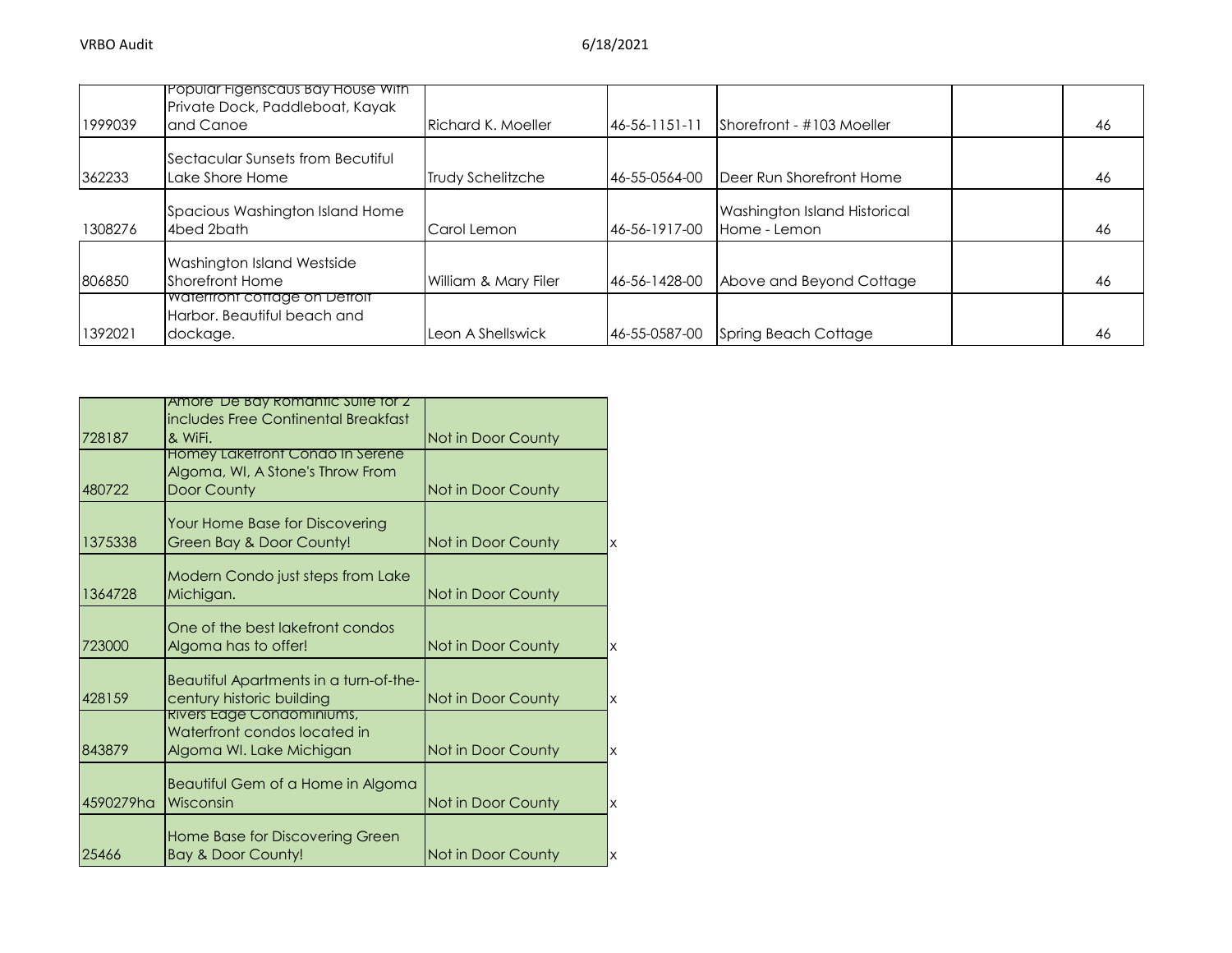|           | Waterfront, Beautiful Sunrises, WIFI,                                     |                           |                         |
|-----------|---------------------------------------------------------------------------|---------------------------|-------------------------|
| 344207    | Direct TV, Sleeps a Family of Six.<br><b>CEDAR CABIN ON THE BAY (LAKE</b> | Not in Door County        | $\overline{\mathsf{x}}$ |
|           | Michigan--Green Bay): Just listed!                                        |                           |                         |
| 7855081ha | Sleeps 6, Dog friendly,                                                   | Not in Door County        | $\times$                |
|           |                                                                           |                           |                         |
|           | Lakeview Chalet - perfect for your                                        |                           |                         |
| 1689283   | retreat                                                                   | Not in Door County        |                         |
|           | Charming Cottage on the Bay - 20                                          |                           |                         |
|           | minutes to Sturgeon Bay or Green                                          |                           |                         |
| 1726086   | Bay!                                                                      | Not in Door County        | $\times$                |
|           | Beautitul Condo on the shore of                                           |                           |                         |
|           | Green Bay! Short drive to Green Bay                                       |                           |                         |
| 1759002   | & Door Co.                                                                | Not in Door County        | $\overline{\mathsf{x}}$ |
|           | Water View Cottage on Lake                                                |                           |                         |
| 1707156   | Michigan (Bay-side)                                                       | Not in Door County        |                         |
|           |                                                                           |                           |                         |
|           | Water view rental unit! Beach,                                            |                           |                         |
| 2096207   | Winery and Taproom next door!                                             | Not in Door County        | $\times$                |
|           |                                                                           |                           |                         |
|           |                                                                           |                           |                         |
| 2057799   | Lake House                                                                | Not in Door County        | $\overline{\mathsf{x}}$ |
|           | We provide condo units for daily,                                         |                           |                         |
|           | weekly, or monthly rental plans.                                          |                           |                         |
| 2121477   |                                                                           | Not in Door County        | $\times$                |
|           | Cozy Condo with Gorgeous Views                                            |                           |                         |
| 1414157   | on Lake Michigan                                                          | Not in Door County        |                         |
|           |                                                                           |                           |                         |
|           | Best Catch in Algoma & Door                                               |                           |                         |
| 2135137   | County                                                                    | Not in Door County        | $\overline{\mathsf{x}}$ |
|           | 5th Steele Place, LLC - Downtown                                          |                           |                         |
|           | Algoma Condos: Overnight or                                               |                           |                         |
| 2182519   | <b>Extended Stays</b>                                                     | Not in Door County        | $\times$                |
| 2226951   | <b>Reel Paradise</b>                                                      | <b>Not in Door County</b> |                         |
|           | Algoma Beach Level Lakefront                                              |                           |                         |
| 2265105   | Condo                                                                     | Not in Door County        | X                       |
| 2226951   | Pictures posted on 4/19/21                                                | Not in Door County        | X                       |
|           | The Lighthouse" Waterfront                                                |                           |                         |
| 2272757   | <b>Adventure near Door County</b>                                         | Not in Door County        | $\times$                |